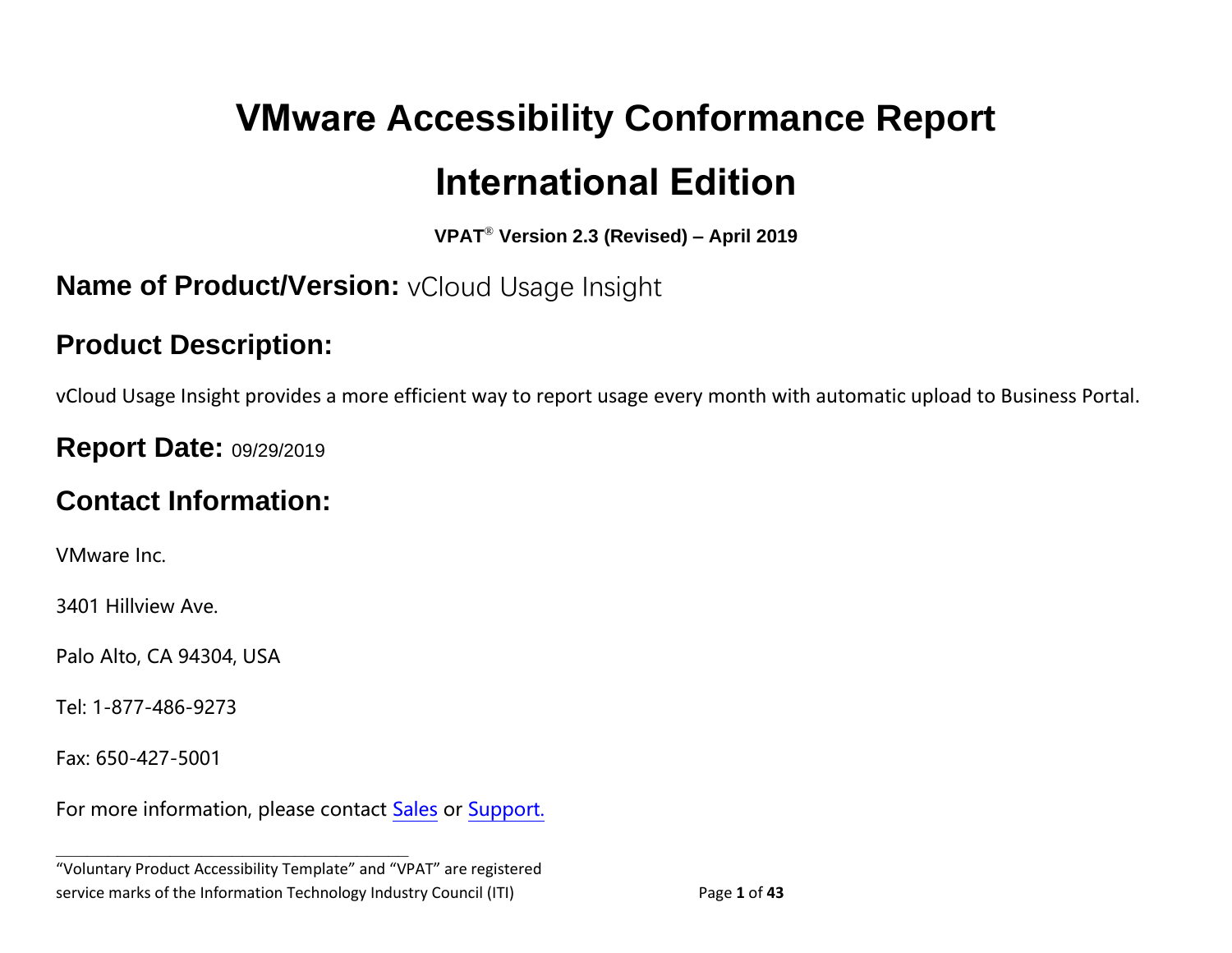# **Notes:**

Beyondsoft, based on their independent testing of the generally available product version noted, has created this VPAT Report.

# **Evaluation Methods Used:**

Using the combination methods of third-party automation tools and manual test.

# **Applicable Standards/Guidelines**

This report covers the degree of conformance for the following accessibility standard/guidelines:

| <b>Standard/Guideline</b>                                                          | <b>Included In Report</b> |
|------------------------------------------------------------------------------------|---------------------------|
| Web Content Accessibility Guidelines 2.0                                           | Level A - No              |
|                                                                                    | Level AA - No             |
|                                                                                    | Level AAA - No            |
| Web Content Accessibility Guidelines 2.1                                           | Level A - Yes             |
|                                                                                    | Level AA - Yes            |
|                                                                                    | Level AAA - No            |
| Revised Section 508 standards published January 18, 2017 and corrected January 22, | Yes                       |
| 2018                                                                               |                           |
| EN 301 549 Accessibility requirements suitable for public procurement of ICT       | Yes                       |
| products and services in Europe, - V2.1.2 (2018-08)                                |                           |

# **Terms**

The terms used in the Conformance Level information are defined as follows: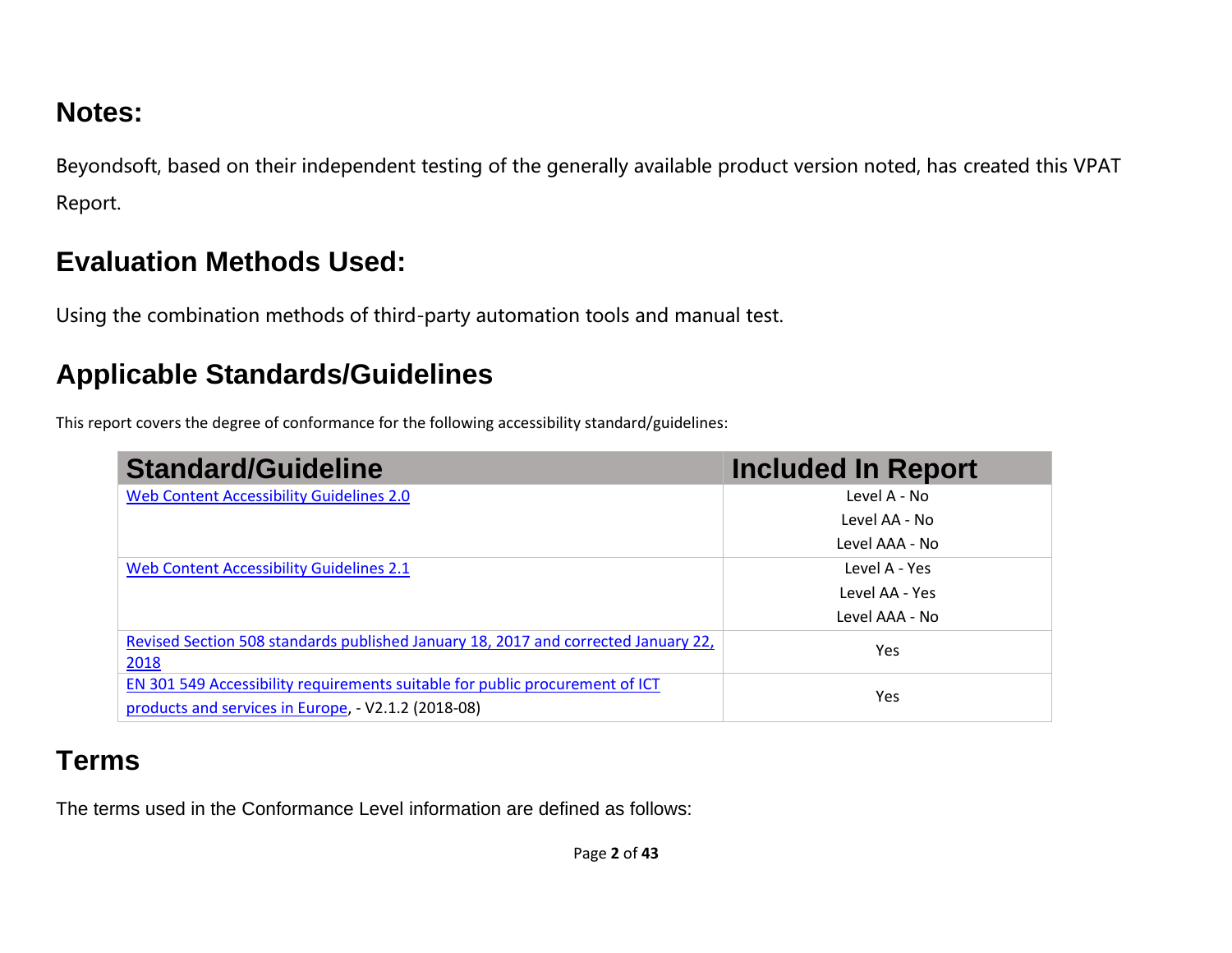- **Supports**: The functionality of the product has at least one method that meets the criterion without known defects or meets with equivalent facilitation.
- **Partially Supports**: Some functionality of the product does not meet the criterion.
- **Does Not Support**: The majority of product functionality does not meet the criterion.
- **Not Applicable**: The criterion is not relevant to the product.
- **Not Evaluated**: The product has not been evaluated against the criterion. This can be used only in WCAG 2.0 Level AAA.

## <span id="page-2-0"></span>**WCAG 2.x Report**

Tables 1 and 2 also document conformance with:

- EN 301 549: Chapter 9 Web, Sections 10.1-10.4 of Chapter 10 Non-Web documents, and Sections 11.1-11.4 and 11.8.2 of Chapter 11 - Non-Web Software (open and closed functionality), and Sections 12.1.2 and 12.2.4 of Chapter 12 – Documentation
- Revised Section 508: Chapter 5 501.1 Scope, 504.2 Content Creation or Editing, and Chapter 6 602.3 Electronic Support Documentation.

Note: When reporting on conformance with the WCAG 2.x Success Criteria, they are scoped for full pages, complete processes, and accessibility-supported ways of using technology as documented in the [WCAG 2.0 Conformance Requirements.](https://www.w3.org/TR/WCAG20/#conformance-reqs)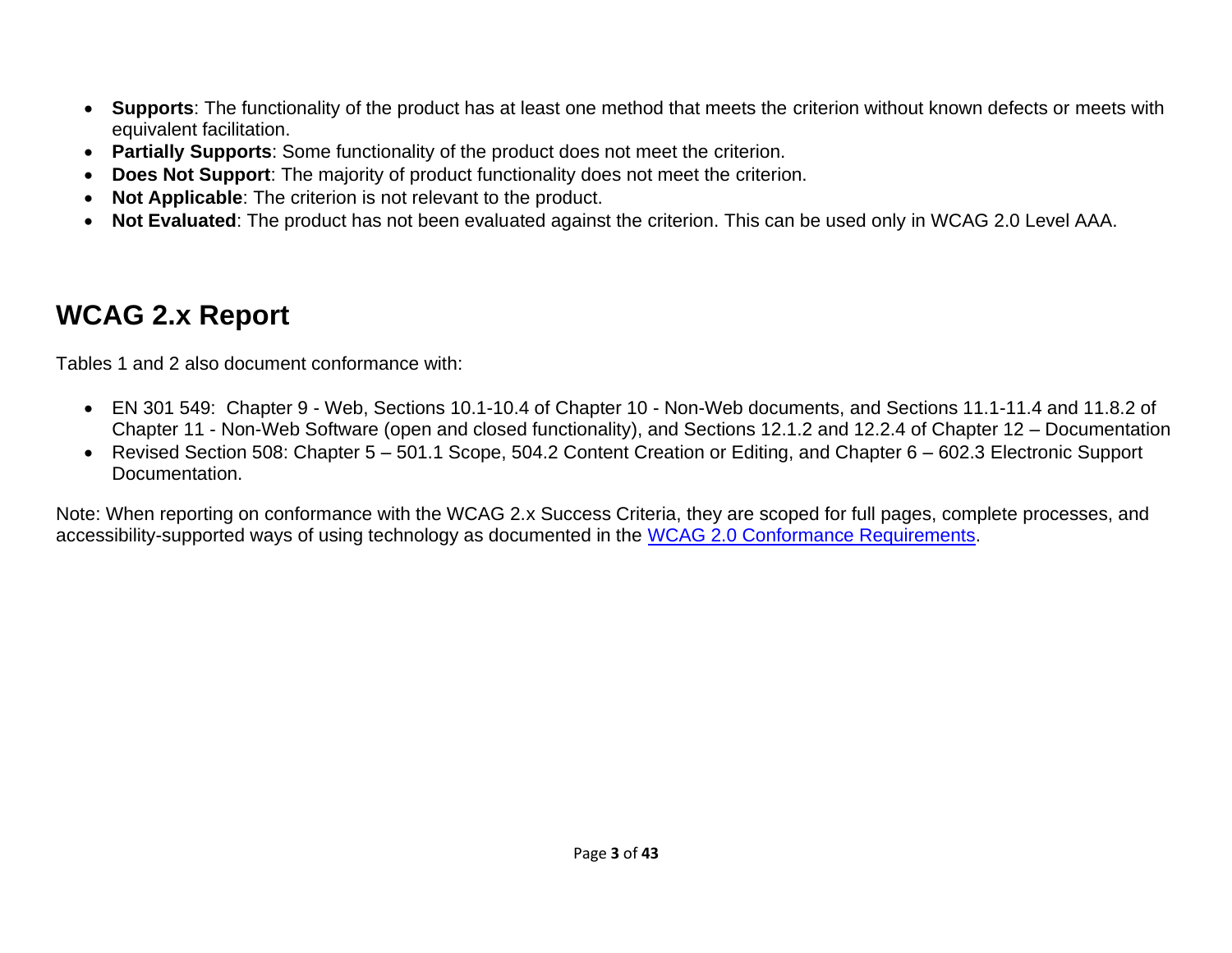# **Table 1: Success Criteria, Level A**

| <b>Criteria</b>                                         | <b>Conformance Level</b>  | <b>Remarks and Explanations</b>                                  |
|---------------------------------------------------------|---------------------------|------------------------------------------------------------------|
| 1.1.1 Non-text Content (Level A)                        |                           |                                                                  |
| Also applies to:                                        |                           |                                                                  |
| EN 301 549 Criteria                                     |                           | Most of the non-text content has text alternative that           |
| $\bullet$ 9.1.1.1 (Web)                                 |                           |                                                                  |
| 10.1.1.1 (Non-web document)                             |                           |                                                                  |
| 11.1.1.1.1 (Open Functionality Software)<br>$\bullet$   |                           |                                                                  |
| 11.1.1.1.2 (Closed Functionality Software)<br>$\bullet$ | <b>Partially Supports</b> | serves equivalent purpose in vCloud Usage Insight.               |
| 11.8.2 (Authoring Tool)                                 |                           | However, some icons, such as the status icon in usage            |
| 12.1.2 (Product Docs)                                   |                           | meter list, do not have alternative text.                        |
| 12.2.4 (Support Docs)                                   |                           |                                                                  |
| <b>Revised Section 508</b>                              |                           |                                                                  |
| 501 (Web)(Software)<br>$\bullet$                        |                           |                                                                  |
| 504.2 (Authoring Tool)                                  |                           |                                                                  |
| 602.3 (Support Docs)                                    |                           |                                                                  |
| 1.2.1 Audio-only and Video-only (Prerecorded) (Level A) |                           |                                                                  |
| Also applies to:                                        |                           | vCloud Usage Insight does not contain audio or video<br>content. |
| EN 301 549 Criteria                                     |                           |                                                                  |
| 9.1.2.1 (Web)<br>$\bullet$                              |                           |                                                                  |
| 10.1.2.1 (Non-web document)                             |                           |                                                                  |
| 11.1.2.1.1 (Open Functionality Software)<br>٠           |                           |                                                                  |
| 11.1.2.1.2.1 and 11.1.2.1.2.2 (Closed Software)<br>٠    | Not Applicable            |                                                                  |
| 11.8.2 (Authoring Tool)                                 |                           |                                                                  |
| 12.1.2 (Product Docs)                                   |                           |                                                                  |
| 12.2.4 (Support Docs)                                   |                           |                                                                  |
| <b>Revised Section 508</b>                              |                           |                                                                  |
| 501 (Web)(Software)<br>$\bullet$                        |                           |                                                                  |
| 504.2 (Authoring Tool)                                  |                           |                                                                  |
| 602.3 (Support Docs)<br>$\bullet$                       |                           |                                                                  |
| 1.2.2 Captions (Prerecorded) (Level A)                  |                           | vCloud Usage Insight does not contain audio or video             |
| Also applies to:                                        | Not Applicable            | content.                                                         |
| EN 301 549 Criteria                                     |                           |                                                                  |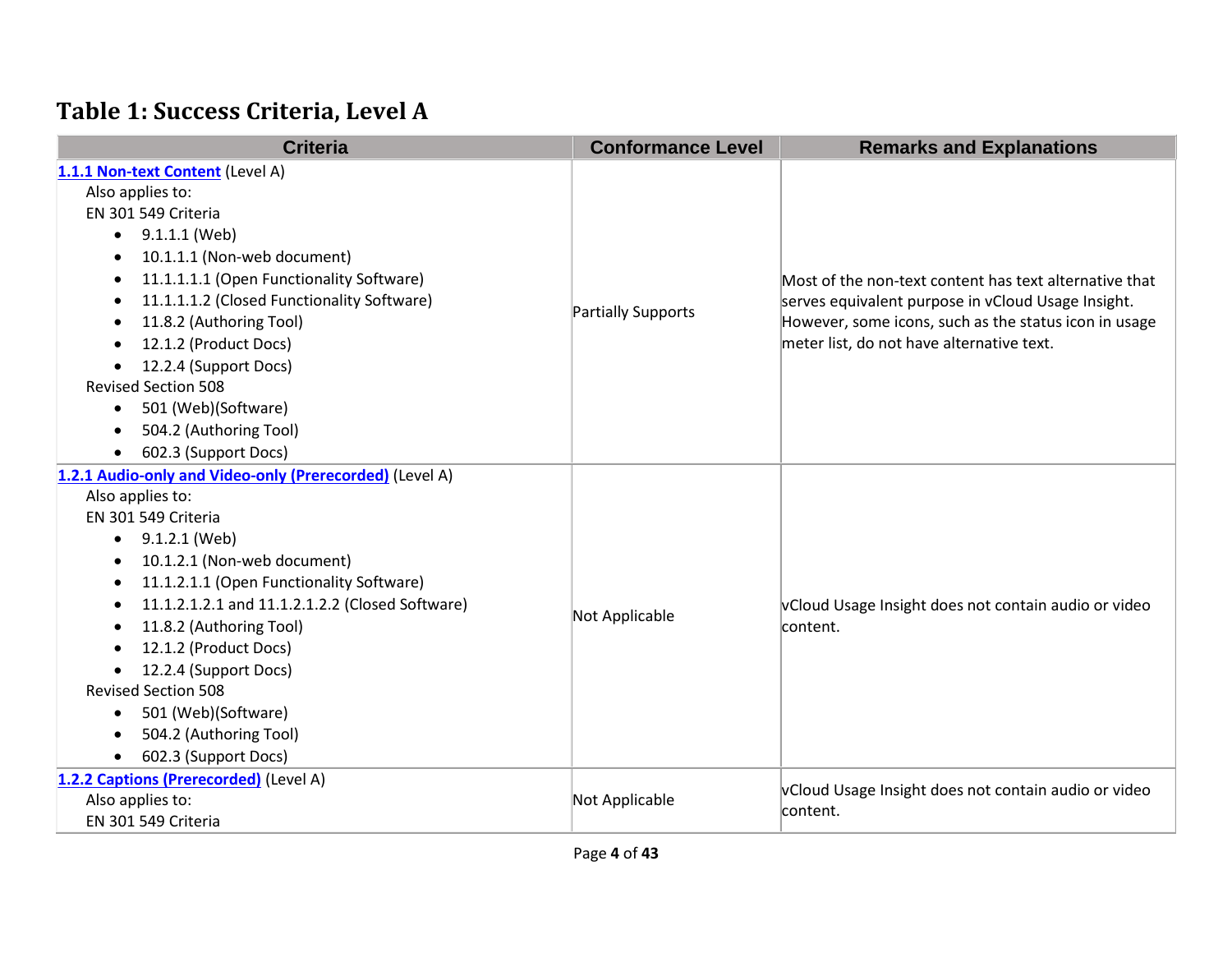| <b>Criteria</b>                                                                                                                                                                                                                                                                                                                                                                                                                                                          | <b>Conformance Level</b> | <b>Remarks and Explanations</b>                                                                                                                                                                                                                   |
|--------------------------------------------------------------------------------------------------------------------------------------------------------------------------------------------------------------------------------------------------------------------------------------------------------------------------------------------------------------------------------------------------------------------------------------------------------------------------|--------------------------|---------------------------------------------------------------------------------------------------------------------------------------------------------------------------------------------------------------------------------------------------|
| 9.1.2.2 (Web)<br>$\bullet$<br>10.1.2.2 (Non-web document)<br>11.1.2.2 (Open Functionality Software)<br>11.1.2.2 (Closed Software)<br>11.8.2 (Authoring Tool)<br>12.1.2 (Product Docs)<br>$\bullet$<br>12.2.4 (Support Docs)<br><b>Revised Section 508</b><br>501 (Web)(Software)<br>$\bullet$                                                                                                                                                                            |                          |                                                                                                                                                                                                                                                   |
| 504.2 (Authoring Tool)<br>602.3 (Support Docs)<br>$\bullet$                                                                                                                                                                                                                                                                                                                                                                                                              |                          |                                                                                                                                                                                                                                                   |
| 1.2.3 Audio Description or Media Alternative (Prerecorded) (Level A)<br>Also applies to:<br>EN 301 549 Criteria<br>$\bullet$ 9.1.2.3 (Web)<br>10.1.2.3 (Non-web document)<br>11.1.2.3.1 (Open Functionality Software)<br>٠<br>11.1.2.3.2 (Closed Software)<br>11.8.2 (Authoring Tool)<br>$\bullet$<br>12.1.2 (Product Docs)<br>12.2.4 (Support Docs)<br><b>Revised Section 508</b><br>501 (Web)(Software)<br>$\bullet$<br>504.2 (Authoring Tool)<br>602.3 (Support Docs) | Not Applicable           | vCloud Usage Insight does not contain audio or video<br>content.                                                                                                                                                                                  |
| 1.3.1 Info and Relationships (Level A)<br>Also applies to:<br>EN 301 549 Criteria<br>9.1.3.1 (Web)<br>$\bullet$<br>10.1.3.1 (Non-web document)<br>11.1.3.1.1 (Open Functionality Software)<br>11.1.3.1.2 (Closed Software)<br>$\bullet$                                                                                                                                                                                                                                  | Partially Supports       | For most elements in vCloud Usage Insight, the<br>information and relationship conveyed through<br>presentation can be identified by screen reader.<br>However, some content that is not displayed in the<br>page is identified by screen reader. |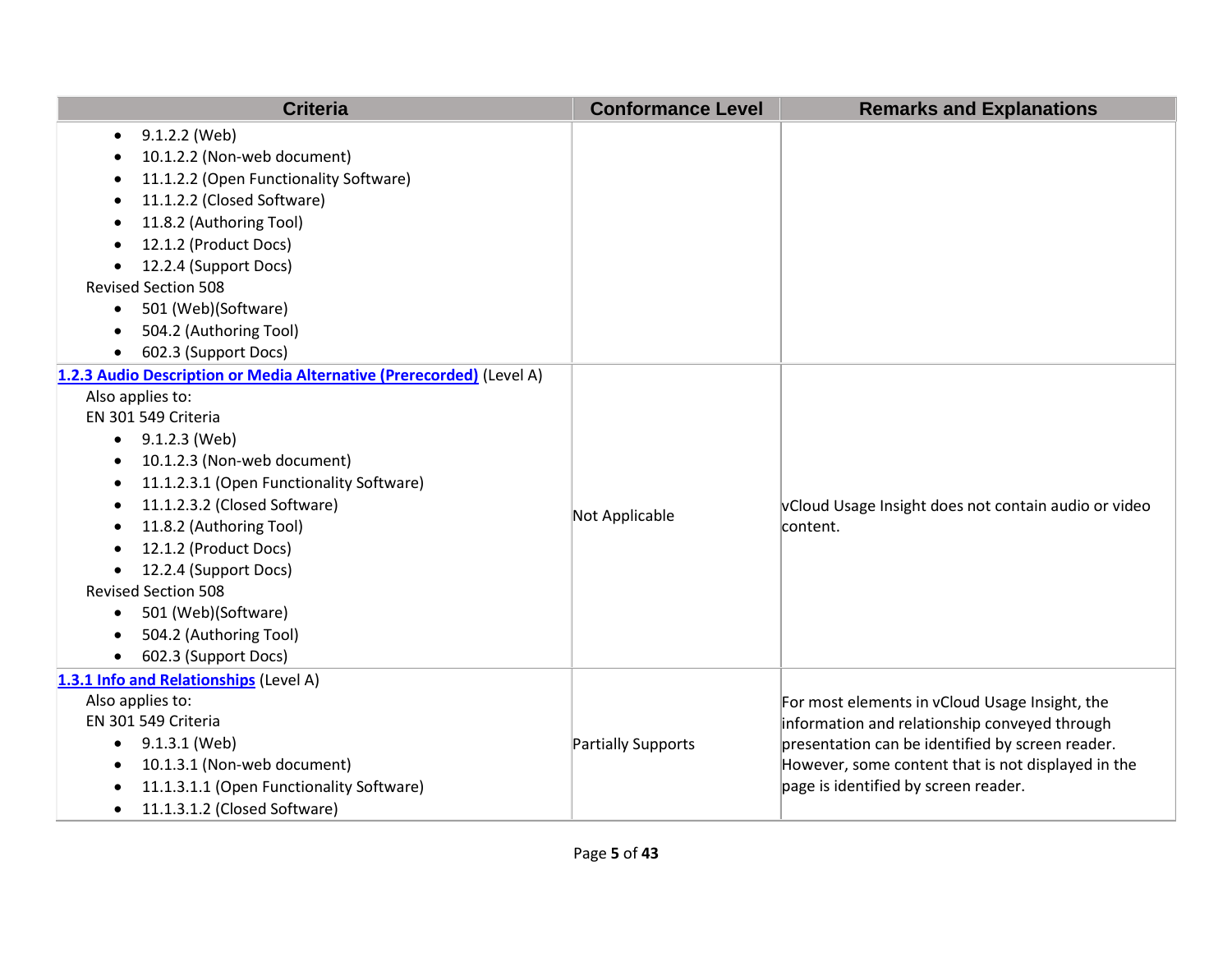| <b>Criteria</b>                                     | <b>Conformance Level</b> | <b>Remarks and Explanations</b>                                                                             |
|-----------------------------------------------------|--------------------------|-------------------------------------------------------------------------------------------------------------|
| 11.8.2 (Authoring Tool)<br>$\bullet$                |                          |                                                                                                             |
| 12.1.2 (Product Docs)                               |                          |                                                                                                             |
| 12.2.4 (Support Docs)                               |                          |                                                                                                             |
| <b>Revised Section 508</b>                          |                          |                                                                                                             |
| 501 (Web)(Software)<br>$\bullet$                    |                          |                                                                                                             |
| 504.2 (Authoring Tool)                              |                          |                                                                                                             |
| 602.3 (Support Docs)                                |                          |                                                                                                             |
| 1.3.2 Meaningful Sequence (Level A)                 |                          |                                                                                                             |
| Also applies to:                                    |                          |                                                                                                             |
| EN 301 549 Criteria                                 |                          |                                                                                                             |
| 9.1.3.2 (Web)<br>$\bullet$                          |                          |                                                                                                             |
| 10.1.3.2 (Non-web document)<br>$\bullet$            |                          |                                                                                                             |
| 11.1.3.2.1 (Open Functionality Software)<br>٠       |                          | For most content in vCloud Usage Insight, the reading<br>sequence is correctly determined by screen reader. |
| 11.1.3.2.2 (Closed Software)                        | Partially Supports       | However, the reading sequence for the header when                                                           |
| 11.8.2 (Authoring Tool)<br>$\bullet$                |                          | the content is expanded does not match the meaning of                                                       |
| 12.1.2 (Product Docs)                               |                          | the page content. [E1]                                                                                      |
| 12.2.4 (Support Docs)<br>$\bullet$                  |                          |                                                                                                             |
| <b>Revised Section 508</b>                          |                          |                                                                                                             |
| 501 (Web)(Software)<br>$\bullet$                    |                          |                                                                                                             |
| 504.2 (Authoring Tool)                              |                          |                                                                                                             |
| 602.3 (Support Docs)<br>$\bullet$                   |                          |                                                                                                             |
| 1.3.3 Sensory Characteristics (Level A)             |                          |                                                                                                             |
| Also applies to:                                    |                          |                                                                                                             |
| EN 301 549 Criteria                                 |                          |                                                                                                             |
| 9.1.3.3 (Web)<br>$\bullet$                          |                          |                                                                                                             |
| 10.1.3.3 (Non-web document)                         |                          | Instructions provided for understanding and operating                                                       |
| 11.1.3.3 (Open Functionality Software)<br>$\bullet$ | Supports                 | content do not rely solely on sensory characteristics of                                                    |
| 11.1.3.3 (Closed Software)<br>$\bullet$             |                          | components in vCloud Usage Insight.                                                                         |
| 11.8.2 (Authoring Tool)                             |                          |                                                                                                             |
| 12.1.2 (Product Docs)                               |                          |                                                                                                             |
| 12.2.4 (Support Docs)                               |                          |                                                                                                             |
| <b>Revised Section 508</b>                          |                          |                                                                                                             |
| 501 (Web)(Software)<br>$\bullet$                    |                          |                                                                                                             |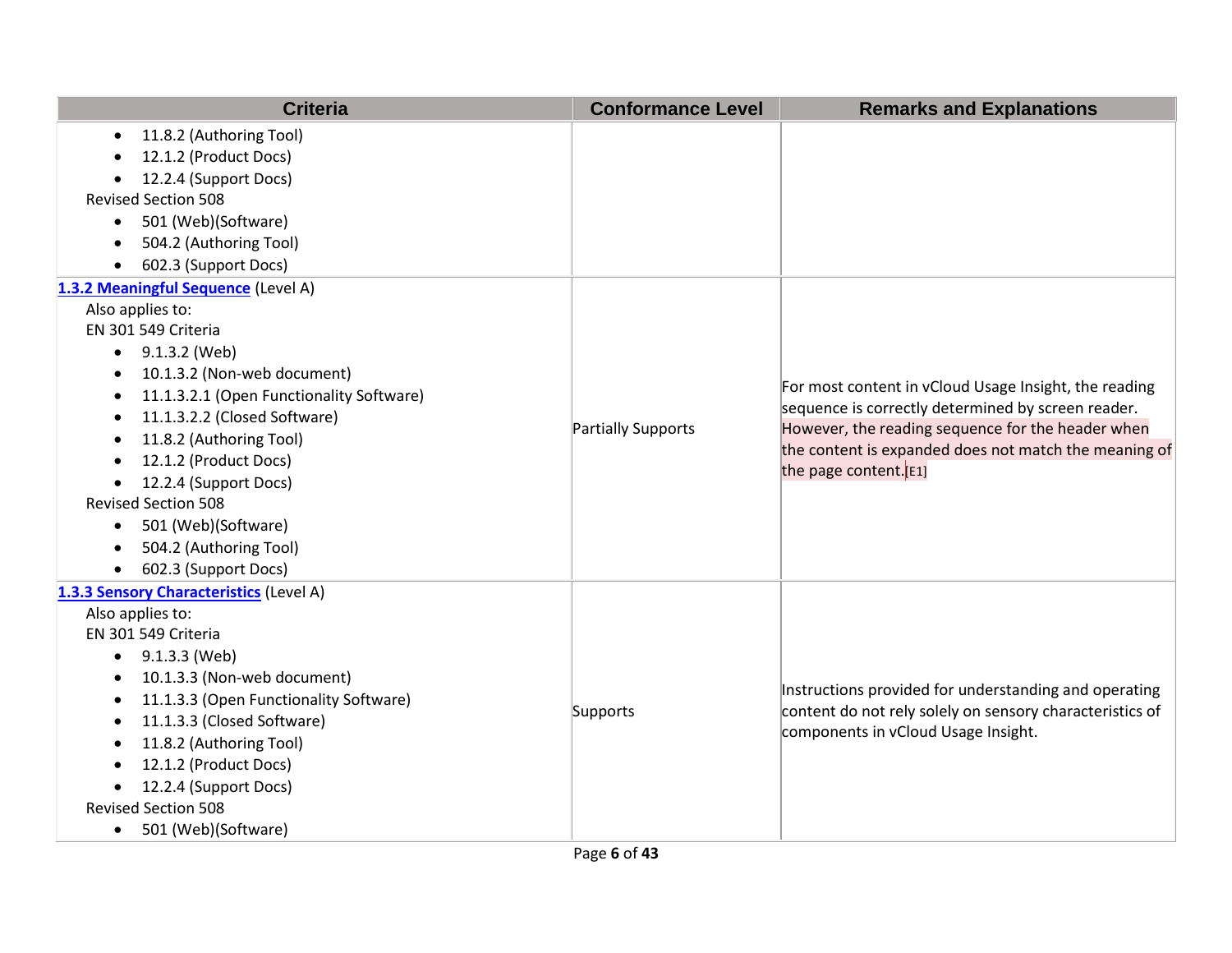| <b>Criteria</b>                                                  | <b>Conformance Level</b>  | <b>Remarks and Explanations</b>                              |
|------------------------------------------------------------------|---------------------------|--------------------------------------------------------------|
| 504.2 (Authoring Tool)<br>$\bullet$                              |                           |                                                              |
| 602.3 (Support Docs)                                             |                           |                                                              |
| 1.4.1 Use of Color (Level A)                                     |                           |                                                              |
| Also applies to:                                                 |                           |                                                              |
| EN 301 549 Criteria                                              |                           |                                                              |
| 9.1.4.1 (Web)<br>$\bullet$                                       |                           |                                                              |
| 10.1.4.1 (Non-web document)<br>٠                                 |                           |                                                              |
| 11.1.4.1 (Open Functionality Software)<br>٠                      |                           | Color is not used as the only visual means of conveying      |
| 11.1.4.1 (Closed Software)                                       | Supports                  | $ $ information, indicating an action, prompting a response, |
| 11.8.2 (Authoring Tool)<br>$\bullet$                             |                           | or distinguishing a visual element in vCloud Usage           |
| 12.1.2 (Product Docs)                                            |                           | Insight.                                                     |
| 12.2.4 (Support Docs)                                            |                           |                                                              |
| <b>Revised Section 508</b>                                       |                           |                                                              |
| 501 (Web)(Software)<br>٠                                         |                           |                                                              |
| 504.2 (Authoring Tool)<br>$\bullet$                              |                           |                                                              |
| 602.3 (Support Docs)<br>$\bullet$                                |                           |                                                              |
| 1.4.2 Audio Control (Level A)                                    |                           |                                                              |
| Also applies to:                                                 |                           |                                                              |
| EN 301 549 Criteria                                              |                           |                                                              |
| 9.1.4.2 (Web)<br>$\bullet$                                       |                           |                                                              |
| 10.1.4.2 (Non-web document)<br>$\bullet$                         |                           |                                                              |
| 11.1.4.2 (Open Functionality Software)                           |                           |                                                              |
| 11.1.4.2 (Closed Software)<br>$\bullet$                          | Not Applicable            | vCloud Usage Insight does not contain audio that plays       |
| 11.8.2 (Authoring Tool)                                          |                           | automatically for more than 3 seconds.                       |
| 12.1.2 (Product Docs)                                            |                           |                                                              |
| 12.2.4 (Support Docs)<br>$\bullet$<br><b>Revised Section 508</b> |                           |                                                              |
|                                                                  |                           |                                                              |
| 501 (Web)(Software)<br>٠<br>504.2 (Authoring Tool)               |                           |                                                              |
| 602.3 (Support Docs)                                             |                           |                                                              |
| $\bullet$                                                        |                           |                                                              |
| 2.1.1 Keyboard (Level A)<br>Also applies to:                     | <b>Partially Supports</b> | Most functions in vCloud Usage Insight support               |
| EN 301 549 Criteria                                              |                           | keyboard operation. However, some functions, such as         |
|                                                                  |                           |                                                              |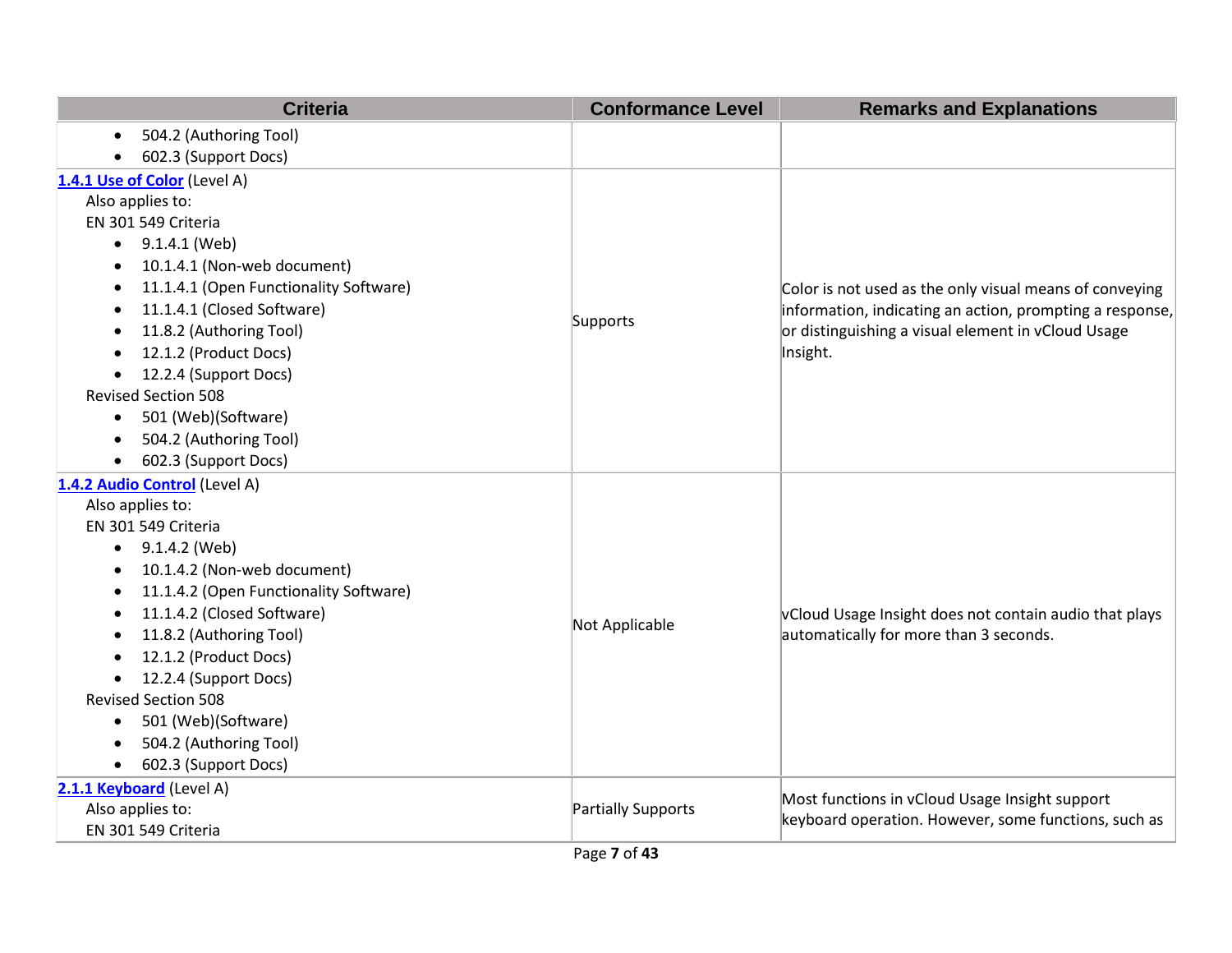|           | <b>Criteria</b>                                  | <b>Conformance Level</b> | <b>Remarks and Explanations</b>                        |
|-----------|--------------------------------------------------|--------------------------|--------------------------------------------------------|
| $\bullet$ | 9.2.1.1 (Web)                                    |                          | the download reports link cannot be operated via       |
| $\bullet$ | 10.2.1.1 (Non-web document)                      |                          | keyboard.                                              |
| ٠         | 11.2.1.1.1 (Open Functionality Software)         |                          |                                                        |
| $\bullet$ | 11.2.1.1.2 (Closed Software)                     |                          |                                                        |
| $\bullet$ | 11.8.2 (Authoring Tool)                          |                          |                                                        |
| $\bullet$ | 12.1.2 (Product Docs)                            |                          |                                                        |
| $\bullet$ | 12.2.4 (Support Docs)                            |                          |                                                        |
|           | <b>Revised Section 508</b>                       |                          |                                                        |
| $\bullet$ | 501 (Web)(Software)                              |                          |                                                        |
| $\bullet$ | 504.2 (Authoring Tool)                           |                          |                                                        |
| $\bullet$ | 602.3 (Support Docs)                             |                          |                                                        |
|           | 2.1.2 No Keyboard Trap (Level A)                 |                          |                                                        |
|           | Also applies to:                                 |                          |                                                        |
|           | EN 301 549 Criteria                              |                          |                                                        |
| $\bullet$ | 9.2.1.2 (Web)                                    |                          |                                                        |
| $\bullet$ | 10.2.1.2 (Non-web document)                      |                          |                                                        |
| $\bullet$ | 11.2.1.2 (Open Functionality Software)           |                          | Keyboard trap is not seen in vCloud Usage Insight. The |
| $\bullet$ | 11.2.1.2 (Closed Software)                       | Supports                 | focus can be moved away from the focused component     |
| $\bullet$ | 11.8.2 (Authoring Tool)                          |                          | using only a keyboard interface.                       |
| $\bullet$ | 12.1.2 (Product Docs)                            |                          |                                                        |
|           | 12.2.4 (Support Docs)                            |                          |                                                        |
|           | <b>Revised Section 508</b>                       |                          |                                                        |
| $\bullet$ | 501 (Web)(Software)                              |                          |                                                        |
| $\bullet$ | 504.2 (Authoring Tool)                           |                          |                                                        |
| $\bullet$ | 602.3 (Support Docs)                             |                          |                                                        |
|           | 2.1.4 Character Key Shortcuts (Level A 2.1 only) |                          |                                                        |
|           | Also applies to:                                 |                          |                                                        |
|           | EN 301 549 Criteria                              |                          | Character key shortcuts is not used in vCloud Usage    |
| $\bullet$ | 9.2.1.4 (Web)                                    | Not Applicable           | Insight.                                               |
| $\bullet$ | 10.2.1.4 (Non-web document)                      |                          |                                                        |
| $\bullet$ | 11.2.1.4.1 (Open Functionality Software)         |                          |                                                        |
| $\bullet$ | 11.2.1.4.2 (Closed Software)                     |                          |                                                        |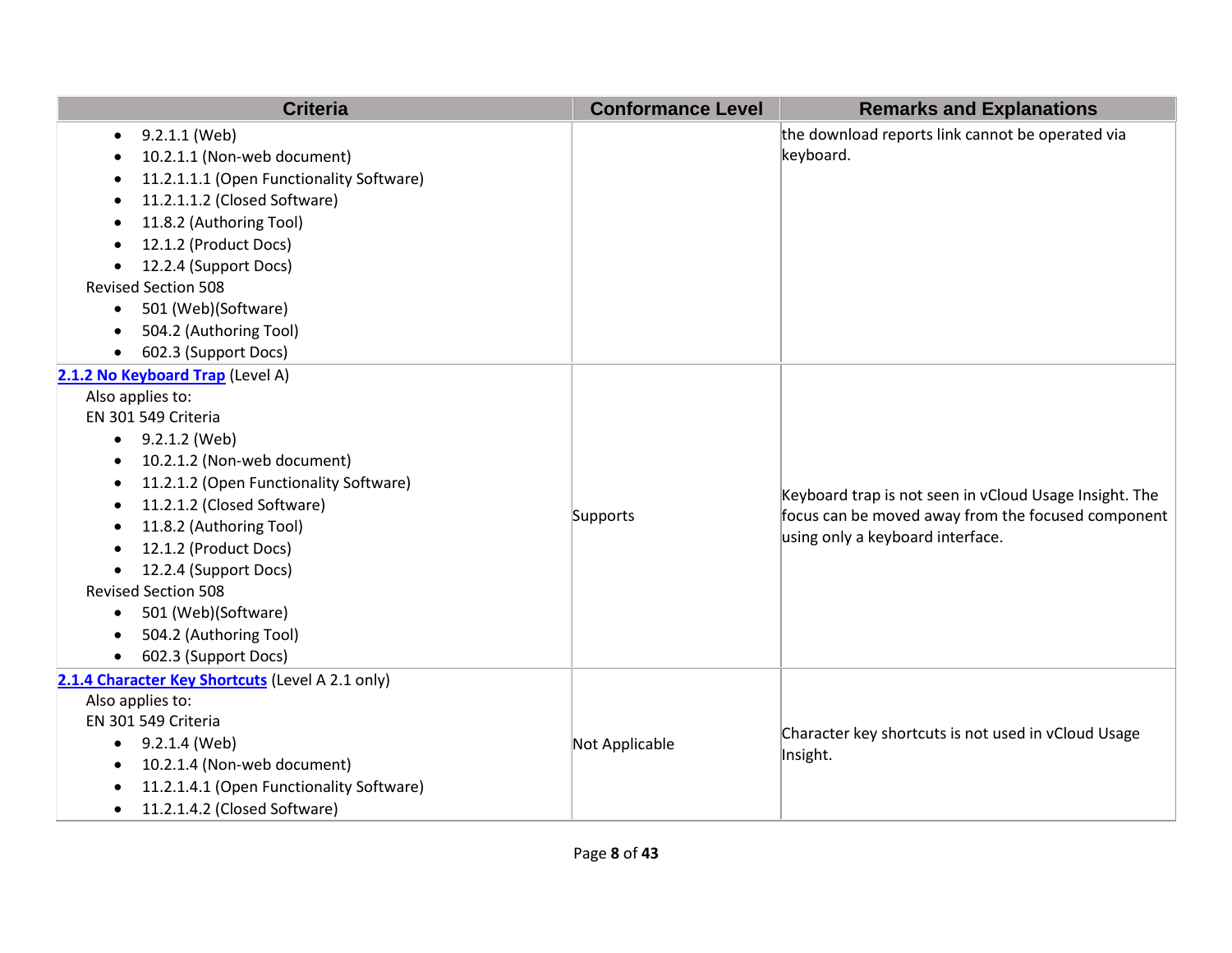| <b>Criteria</b>                                     | <b>Conformance Level</b> | <b>Remarks and Explanations</b>                         |
|-----------------------------------------------------|--------------------------|---------------------------------------------------------|
| 11.8.2 (Authoring Tool)<br>$\bullet$                |                          |                                                         |
| 12.1.2 (Product Docs)                               |                          |                                                         |
| 12.2.4 (Support Docs)<br>$\bullet$                  |                          |                                                         |
| Revised Section 508 - Does not apply                |                          |                                                         |
| 2.2.1 Timing Adjustable (Level A)                   |                          |                                                         |
| Also applies to:                                    |                          |                                                         |
| EN 301 549 Criteria                                 |                          |                                                         |
| 9.2.2.1 (Web)<br>$\bullet$                          |                          |                                                         |
| 10.2.2.1 (Non-web document)                         |                          |                                                         |
| 11.2.2.1 (Open Functionality Software)<br>$\bullet$ |                          |                                                         |
| 11.2.2.1 (Closed Software)<br>٠                     | Does not support         | The user session time in vCloud Usage Insight cannot be |
| 11.8.2 (Authoring Tool)                             |                          | turned off, adjusted or extended.                       |
| 12.1.2 (Product Docs)                               |                          |                                                         |
| 12.2.4 (Support Docs)<br>$\bullet$                  |                          |                                                         |
| <b>Revised Section 508</b>                          |                          |                                                         |
| 501 (Web)(Software)<br>$\bullet$                    |                          |                                                         |
| 504.2 (Authoring Tool)<br>$\bullet$                 |                          |                                                         |
| 602.3 (Support Docs)<br>$\bullet$                   |                          |                                                         |
| 2.2.2 Pause, Stop, Hide (Level A)                   |                          |                                                         |
| Also applies to:                                    |                          |                                                         |
| EN 301 549 Criteria                                 |                          |                                                         |
| 9.2.2.2 (Web)<br>$\bullet$                          |                          |                                                         |
| 10.2.2.2 (Non-web document)<br>$\bullet$            |                          |                                                         |
| 11.2.2.2 (Open Functionality Software)<br>٠         |                          |                                                         |
| 11.2.2.2 (Closed Software)<br>٠                     | Not Applicable           | vCloud Usage Insight does not contain moving, blinking, |
| 11.8.2 (Authoring Tool)<br>$\bullet$                |                          | scrolling or auto-updating information.                 |
| 12.1.2 (Product Docs)<br>$\bullet$                  |                          |                                                         |
| 12.2.4 (Support Docs)<br>$\bullet$                  |                          |                                                         |
| <b>Revised Section 508</b>                          |                          |                                                         |
| 501 (Web)(Software)<br>٠                            |                          |                                                         |
| 504.2 (Authoring Tool)                              |                          |                                                         |
| 602.3 (Support Docs)<br>$\bullet$                   |                          |                                                         |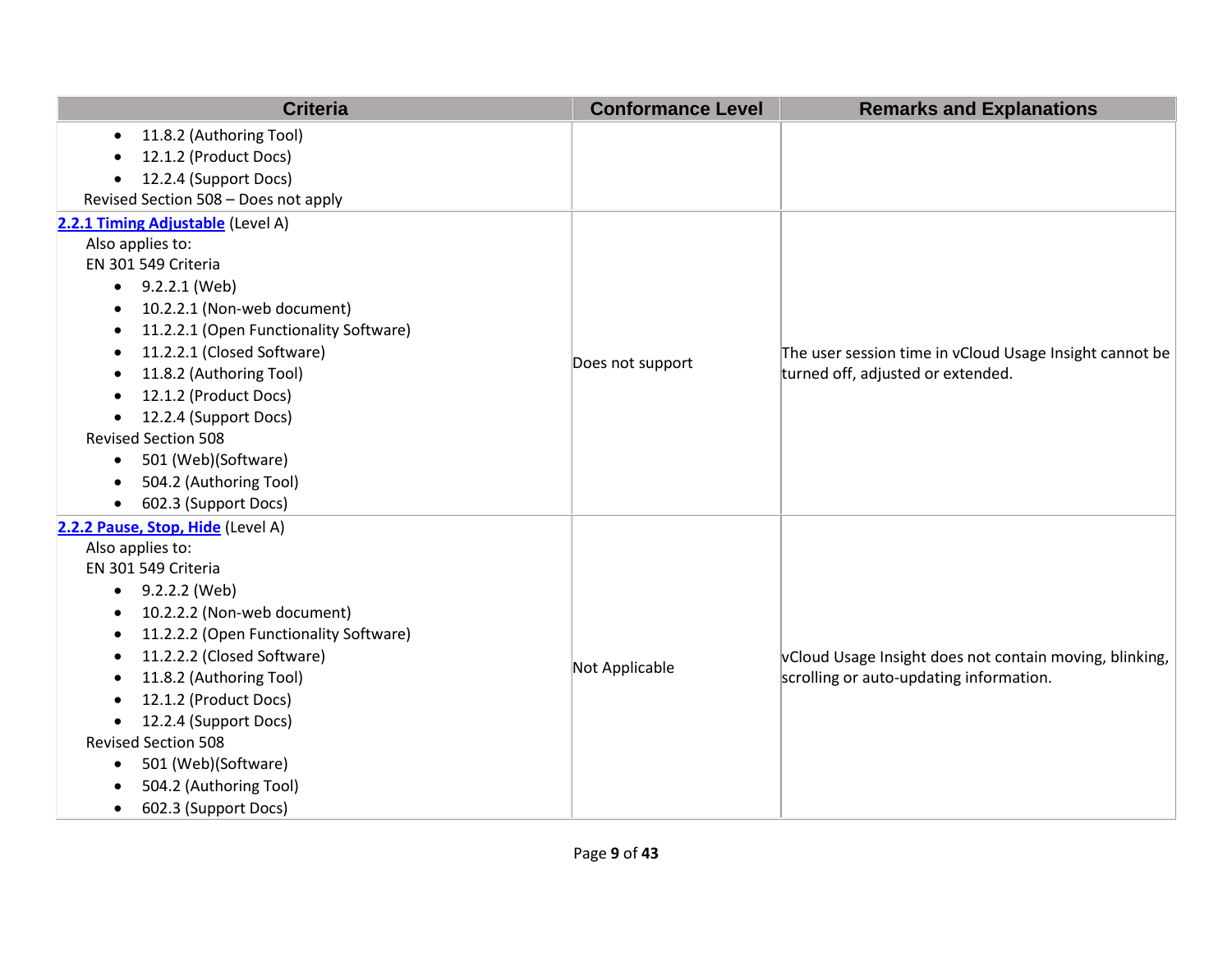| <b>Criteria</b>                                                       | <b>Conformance Level</b> | <b>Remarks and Explanations</b>                        |
|-----------------------------------------------------------------------|--------------------------|--------------------------------------------------------|
| 2.3.1 Three Flashes or Below Threshold (Level A)                      |                          |                                                        |
| Also applies to:                                                      |                          |                                                        |
| EN 301 549 Criteria                                                   |                          |                                                        |
| 9.2.3.1 (Web)<br>$\bullet$                                            |                          | vCloud Usage Insight does not contain anything that    |
| 10.2.3.1 (Non-web document)<br>$\bullet$                              |                          |                                                        |
| 11.2.3.1 (Open Functionality Software)<br>$\bullet$                   |                          |                                                        |
| 11.2.3.1(Closed Software)<br>٠                                        |                          |                                                        |
| 11.8.2 (Authoring Tool)<br>$\bullet$                                  | Supports                 | flashes more than three times in any one second        |
| 12.1.2 (Product Docs)<br>$\bullet$                                    |                          | period.[E2]                                            |
| 12.2.4 (Support Docs)<br>$\bullet$                                    |                          |                                                        |
| <b>Revised Section 508</b>                                            |                          |                                                        |
| 501 (Web)(Software)<br>$\bullet$                                      |                          |                                                        |
| 504.2 (Authoring Tool)<br>$\bullet$                                   |                          |                                                        |
| 602.3 (Support Docs)<br>$\bullet$                                     |                          |                                                        |
| 2.4.1 Bypass Blocks (Level A)                                         |                          |                                                        |
| Also applies to:                                                      |                          | vCloud Usage Insight does not provide a mechanism to   |
| EN 301 549 Criteria                                                   | Does not support         |                                                        |
| 9.2.4.1 (Web)<br>$\bullet$                                            |                          |                                                        |
| 10.2.4.1 (Non-web document) - Does not apply<br>$\bullet$             |                          |                                                        |
| 11.2.4.1 (Open Functionality Software) - Does not apply<br>$\bullet$  |                          |                                                        |
| 11.2.4.1 (Closed Software) - Does not apply<br>$\bullet$              |                          | bypass blocks of content that are repeated on multiple |
| 11.8.2 (Authoring Tool)<br>$\bullet$                                  |                          | Web pages <sup>[E3]</sup> .                            |
| 12.1.2 (Product Docs)<br>$\bullet$                                    |                          |                                                        |
| 12.2.4 (Support Docs)<br>$\bullet$                                    |                          |                                                        |
| <b>Revised Section 508</b>                                            |                          |                                                        |
| 501 (Web)(Software) – Does not apply to non-web software<br>$\bullet$ |                          |                                                        |
| 504.2 (Authoring Tool)<br>$\bullet$                                   |                          |                                                        |
| 602.3 (Support Docs) - Does not apply to non-web docs<br>$\bullet$    |                          |                                                        |
| 2.4.2 Page Titled (Level A)                                           |                          |                                                        |
| Also applies to:                                                      |                          | The page title in vCloud Usage Insight cannot describe |
| EN 301 549 Criteria                                                   | Does not support         | the page topic.                                        |
| 9.2.4.2 (Web)<br>$\bullet$                                            |                          |                                                        |
| 10.2.4.2 (Non-web document)<br>$\bullet$                              |                          |                                                        |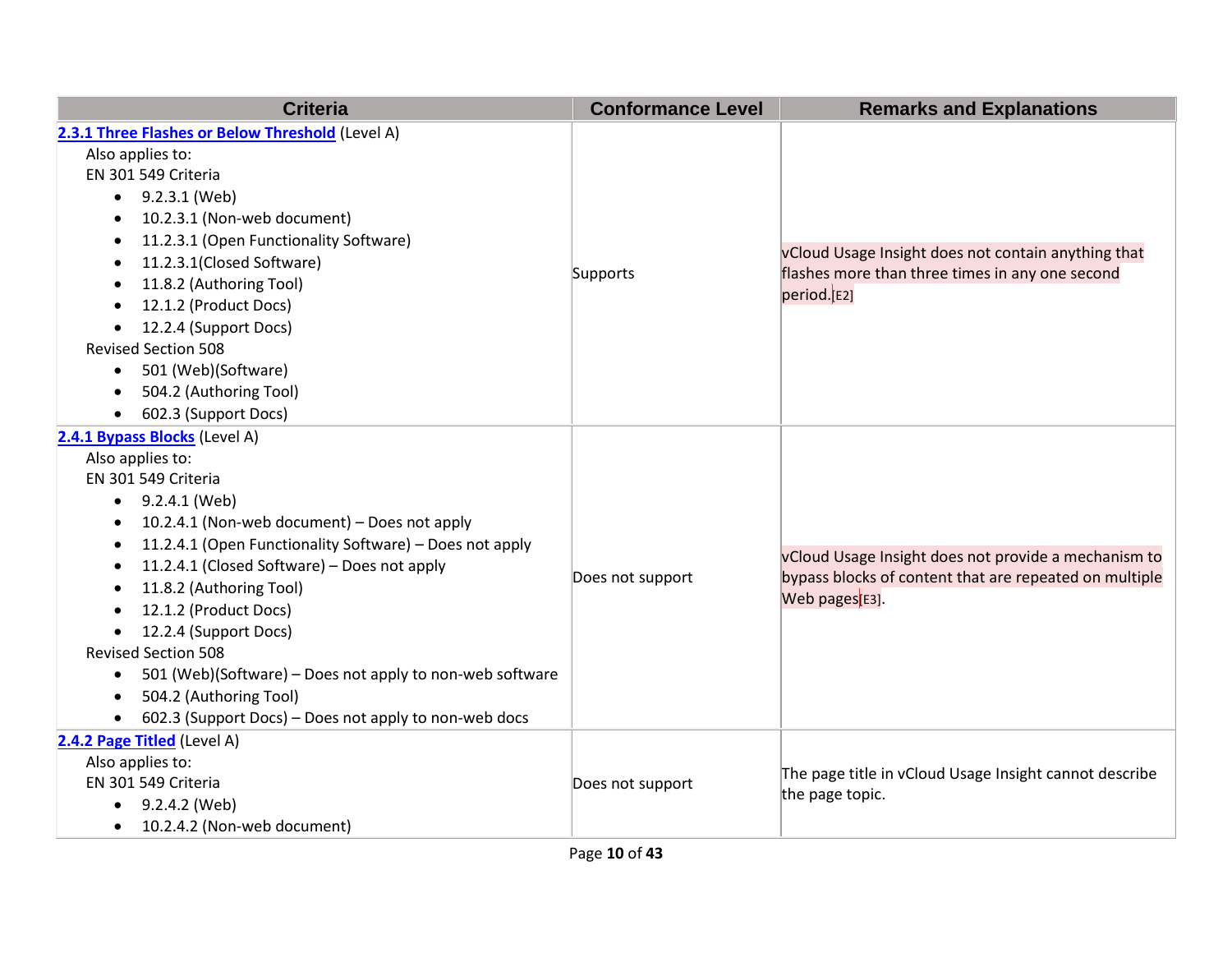| <b>Criteria</b>                                                      | <b>Conformance Level</b> | <b>Remarks and Explanations</b>                                                                       |
|----------------------------------------------------------------------|--------------------------|-------------------------------------------------------------------------------------------------------|
| 11.2.4.2 (Open Functionality Software) - Does not apply<br>$\bullet$ |                          |                                                                                                       |
| 11.2.4.2 (Closed Software) - Does not apply                          |                          |                                                                                                       |
| 11.8.2 (Authoring Tool)                                              |                          |                                                                                                       |
| 12.1.2 (Product Docs)                                                |                          |                                                                                                       |
| 12.2.4 (Support Docs)<br>$\bullet$                                   |                          |                                                                                                       |
| <b>Revised Section 508</b>                                           |                          |                                                                                                       |
| 501 (Web)(Software)<br>$\bullet$                                     |                          |                                                                                                       |
| 504.2 (Authoring Tool)                                               |                          |                                                                                                       |
| 602.3 (Support Docs)<br>$\bullet$                                    |                          |                                                                                                       |
| 2.4.3 Focus Order (Level A)                                          |                          |                                                                                                       |
| Also applies to:                                                     |                          |                                                                                                       |
| EN 301 549 Criteria                                                  |                          |                                                                                                       |
| 9.2.4.3 (Web)                                                        |                          | The focusable elements in vCloud Usage Insight receives<br>focus in the order that preserves meaning. |
| 10.2.4.3 (Non-web document)                                          |                          |                                                                                                       |
| 11.2.4.3 (Open Functionality Software)<br>$\bullet$                  |                          |                                                                                                       |
| 11.2.4.3 (Closed Software)                                           | Supports                 |                                                                                                       |
| 11.8.2 (Authoring Tool)<br>$\bullet$                                 |                          |                                                                                                       |
| 12.1.2 (Product Docs)<br>$\bullet$                                   |                          |                                                                                                       |
| 12.2.4 (Support Docs)<br>$\bullet$                                   |                          |                                                                                                       |
| <b>Revised Section 508</b>                                           |                          |                                                                                                       |
| 501 (Web)(Software)<br>$\bullet$                                     |                          |                                                                                                       |
| 504.2 (Authoring Tool)                                               |                          |                                                                                                       |
| 602.3 (Support Docs)<br>$\bullet$                                    |                          |                                                                                                       |
| 2.4.4 Link Purpose (In Context) (Level A)                            |                          |                                                                                                       |
| Also applies to:                                                     |                          |                                                                                                       |
| EN 301 549 Criteria                                                  |                          |                                                                                                       |
| 9.2.4.4 (Web)<br>$\bullet$                                           |                          | The link purpose can be determined by the link text                                                   |
| 10.2.4.4 (Non-web document)<br>$\bullet$                             | Supports                 | context.                                                                                              |
| 11.2.4.4 (Open Functionality Software)<br>$\bullet$                  |                          |                                                                                                       |
| 11.2.4.4 (Closed Software                                            |                          |                                                                                                       |
| 11.8.2 (Authoring Tool)                                              |                          |                                                                                                       |
| 12.1.2 (Product Docs)<br>$\bullet$                                   |                          |                                                                                                       |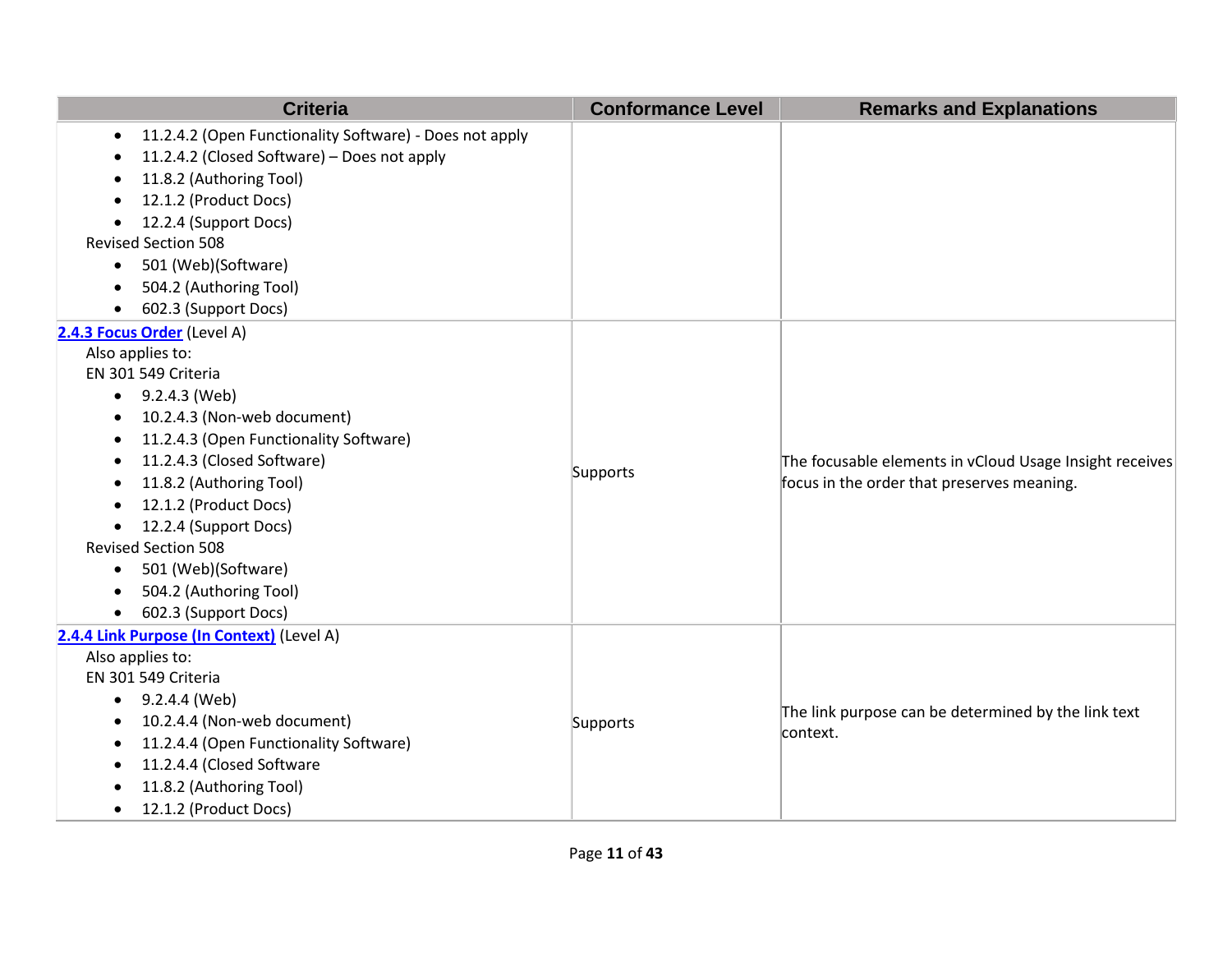| <b>Criteria</b>                                     | <b>Conformance Level</b> | <b>Remarks and Explanations</b>                                                                        |
|-----------------------------------------------------|--------------------------|--------------------------------------------------------------------------------------------------------|
| • 12.2.4 (Support Docs)                             |                          |                                                                                                        |
| <b>Revised Section 508</b>                          |                          |                                                                                                        |
| 501 (Web)(Software)<br>$\bullet$                    |                          |                                                                                                        |
| 504.2 (Authoring Tool)                              |                          |                                                                                                        |
| 602.3 (Support Docs)                                |                          |                                                                                                        |
| 2.5.1 Pointer Gestures (Level A 2.1 only)           |                          |                                                                                                        |
| Also applies to:                                    |                          |                                                                                                        |
| EN 301 549 Criteria                                 |                          |                                                                                                        |
| $\bullet$ 9.2.5.1 (Web)                             |                          |                                                                                                        |
| 10.2.5.1 (Non-web document)<br>$\bullet$            |                          |                                                                                                        |
| 11.2.5.1 (Open Functionality Software)              | Not Applicable           | The functions in vCloud Usage Insight does not use<br>multipoint or path-based gestures for operation. |
| 11.2.5.1 (Closed Software)                          |                          |                                                                                                        |
| 11.8.2 (Authoring Tool)                             |                          |                                                                                                        |
| 12.1.2 (Product Docs)<br>$\bullet$                  |                          |                                                                                                        |
| 12.2.4 (Support Docs)<br>$\bullet$                  |                          |                                                                                                        |
| Revised Section 508 - Does not apply                |                          |                                                                                                        |
| 2.5.2 Pointer Cancellation (Level A 2.1 only)       |                          |                                                                                                        |
| Also applies to:                                    |                          |                                                                                                        |
| EN 301 549 Criteria                                 |                          |                                                                                                        |
| $\bullet$ 9.2.5.2 (Web)                             | Supports                 | The completion of the function in vCloud Usage Insight<br>is on the up-event.                          |
| 10.2.5.2 (Non-web document)                         |                          |                                                                                                        |
| 11.2.5.2 (Open Functionality Software)              |                          |                                                                                                        |
| 11.2.5.2 (Closed Software)                          |                          |                                                                                                        |
| 11.8.2 (Authoring Tool)                             |                          |                                                                                                        |
| 12.1.2 (Product Docs)                               |                          |                                                                                                        |
| 12.2.4 (Support Docs)<br>$\bullet$                  |                          |                                                                                                        |
| Revised Section 508 - Does not apply                |                          |                                                                                                        |
| 2.5.3 Label in Name (Level A 2.1 only)              |                          |                                                                                                        |
| Also applies to:                                    |                          |                                                                                                        |
| EN 301 549 Criteria                                 | Supports                 | The labels in vCloud Usage Insight match with the text                                                 |
| 9.2.5.3 (Web)<br>$\bullet$                          |                          | that presented visually.                                                                               |
| 10.2.5.3 (Non-web document)                         |                          |                                                                                                        |
| 11.2.5.3 (Open Functionality Software)<br>$\bullet$ |                          |                                                                                                        |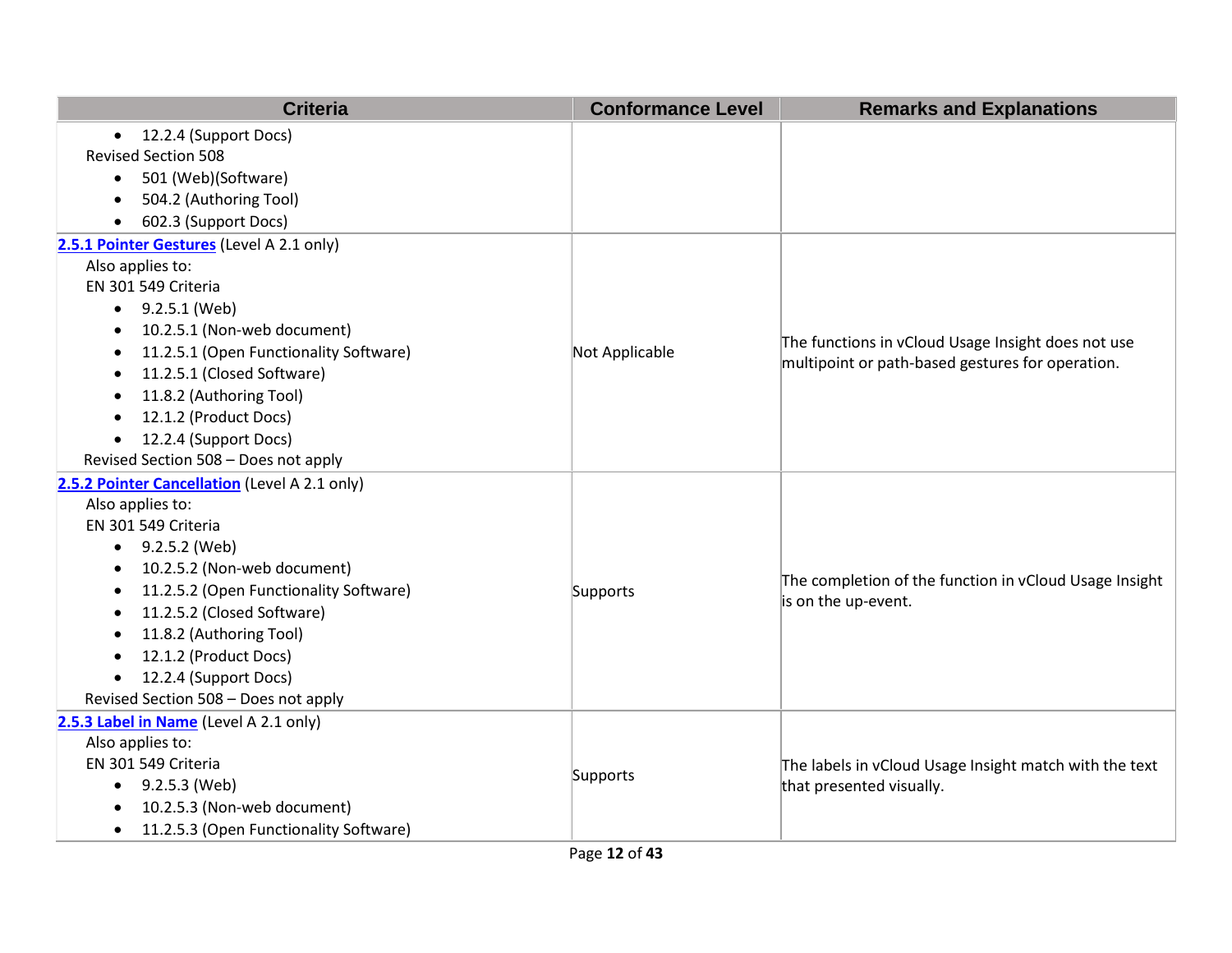| <b>Criteria</b>                                       | <b>Conformance Level</b> | <b>Remarks and Explanations</b>                        |
|-------------------------------------------------------|--------------------------|--------------------------------------------------------|
| 11.2.5.3 (Closed Software)<br>$\bullet$               |                          |                                                        |
| 11.8.2 (Authoring Tool)                               |                          |                                                        |
| 12.1.2 (Product Docs)<br>$\bullet$                    |                          |                                                        |
| 12.2.4 (Support Docs)<br>$\bullet$                    |                          |                                                        |
| Revised Section 508 - Does not apply                  |                          |                                                        |
| 2.5.4 Motion Actuation (Level A 2.1 only)             |                          |                                                        |
| Also applies to:                                      |                          |                                                        |
| EN 301 549 Criteria                                   |                          |                                                        |
| $\bullet$ 9.2.5.4 (Web)                               |                          |                                                        |
| 10.2.5.4 (Non-web document)<br>$\bullet$              |                          | No Function in vCloud Usage Insight is operated by     |
| 11.2.5.4 (Open Functionality Software)<br>$\bullet$   | Not Applicable           | device motion or user motion.                          |
| 11.2.5.4 (Closed Software                             |                          |                                                        |
| 11.8.2 (Authoring Tool)<br>$\bullet$                  |                          |                                                        |
| 12.1.2 (Product Docs)<br>$\bullet$                    |                          |                                                        |
| 12.2.4 (Support Docs)<br>$\bullet$                    |                          |                                                        |
| Revised Section 508 - Does not apply                  |                          |                                                        |
| 3.1.1 Language of Page (Level A)                      |                          |                                                        |
| Also applies to:                                      |                          |                                                        |
| EN 301 549 Criteria                                   |                          |                                                        |
| $\bullet$ 9.3.1.1 (Web)                               |                          |                                                        |
| 10.3.1.1 (Non-web document)<br>$\bullet$              |                          |                                                        |
| 11.3.1.1.1 (Open Functionality Software)<br>$\bullet$ |                          |                                                        |
| 11.3.1.1.2 (Closed Software)<br>$\bullet$             | Supports                 | The default language of the web pages in vCloud Usage  |
| 11.8.2 (Authoring Tool)<br>$\bullet$                  |                          | Insight can be identified by screen reader.            |
| 12.1.2 (Product Docs)<br>$\bullet$                    |                          |                                                        |
| 12.2.4 (Support Docs)<br>$\bullet$                    |                          |                                                        |
| <b>Revised Section 508</b>                            |                          |                                                        |
| 501 (Web)(Software)<br>$\bullet$                      |                          |                                                        |
| 504.2 (Authoring Tool)<br>$\bullet$                   |                          |                                                        |
| 602.3 (Support Docs)<br>$\bullet$                     |                          |                                                        |
| 3.2.1 On Focus (Level A)                              |                          | When user interface component receives focus in        |
| Also applies to:                                      | Supports                 | vCloud Usage Insight, it does not initiate a change of |
| EN 301 549 Criteria                                   |                          | context.[E4]                                           |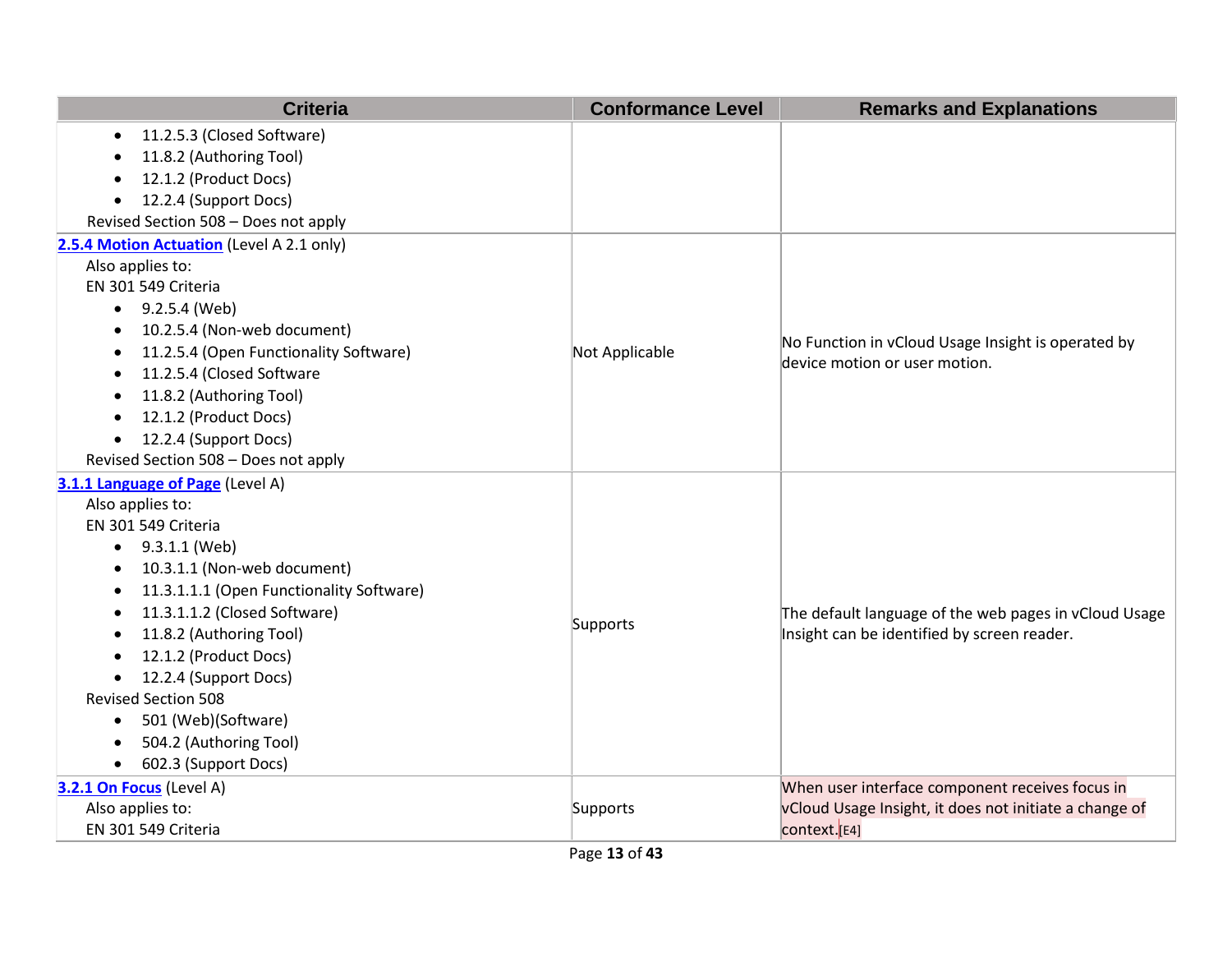| <b>Criteria</b>                                     | <b>Conformance Level</b> | <b>Remarks and Explanations</b>                        |
|-----------------------------------------------------|--------------------------|--------------------------------------------------------|
| 9.3.2.1 (Web)<br>$\bullet$                          |                          |                                                        |
| 10.3.2.1 (Non-web document)<br>$\bullet$            |                          |                                                        |
| 11.3.2.1 (Open Functionality Software)              |                          |                                                        |
| 11.3.2.1 (Closed Software)                          |                          |                                                        |
| 11.8.2 (Authoring Tool)                             |                          |                                                        |
| 12.1.2 (Product Docs)<br>$\bullet$                  |                          |                                                        |
| 12.2.4 (Support Docs)<br>$\bullet$                  |                          |                                                        |
| <b>Revised Section 508</b>                          |                          |                                                        |
| 501 (Web)(Software)<br>$\bullet$                    |                          |                                                        |
| 504.2 (Authoring Tool)                              |                          |                                                        |
| 602.3 (Support Docs)<br>$\bullet$                   |                          |                                                        |
| 3.2.2 On Input (Level A)                            |                          |                                                        |
| Also applies to:                                    |                          |                                                        |
| EN 301 549 Criteria                                 |                          |                                                        |
| $\bullet$ 9.3.2.2 (Web)                             |                          |                                                        |
| 10.3.2.2 (Non-web document)                         |                          |                                                        |
| 11.3.2.2 (Open Functionality Software)<br>$\bullet$ |                          |                                                        |
| 11.3.2.2 (Closed Software)<br>$\bullet$             | Supports                 | Changing the settings in vCloud Usage Insight does not |
| 11.8.2 (Authoring Tool)<br>$\bullet$                |                          | cause a change of context.                             |
| 12.1.2 (Product Docs)                               |                          |                                                        |
| 12.2.4 (Support Docs)<br>$\bullet$                  |                          |                                                        |
| <b>Revised Section 508</b>                          |                          |                                                        |
| 501 (Web)(Software)<br>$\bullet$                    |                          |                                                        |
| 504.2 (Authoring Tool)<br>$\bullet$                 |                          |                                                        |
| 602.3 (Support Docs)                                |                          |                                                        |
| 3.3.1 Error Identification (Level A)                |                          |                                                        |
| Also applies to:                                    |                          |                                                        |
| EN 301 549 Criteria                                 | Supports                 | The error message in vCloud Usage Insight is described |
| 9.3.3.1 (Web)                                       |                          | to user in text.                                       |
| 10.3.3.1 (Non-web document)                         |                          |                                                        |
| 11.3.3.1.1 (Open Functionality Software)            |                          |                                                        |
| 11.3.3.1.2 (Closed Software)<br>$\bullet$           |                          |                                                        |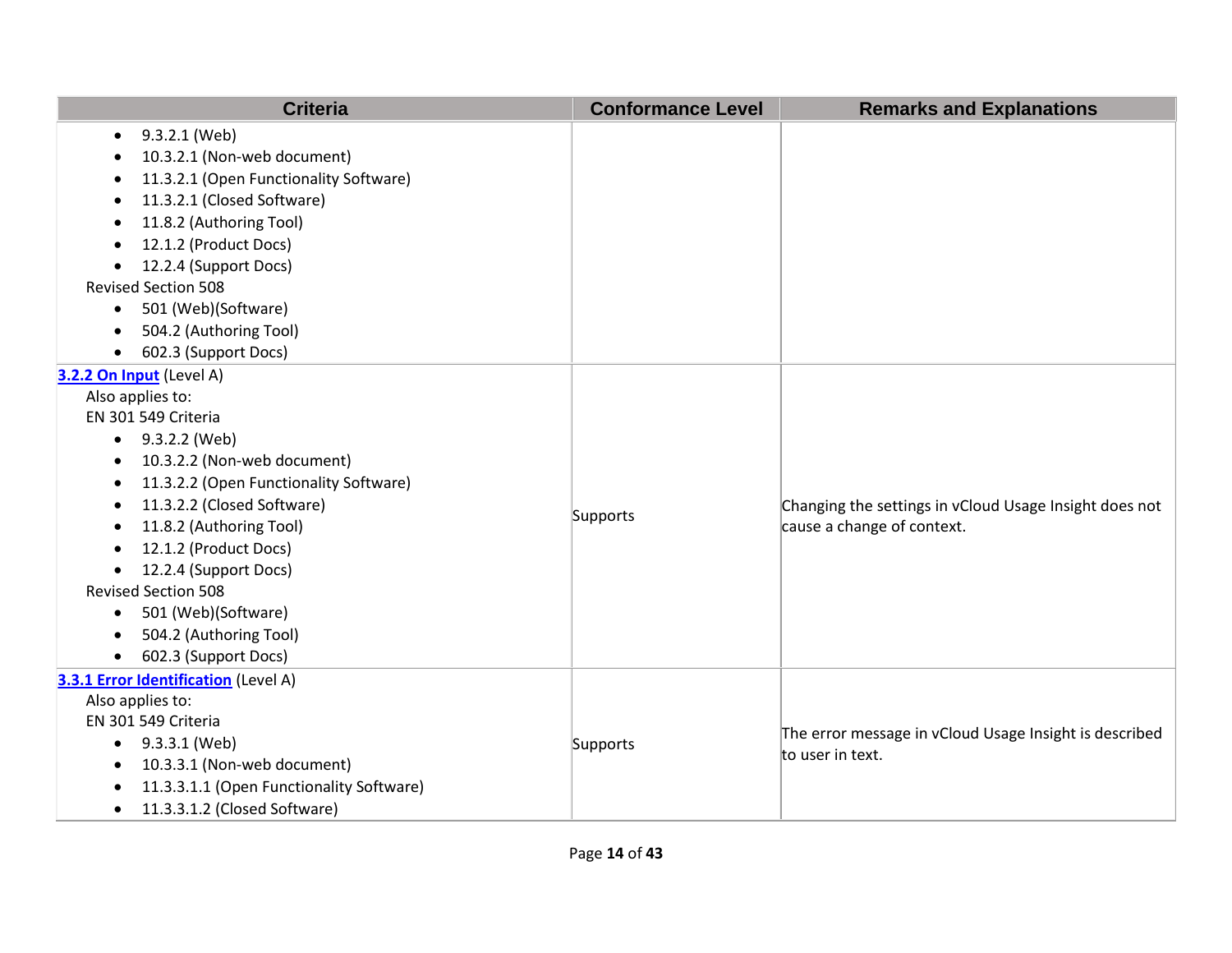| <b>Criteria</b>                                            | <b>Conformance Level</b>  | <b>Remarks and Explanations</b>                                                                                                                                                                             |
|------------------------------------------------------------|---------------------------|-------------------------------------------------------------------------------------------------------------------------------------------------------------------------------------------------------------|
| 11.8.2 (Authoring Tool)<br>$\bullet$                       |                           |                                                                                                                                                                                                             |
| 12.1.2 (Product Docs)                                      |                           |                                                                                                                                                                                                             |
| 12.2.4 (Support Docs)                                      |                           |                                                                                                                                                                                                             |
| <b>Revised Section 508</b>                                 |                           |                                                                                                                                                                                                             |
| 501 (Web)(Software)<br>$\bullet$                           |                           |                                                                                                                                                                                                             |
| 504.2 (Authoring Tool)                                     |                           |                                                                                                                                                                                                             |
| 602.3 (Support Docs)                                       |                           |                                                                                                                                                                                                             |
| 3.3.2 Labels or Instructions (Level A)                     |                           |                                                                                                                                                                                                             |
| Also applies to:                                           |                           |                                                                                                                                                                                                             |
| EN 301 549 Criteria                                        |                           |                                                                                                                                                                                                             |
| 9.3.3.2 (Web)<br>$\bullet$                                 |                           |                                                                                                                                                                                                             |
| 10.3.3.2 (Non-web document)<br>$\bullet$                   |                           | For most components that requires user's input in<br>vCloud Usage Insight, the label is provided.<br>However, for some input field in page flip component,<br>the label is not identified by screen reader. |
| 11.3.3.2 (Open Functionality Software)<br>$\bullet$        |                           |                                                                                                                                                                                                             |
| 11.3.3.2 (Closed Software)<br>$\bullet$                    |                           |                                                                                                                                                                                                             |
| 11.8.2 (Authoring Tool)<br>$\bullet$                       | <b>Partially Supports</b> |                                                                                                                                                                                                             |
| 12.1.2 (Product Docs)<br>$\bullet$                         |                           |                                                                                                                                                                                                             |
| 12.2.4 (Support Docs)                                      |                           |                                                                                                                                                                                                             |
| <b>Revised Section 508</b>                                 |                           |                                                                                                                                                                                                             |
| 501 (Web)(Software)<br>$\bullet$                           |                           |                                                                                                                                                                                                             |
| 504.2 (Authoring Tool)<br>$\bullet$                        |                           |                                                                                                                                                                                                             |
| 602.3 (Support Docs)<br>$\bullet$                          |                           |                                                                                                                                                                                                             |
| 4.1.1 Parsing (Level A)                                    |                           |                                                                                                                                                                                                             |
| Also applies to:                                           |                           |                                                                                                                                                                                                             |
| EN 301 549 Criteria                                        |                           |                                                                                                                                                                                                             |
| 9.4.1.1 (Web)<br>$\bullet$                                 |                           |                                                                                                                                                                                                             |
| 10.4.1.1 (Non-web document)<br>$\bullet$                   |                           | For the content in vCloud Usage Insight, elements are                                                                                                                                                       |
| 11.4.1.1.1 (Open Functionality Software)<br>$\bullet$      | <b>Partially Supports</b> | nested according to their specifications.                                                                                                                                                                   |
| 11.4.1.1.2 (Closed Software) - Does not apply<br>$\bullet$ |                           | However, some attribute for the link element in the                                                                                                                                                         |
| 11.8.2 (Authoring Tool)<br>$\bullet$                       |                           | reports page is not valid.                                                                                                                                                                                  |
| 12.1.2 (Product Docs)                                      |                           |                                                                                                                                                                                                             |
| 12.2.4 (Support Docs)<br>$\bullet$                         |                           |                                                                                                                                                                                                             |
| <b>Revised Section 508</b>                                 |                           |                                                                                                                                                                                                             |
| 501 (Web)(Software)<br>$\bullet$                           |                           |                                                                                                                                                                                                             |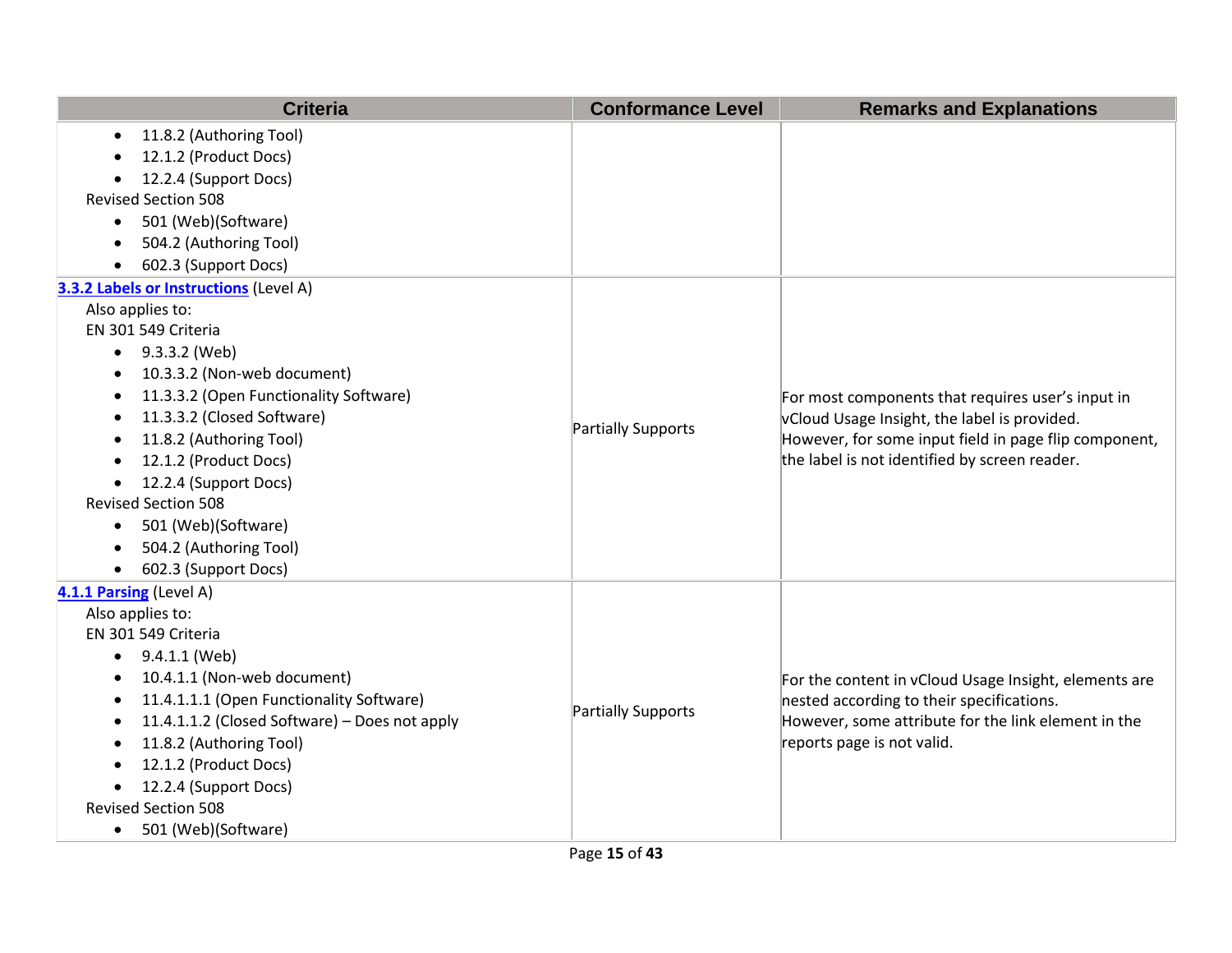| <b>Criteria</b>                                          | <b>Conformance Level</b> | <b>Remarks and Explanations</b>                     |
|----------------------------------------------------------|--------------------------|-----------------------------------------------------|
| 504.2 (Authoring Tool)<br>$\bullet$                      |                          |                                                     |
| 602.3 (Support Docs)<br>$\bullet$                        |                          |                                                     |
| 4.1.2 Name, Role, Value (Level A)                        |                          |                                                     |
| Also applies to:                                         |                          |                                                     |
| EN 301 549 Criteria                                      |                          |                                                     |
| 9.4.1.2 (Web)<br>$\bullet$                               |                          |                                                     |
| 10.4.1.2 (Non-web document)<br>$\bullet$                 |                          |                                                     |
| 11.4.1.2.1 (Open Functionality Software)<br>$\bullet$    |                          | Screen reader can read most name and value for user |
| 11.4.1.2.2 (Closed Software) - Not required<br>$\bullet$ |                          | interface components.                               |
| 11.8.2 (Authoring Tool)<br>$\bullet$                     | Partially Supports       | However, the role and name of some elements cannot  |
| 12.1.2 (Product Docs)                                    |                          | be identified by screen reader.                     |
| 12.2.4 (Support Docs)                                    |                          |                                                     |
| <b>Revised Section 508</b>                               |                          |                                                     |
| 501 (Web)(Software)<br>$\bullet$                         |                          |                                                     |
| 504.2 (Authoring Tool)<br>$\bullet$                      |                          |                                                     |
| 602.3 (Support Docs)                                     |                          |                                                     |

## **Table 2: Success Criteria, Level AA**

| <b>Criteria</b>                                                                                                                                                                                                                                                                                                                                    | <b>Conformance Level</b> | <b>Remarks and Explanations</b>                                  |
|----------------------------------------------------------------------------------------------------------------------------------------------------------------------------------------------------------------------------------------------------------------------------------------------------------------------------------------------------|--------------------------|------------------------------------------------------------------|
| 1.2.4 Captions (Live) (Level AA)<br>Also applies to:<br>EN 301 549 Criteria<br>9.1.2.4 (Web)<br>$\bullet$<br>10.1.2.4 (Non-web document)<br>11.1.2.4 (Open Functionality Software)<br>11.1.2.4 (Closed Software)<br>11.8.2 (Authoring Tool)<br>12.1.2 (Product Docs)<br>12.2.4 (Support Docs)<br><b>Revised Section 508</b><br>501 (Web)(Software) | Not Applicable           | vCloud Usage Insight does not contain audio or video<br>content. |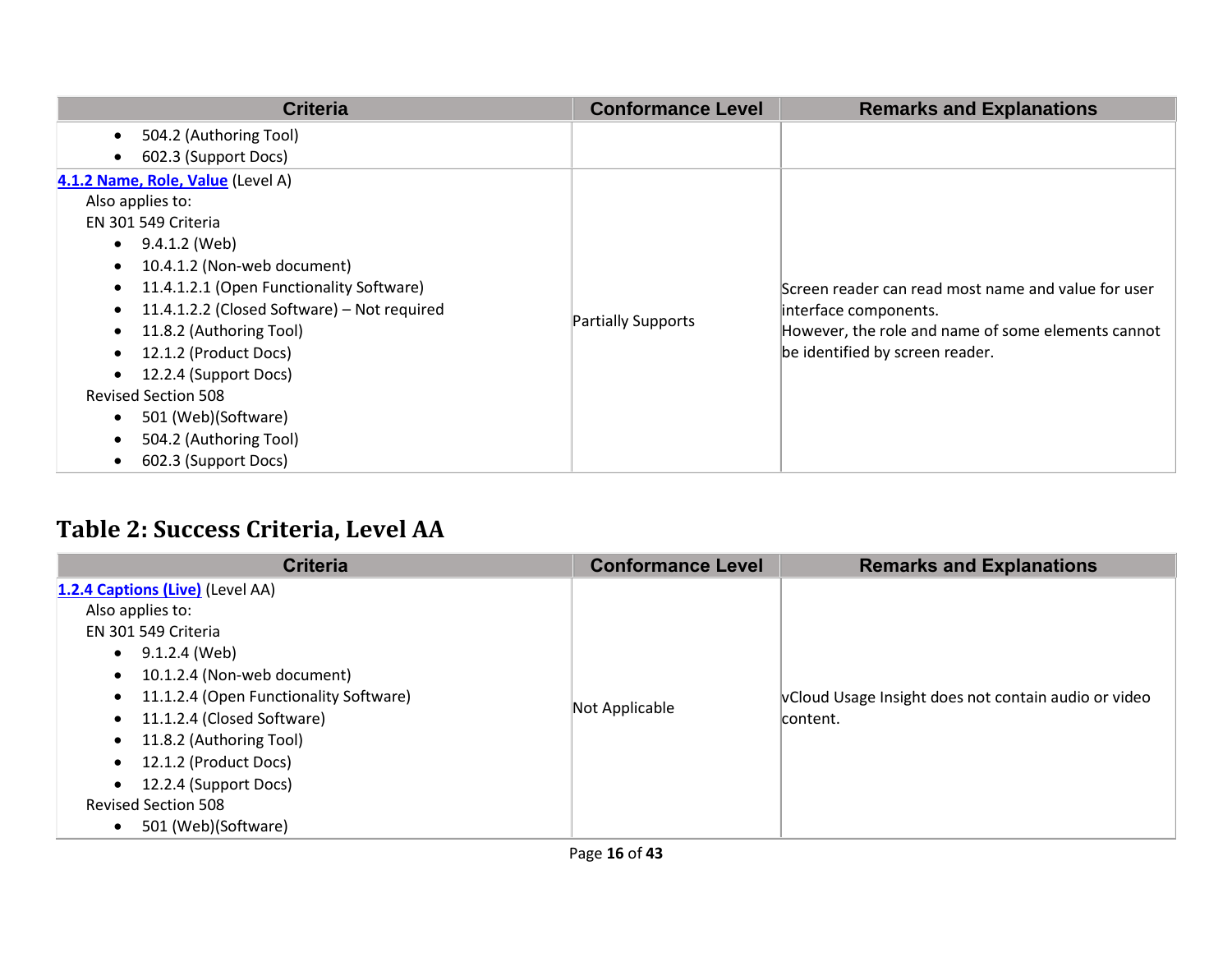| <b>Criteria</b>                                     | <b>Conformance Level</b> | <b>Remarks and Explanations</b>                          |
|-----------------------------------------------------|--------------------------|----------------------------------------------------------|
| 504.2 (Authoring Tool)<br>$\bullet$                 |                          |                                                          |
| 602.3 (Support Docs)<br>$\bullet$                   |                          |                                                          |
| 1.2.5 Audio Description (Prerecorded) (Level AA)    |                          |                                                          |
| Also applies to:                                    |                          |                                                          |
| EN 301 549 Criteria                                 |                          |                                                          |
| 9.1.2.5 (Web)                                       |                          |                                                          |
| 10.1.2.5 (Non-web document)<br>٠                    |                          |                                                          |
| 11.1.2.5 (Open Functionality Software)<br>$\bullet$ |                          |                                                          |
| 11.1.2.5 (Closed Software)<br>$\bullet$             |                          | vCloud Usage Insight does not contain audio or video     |
| 11.8.2 (Authoring Tool)                             | Not Applicable           | content.                                                 |
| 12.1.2 (Product Docs)<br>$\bullet$                  |                          |                                                          |
| 12.2.4 (Support Docs)                               |                          |                                                          |
| <b>Revised Section 508</b>                          |                          |                                                          |
| 501 (Web)(Software)<br>$\bullet$                    |                          |                                                          |
| 504.2 (Authoring Tool)<br>$\bullet$                 |                          |                                                          |
| 602.3 (Support Docs)<br>$\bullet$                   |                          |                                                          |
| 1.3.4 Orientation (Level AA 2.1 only)               |                          |                                                          |
| Also applies to:                                    |                          |                                                          |
| EN 301 549 Criteria                                 |                          | vCloud Usage Insight does not restrict its view and      |
| 9.1.3.4 (Web)<br>$\bullet$                          |                          |                                                          |
| 10.1.3.4 (Non-web document)<br>$\bullet$            |                          |                                                          |
| 11.1.3.4 (Open Functionality Software)              | Supports                 | operation to a single display orientation.               |
| 11.1.3.4 (Closed Software)                          |                          |                                                          |
| 11.8.2 (Authoring Tool)<br>٠                        |                          |                                                          |
| 12.1.2 (Product Docs)<br>$\bullet$                  |                          |                                                          |
| 12.2.4 (Support Docs)<br>$\bullet$                  |                          |                                                          |
| Revised Section 508 - Does not apply                |                          |                                                          |
| 1.3.5 Identify Input Purpose (Level AA 2.1 only)    |                          |                                                          |
| Also applies to:                                    |                          |                                                          |
| EN 301 549 Criteria                                 | Supports                 | The input purpose for password and other input box in    |
| 9.1.3.5 (Web)<br>$\bullet$                          |                          | vCloud Usage Insight can be identified by screen reader. |
| 10.1.3.5 (Non-web document)                         |                          |                                                          |
| 11.1.3.5 (Open Functionality Software)<br>$\bullet$ |                          |                                                          |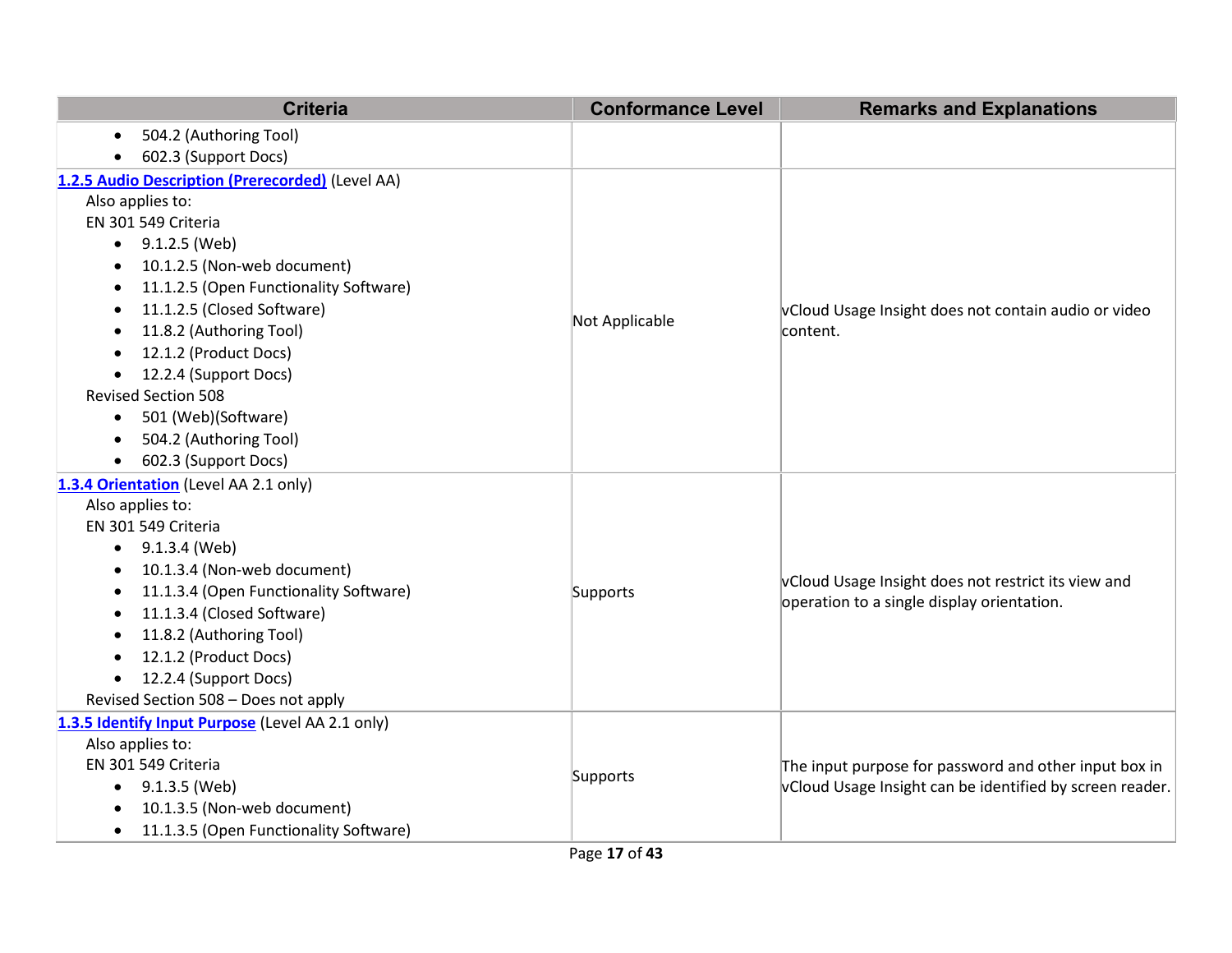| <b>Criteria</b>                                     | <b>Conformance Level</b>  | <b>Remarks and Explanations</b>                                                                         |
|-----------------------------------------------------|---------------------------|---------------------------------------------------------------------------------------------------------|
| 11.1.3.5 (Closed Software)<br>$\bullet$             |                           |                                                                                                         |
| 11.8.2 (Authoring Tool)                             |                           |                                                                                                         |
| 12.1.2 (Product Docs)<br>$\bullet$                  |                           |                                                                                                         |
| 12.2.4 (Support Docs)<br>$\bullet$                  |                           |                                                                                                         |
| Revised Section 508 - Does not apply                |                           |                                                                                                         |
| 1.4.3 Contrast (Minimum) (Level AA)                 |                           |                                                                                                         |
| Also applies to:                                    |                           |                                                                                                         |
| EN 301 549 Criteria                                 |                           |                                                                                                         |
| 9.1.4.3 (Web)<br>$\bullet$                          |                           |                                                                                                         |
| 10.1.4.3 (Non-web document)<br>$\bullet$            |                           |                                                                                                         |
| 11.1.4.3 (Open Functionality Software)<br>$\bullet$ |                           | Most of the text in vCloud Usage Insight has a contrast                                                 |
| 11.1.4.3 (Closed Software)<br>٠                     |                           | ratio of at least 4.5:1.                                                                                |
| 11.8.2 (Authoring Tool)<br>٠                        | <b>Partially Supports</b> | But the contrast ratio for some links and tabs does not<br>meet<br>the minimum requirement of WCAG 2.1. |
| 12.1.2 (Product Docs)<br>$\bullet$                  |                           |                                                                                                         |
| 12.2.4 (Support Docs)<br>$\bullet$                  |                           |                                                                                                         |
| <b>Revised Section 508</b>                          |                           |                                                                                                         |
| 501 (Web)(Software)<br>$\bullet$                    |                           |                                                                                                         |
| 504.2 (Authoring Tool)<br>$\bullet$                 |                           |                                                                                                         |
| 602.3 (Support Docs)<br>$\bullet$                   |                           |                                                                                                         |
| 1.4.4 Resize text (Level AA)                        |                           |                                                                                                         |
| Also applies to:                                    |                           |                                                                                                         |
| EN 301 549 Criteria                                 |                           |                                                                                                         |
| $\bullet$ 9.1.4.4 (Web)                             |                           |                                                                                                         |
| 10.1.4.4 (Non-web document)<br>$\bullet$            |                           |                                                                                                         |
| 11.1.4.4.1 (Open Functionality Software)            |                           |                                                                                                         |
| 11.1.4.4.2 (Closed Software)<br>$\bullet$           | Supports                  | For text content in vCloud Usage Insight, zooming to                                                    |
| 11.8.2 (Authoring Tool)<br>$\bullet$                |                           | 200% does not cause loss in function or content.                                                        |
| 12.1.2 (Product Docs)                               |                           |                                                                                                         |
| 12.2.4 (Support Docs)<br>$\bullet$                  |                           |                                                                                                         |
| <b>Revised Section 508</b>                          |                           |                                                                                                         |
| 501 (Web)(Software)<br>٠                            |                           |                                                                                                         |
| 504.2 (Authoring Tool)                              |                           |                                                                                                         |
| 602.3 (Support Docs)<br>$\bullet$                   |                           |                                                                                                         |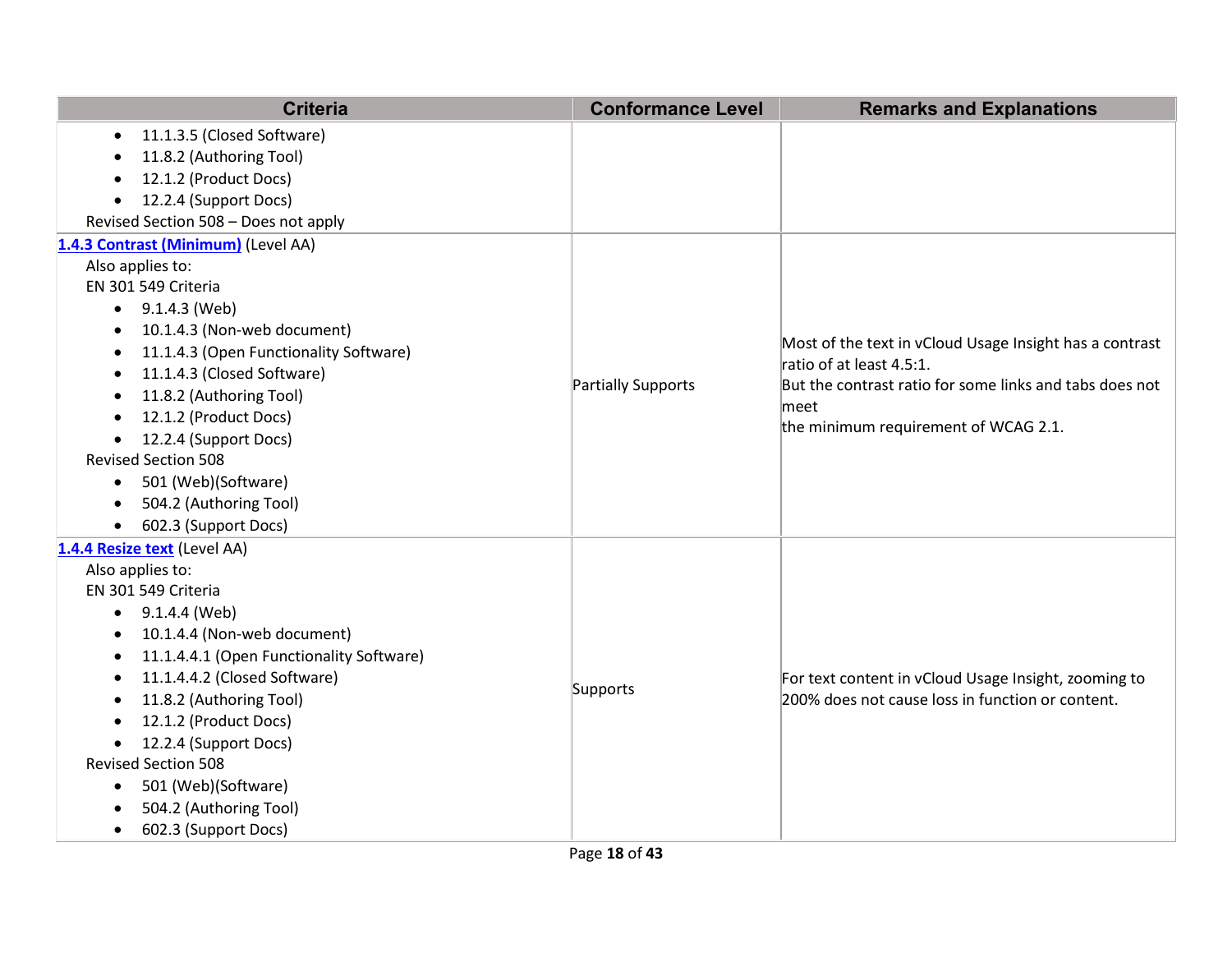| <b>Criteria</b>                                            | <b>Conformance Level</b> | <b>Remarks and Explanations</b>                                                                                                                                    |
|------------------------------------------------------------|--------------------------|--------------------------------------------------------------------------------------------------------------------------------------------------------------------|
| 1.4.5 Images of Text (Level AA)                            |                          |                                                                                                                                                                    |
| Also applies to:                                           |                          |                                                                                                                                                                    |
| EN 301 549 Criteria                                        |                          |                                                                                                                                                                    |
| 9.1.4.5 (Web)<br>$\bullet$                                 |                          |                                                                                                                                                                    |
| 10.1.4.5 (Non-web document)<br>$\bullet$                   |                          |                                                                                                                                                                    |
| 11.1.4.5.1 (Open Functionality Software)<br>$\bullet$      |                          |                                                                                                                                                                    |
| 11.1.4.5.2 (Closed Software) - Does not apply<br>$\bullet$ |                          |                                                                                                                                                                    |
| 11.8.2 (Authoring Tool)<br>$\bullet$                       | Supports                 | Image of text is not used in vCloud Usage Insight.                                                                                                                 |
| 12.1.2 (Product Docs)<br>$\bullet$                         |                          |                                                                                                                                                                    |
| 12.2.4 (Support Docs)<br>$\bullet$                         |                          |                                                                                                                                                                    |
| <b>Revised Section 508</b>                                 |                          |                                                                                                                                                                    |
| 501 (Web)(Software)<br>$\bullet$                           |                          |                                                                                                                                                                    |
| 504.2 (Authoring Tool)<br>$\bullet$                        |                          |                                                                                                                                                                    |
| 602.3 (Support Docs)<br>$\bullet$                          |                          |                                                                                                                                                                    |
| 1.4.10 Reflow (Level AA 2.1 only)                          |                          |                                                                                                                                                                    |
| Also applies to:                                           |                          |                                                                                                                                                                    |
| EN 301 549 Criteria                                        | Supports                 | The webpage in vCloud Usage Insight reflows and does<br>[E5] not require scrolling in two dimensions when zoom<br>to a width equivalent to 320 CSS pixels when the |
| 9.1.4.10 (Web)<br>$\bullet$                                |                          |                                                                                                                                                                    |
| 10.1.4.10 (Non-web document)<br>$\bullet$                  |                          |                                                                                                                                                                    |
| 11.1.4.10.1 (Open Functionality Software)<br>$\bullet$     |                          |                                                                                                                                                                    |
| 11.1.4.10.2 (Closed Software)<br>$\bullet$                 |                          | navigation bar is collapsed.                                                                                                                                       |
| 11.8.2 (Authoring Tool)<br>$\bullet$                       |                          |                                                                                                                                                                    |
| 12.1.2 (Product Docs)<br>$\bullet$                         |                          |                                                                                                                                                                    |
| 12.2.4 (Support Docs)                                      |                          |                                                                                                                                                                    |
| Revised Section 508 - Does not apply                       |                          |                                                                                                                                                                    |
| 1.4.11 Non-text Contrast (Level AA 2.1 only)               |                          |                                                                                                                                                                    |
| Also applies to:                                           |                          | Most visual information required to identify user                                                                                                                  |
| EN 301 549 Criteria                                        |                          | interface components and states in vCloud Usage                                                                                                                    |
| 9.1.4.11 (Web)<br>$\bullet$                                | Partially Supports       | Insight have a contrast ratio greater than 3:1.                                                                                                                    |
| 10.1.4.11 (Non-web document)<br>$\bullet$                  |                          | However, for some toggles, the visual information to                                                                                                               |
| 11.1.4.11 (Open Functionality Software)<br>$\bullet$       |                          | identify the states does not have enough color contrast                                                                                                            |
| 11.1.4.11 (Closed Software)                                |                          | ratio.                                                                                                                                                             |
| 11.8.2 (Authoring Tool)<br>$\bullet$                       |                          |                                                                                                                                                                    |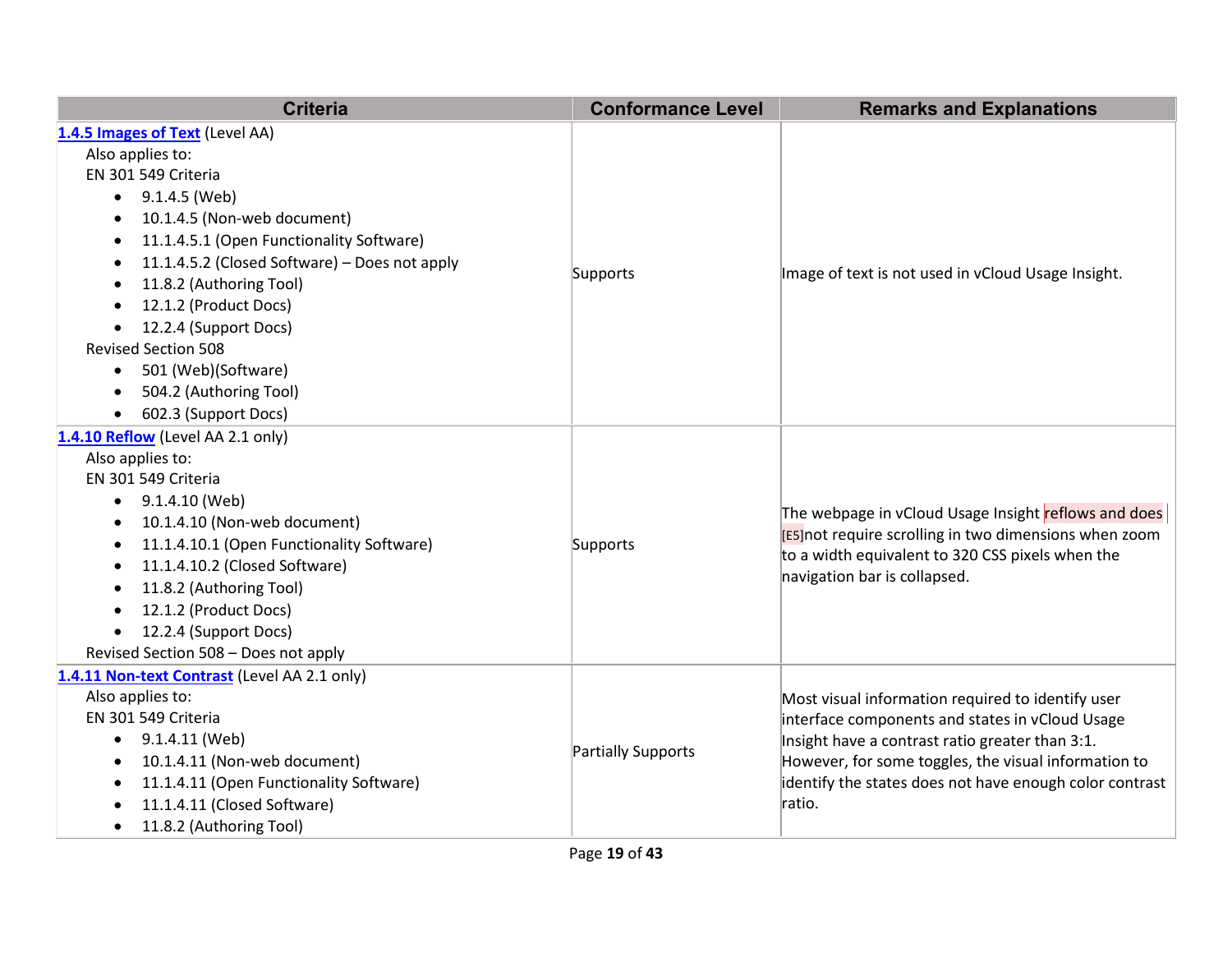| <b>Criteria</b>                                                      | <b>Conformance Level</b> | <b>Remarks and Explanations</b>                                     |
|----------------------------------------------------------------------|--------------------------|---------------------------------------------------------------------|
| 12.1.2 (Product Docs)<br>$\bullet$                                   |                          |                                                                     |
| 12.2.4 (Support Docs)                                                |                          |                                                                     |
| Revised Section 508 - Does not apply                                 |                          |                                                                     |
| 1.4.12 Text Spacing (Level AA 2.1 only)                              |                          |                                                                     |
| Also applies to:                                                     |                          |                                                                     |
| EN 301 549 Criteria                                                  |                          |                                                                     |
| 9.1.4.12 (Web)                                                       |                          |                                                                     |
| 10.1.4.12 (Non-web document)<br>$\bullet$                            |                          | In vCloud Usage Insight, there is no loss of content or             |
| 11.1.4.12 (Open Functionality Software)                              | Supports                 | functionality occurs by setting the line height / spacing /         |
| 11.1.4.12 (Closed Software)                                          |                          | letter spacing / word spacing.[E6]                                  |
| 11.8.2 (Authoring Tool)                                              |                          |                                                                     |
| 12.1.2 (Product Docs)                                                |                          |                                                                     |
| 12.2.4 (Support Docs)                                                |                          |                                                                     |
| Revised Section 508 - Does not apply                                 |                          |                                                                     |
| 1.4.13 Content on Hover or Focus (Level AA 2.1 only)                 |                          |                                                                     |
| Also applies to:                                                     |                          |                                                                     |
| EN 301 549 Criteria                                                  |                          | In vCloud Usage Insight, the additional content remains             |
| 9.1.4.13 (Web)                                                       |                          | visible until the hover or focus trigger is removed and             |
| 10.1.4.13 (Non-web document)                                         |                          | user is able to dismiss the additional content <sup>[E7]</sup> that |
| 11.1.4.13 (Open Functionality Software)                              | Does Not Support         | blocks other content in the page using ESC key.                     |
| 11.1.4.13 (Closed Software)                                          |                          | However, the additional content will disappear when                 |
| 11.8.2 (Authoring Tool)                                              |                          | user attempt to move the pointer over the additional                |
| 12.1.2 (Product Docs)                                                |                          | content.                                                            |
| 12.2.4 (Support Docs)                                                |                          |                                                                     |
| Revised Section 508 - Does not apply                                 |                          |                                                                     |
| 2.4.5 Multiple Ways (Level AA)                                       |                          |                                                                     |
| Also applies to:                                                     |                          |                                                                     |
| EN 301 549 Criteria                                                  |                          | User is able to access the web pages in vCloud Usage                |
| 9.2.4.5 (Web)<br>$\bullet$                                           | Supports                 | Insight using the navigation bar or the links to related            |
| 10.2.4.5 (Non-web document) - Does not apply                         |                          | pages.                                                              |
| 11.2.4.5 (Open Functionality Software) - Does not apply<br>$\bullet$ |                          |                                                                     |
| 11.2.4.5 (Closed Software) - Does not apply                          |                          |                                                                     |
| 11.8.2 (Authoring Tool)<br>$\bullet$                                 |                          |                                                                     |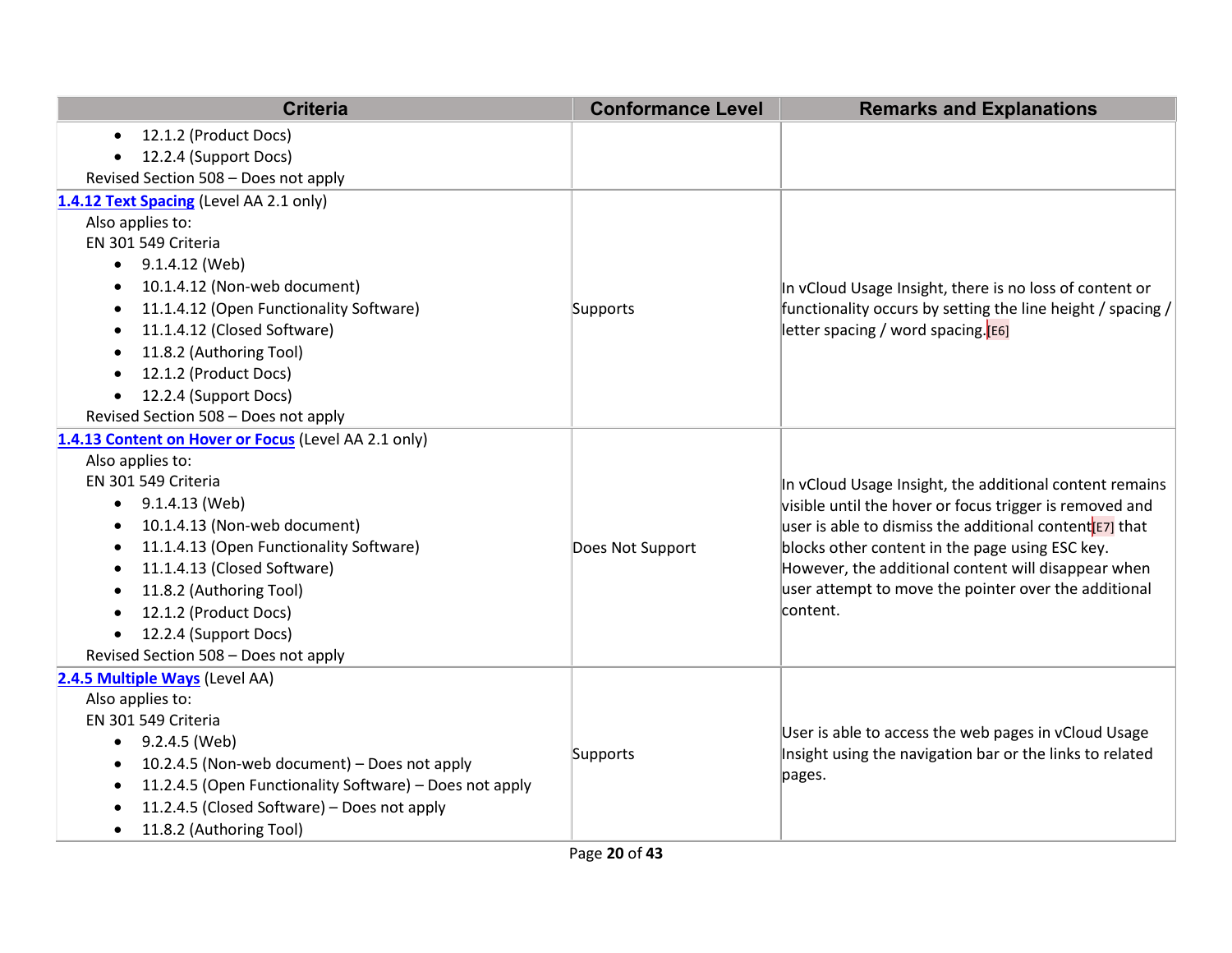|           | <b>Criteria</b>                                          | <b>Conformance Level</b> | <b>Remarks and Explanations</b>                              |
|-----------|----------------------------------------------------------|--------------------------|--------------------------------------------------------------|
| $\bullet$ | 12.1.2 (Product Docs)                                    |                          |                                                              |
| $\bullet$ | 12.2.4 (Support Docs)                                    |                          |                                                              |
|           | <b>Revised Section 508</b>                               |                          |                                                              |
| $\bullet$ | 501 (Web)(Software) - Does not apply to non-web software |                          |                                                              |
| $\bullet$ | 504.2 (Authoring Tool)                                   |                          |                                                              |
| $\bullet$ | 602.3 (Support Docs) - Does not apply to non-web docs    |                          |                                                              |
|           | 2.4.6 Headings and Labels (Level AA)                     |                          |                                                              |
|           | Also applies to:                                         |                          |                                                              |
|           | EN 301 549 Criteria                                      |                          |                                                              |
|           | $\bullet$ 9.2.4.6 (Web)                                  |                          |                                                              |
| $\bullet$ | 10.2.4.6 (Non-web document)                              |                          |                                                              |
| $\bullet$ | 11.2.4.6 (Open Functionality Software)                   |                          |                                                              |
| $\bullet$ | 11.2.4.6 (Closed Software)                               |                          | Headings and labels are provided in vCloud Usage<br>Insight. |
| $\bullet$ | 11.8.2 (Authoring Tool)                                  | Supports                 |                                                              |
| $\bullet$ | 12.1.2 (Product Docs)                                    |                          |                                                              |
| $\bullet$ | 12.2.4 (Support Docs)                                    |                          |                                                              |
|           | <b>Revised Section 508</b>                               |                          |                                                              |
| $\bullet$ | 501 (Web)(Software)                                      |                          |                                                              |
|           | 504.2 (Authoring Tool)                                   |                          |                                                              |
| $\bullet$ | 602.3 (Support Docs)                                     |                          |                                                              |
|           | 2.4.7 Focus Visible (Level AA)                           |                          |                                                              |
|           | Also applies to:                                         |                          |                                                              |
|           | EN 301 549 Criteria                                      |                          |                                                              |
| $\bullet$ | 9.2.4.7 (Web)                                            |                          |                                                              |
|           | 10.2.4.7 (Non-web document)                              |                          |                                                              |
| $\bullet$ | 11.2.4.7 (Open Functionality Software)                   |                          | For all the focusable elements in vCloud Usage Insight,      |
| $\bullet$ | 11.2.4.7 (Closed Software)                               | Supports                 | the focus is visible to user.                                |
| $\bullet$ | 11.8.2 (Authoring Tool)                                  |                          |                                                              |
| $\bullet$ | 12.1.2 (Product Docs)                                    |                          |                                                              |
| $\bullet$ | 12.2.4 (Support Docs)                                    |                          |                                                              |
|           | <b>Revised Section 508</b>                               |                          |                                                              |
| $\bullet$ | 501 (Web)(Software)                                      |                          |                                                              |
| $\bullet$ | 504.2 (Authoring Tool)                                   |                          |                                                              |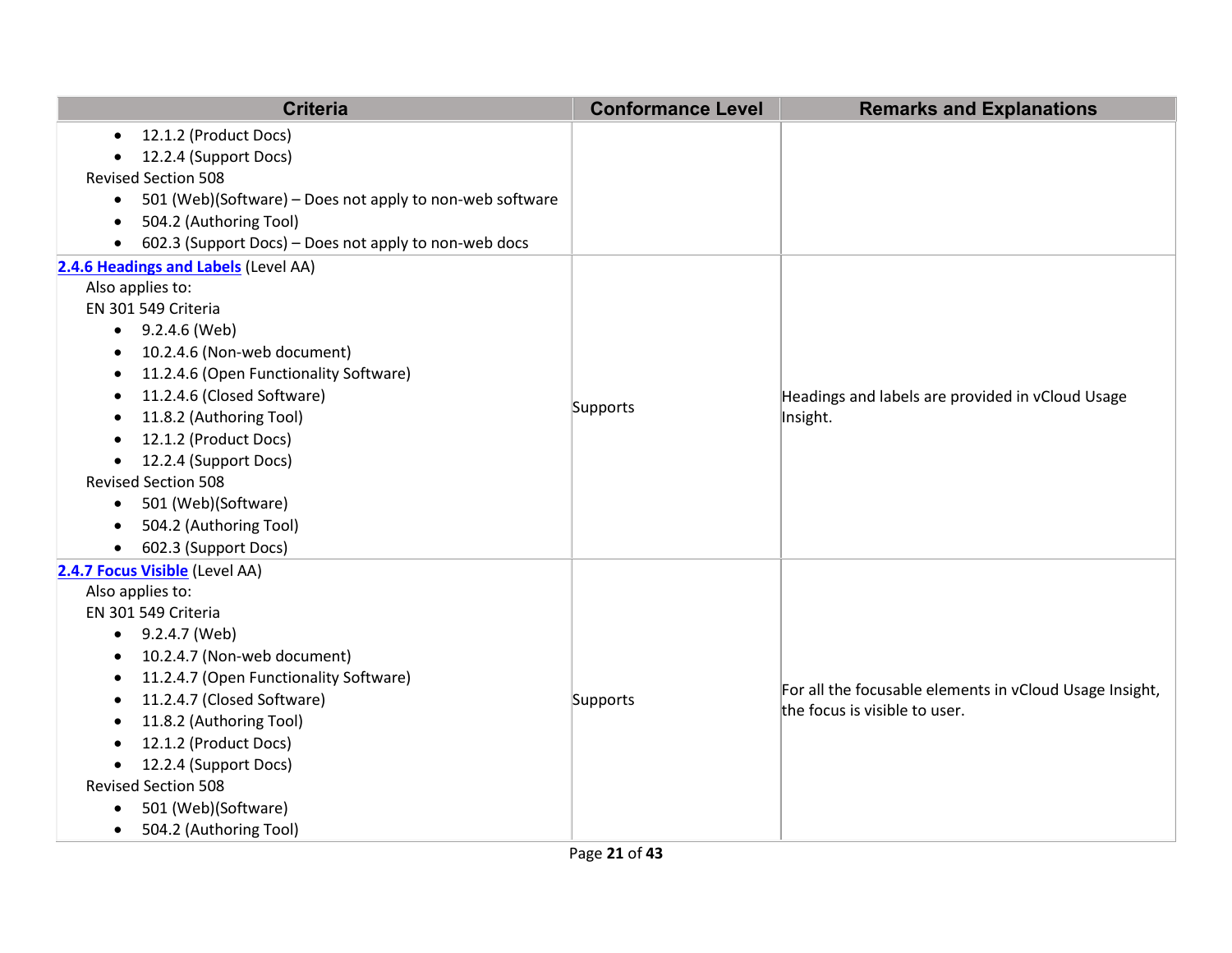| <b>Criteria</b>                                                                                                                                                                                                                                                                                                                                                                                                                                                                                                                                                             | <b>Conformance Level</b> | <b>Remarks and Explanations</b>                                                                                |
|-----------------------------------------------------------------------------------------------------------------------------------------------------------------------------------------------------------------------------------------------------------------------------------------------------------------------------------------------------------------------------------------------------------------------------------------------------------------------------------------------------------------------------------------------------------------------------|--------------------------|----------------------------------------------------------------------------------------------------------------|
| 602.3 (Support Docs)<br>$\bullet$                                                                                                                                                                                                                                                                                                                                                                                                                                                                                                                                           |                          |                                                                                                                |
| 3.1.2 Language of Parts (Level AA)<br>Also applies to:<br>EN 301 549 Criteria<br>9.3.1.2 (Web)<br>$\bullet$<br>10.3.1.2 (Non-web document)<br>٠<br>11.3.1.2 (Open Functionality Software) - Does not apply<br>11.3.1.2 (Closed Software) - Does not apply<br>$\bullet$<br>11.8.2 (Authoring Tool)<br>$\bullet$<br>12.1.2 (Product Docs)<br>12.2.4 (Support Docs)<br><b>Revised Section 508</b><br>501 (Web)(Software)<br>$\bullet$<br>504.2 (Authoring Tool)<br>$\bullet$<br>602.3 (Support Docs)                                                                           | Supports                 | The language of each passage can be identified by<br>screen reader in vCloud Usage Insight.                    |
| <b>3.2.3 Consistent Navigation (Level AA)</b><br>Also applies to:<br>EN 301 549 Criteria<br>9.3.2.3 (Web)<br>$\bullet$<br>10.3.2.3 (Non-web document) - Does not apply<br>٠<br>11.3.2.3 (Open Functionality Software) - Does not apply<br>٠<br>11.3.2.3 (Closed Software) - Does not apply<br>٠<br>11.8.2 (Authoring Tool)<br>12.1.2 (Product Docs)<br>12.2.4 (Support Docs)<br><b>Revised Section 508</b><br>501 (Web)(Software) – Does not apply to non-web software<br>٠<br>504.2 (Authoring Tool)<br>$\bullet$<br>602.3 (Support Docs) - Does not apply to non-web docs | Supports                 | The navigational content repeated in different pages in<br>vCloud Usage Insight occurs in same relative order. |
| 3.2.4 Consistent Identification (Level AA)<br>Also applies to:<br>EN 301 549 Criteria                                                                                                                                                                                                                                                                                                                                                                                                                                                                                       | Supports                 | Components that have the same functionality in vCloud<br>Usage Insight are identified consistently.            |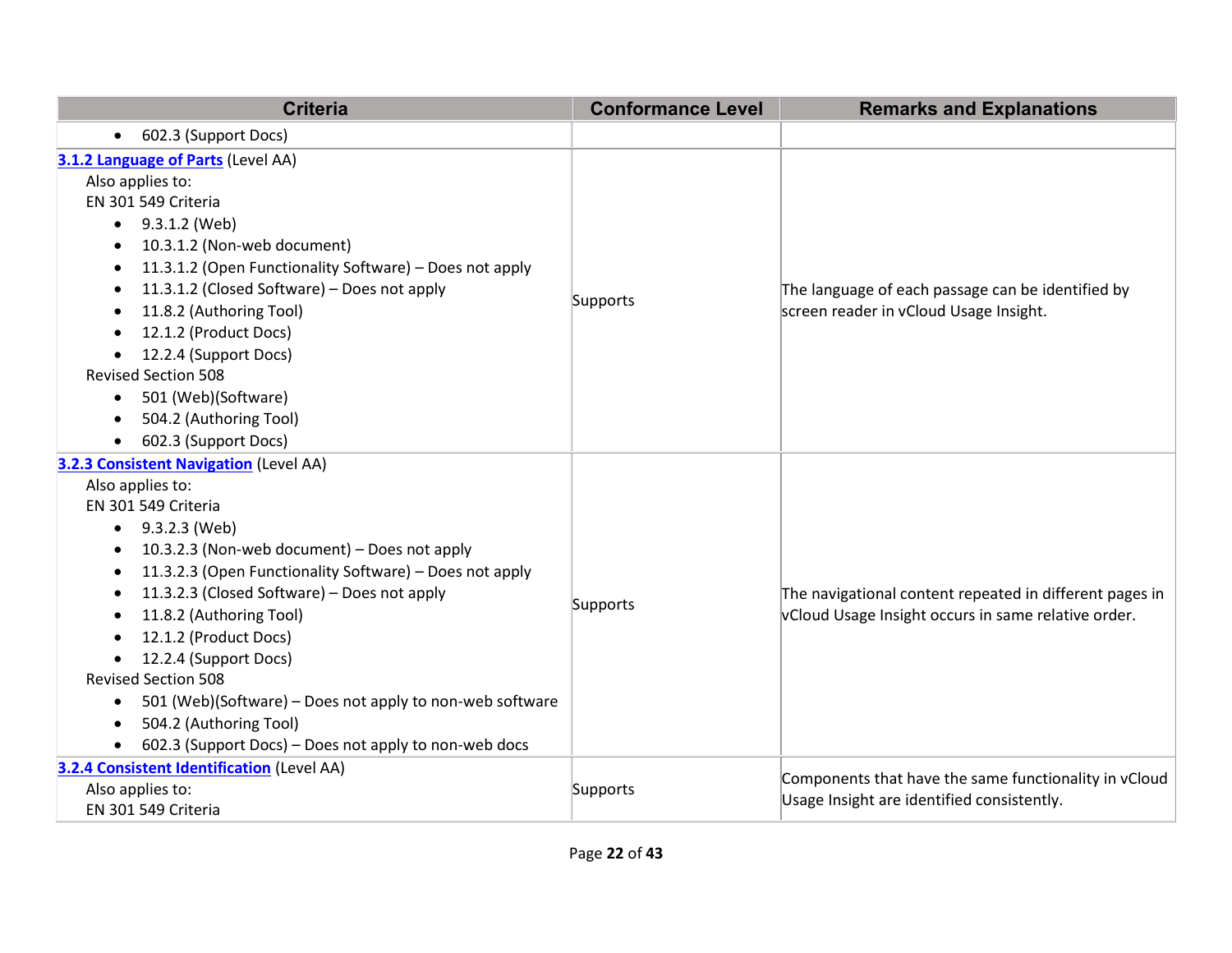| <b>Criteria</b>                                                                                                                                                                                                                                                                                                                                                                                                                                                                       | <b>Conformance Level</b> | <b>Remarks and Explanations</b>                                                                         |
|---------------------------------------------------------------------------------------------------------------------------------------------------------------------------------------------------------------------------------------------------------------------------------------------------------------------------------------------------------------------------------------------------------------------------------------------------------------------------------------|--------------------------|---------------------------------------------------------------------------------------------------------|
| 9.3.2.4 (Web)<br>$\bullet$<br>10.3.2.4 (Non-web document) - Does not apply<br>11.3.2.4 (Open Functionality Software) - Does not apply<br>11.3.2.4 (Closed Software) - Does not apply<br>11.8.2 (Authoring Tool)<br>12.1.2 (Product Docs)<br>12.2.4 (Support Docs)<br>$\bullet$<br><b>Revised Section 508</b><br>501 (Web)(Software) – Does not apply to non-web software<br>$\bullet$<br>504.2 (Authoring Tool)<br>$\bullet$<br>602.3 (Support Docs) - Does not apply to non-web docs |                          |                                                                                                         |
| 3.3.3 Error Suggestion (Level AA)<br>Also applies to:<br>EN 301 549 Criteria<br>$\bullet$ 9.3.3.3 (Web)<br>10.3.3.3 (Non-web document)<br>11.3.3.3 (Open Functionality Software)<br>11.3.3.3 (Closed Software)<br>11.8.2 (Authoring Tool)<br>12.1.2 (Product Docs)<br>12.2.4 (Support Docs)<br><b>Revised Section 508</b><br>501 (Web)(Software)<br>$\bullet$<br>504.2 (Authoring Tool)<br>602.3 (Support Docs)                                                                       | Supports                 | Error suggestions are provided in vCloud Usage Insight if<br>the suggestion for the error is available. |
| 3.3.4 Error Prevention (Legal, Financial, Data) (Level AA)<br>Also applies to:<br>EN 301 549 Criteria<br>• $9.3.3.4$ (Web)<br>10.3.3.4 (Non-web document)<br>11.3.3.4 (Open Functionality Software)<br>11.3.3.4 (Closed Software)<br>$\bullet$                                                                                                                                                                                                                                        | Not Applicable           | The web page in vCloud Usage Insight does not cause<br>legal commitments or financial transactions.     |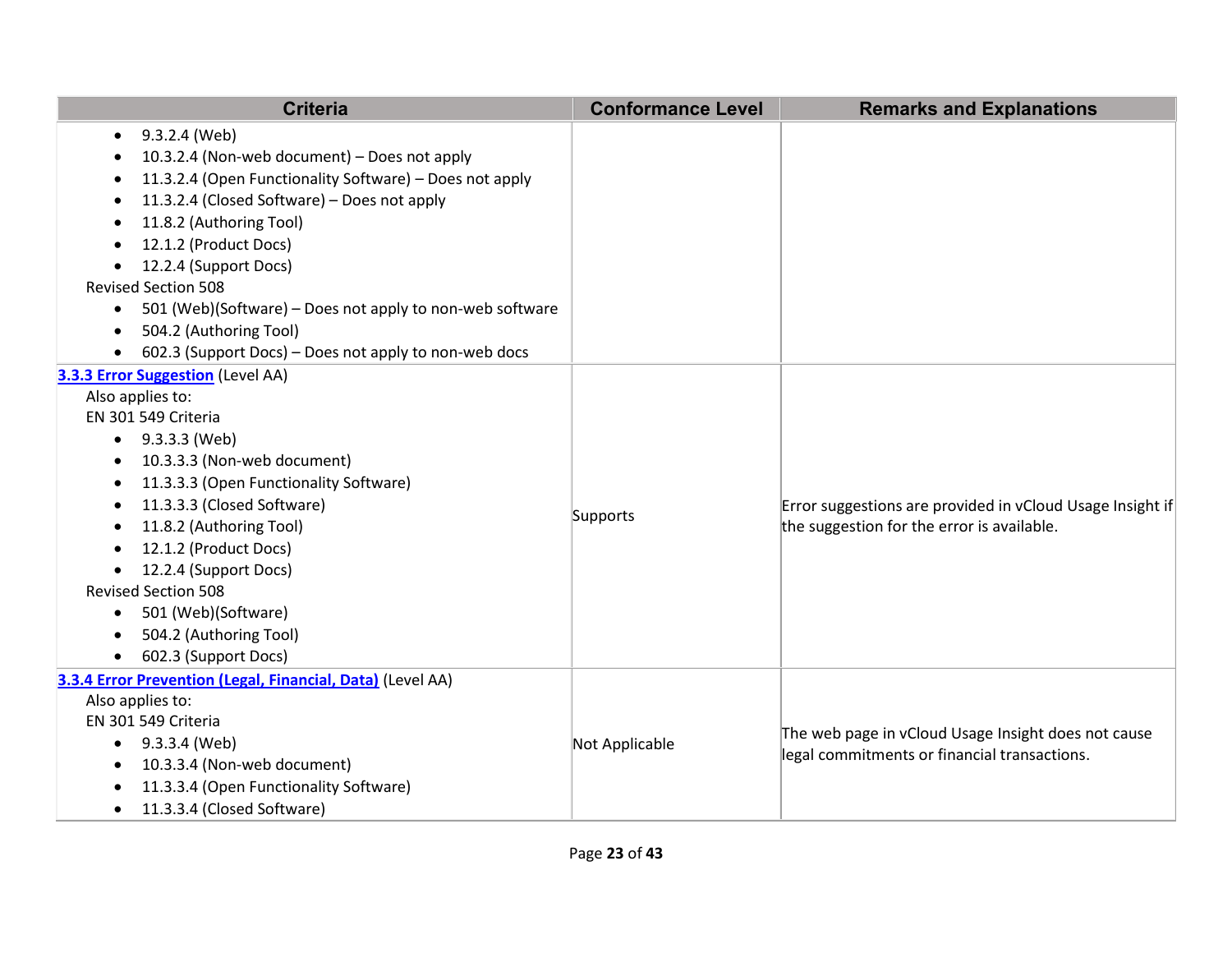| <b>Criteria</b>                                                      | <b>Conformance Level</b> | <b>Remarks and Explanations</b>                                                                |
|----------------------------------------------------------------------|--------------------------|------------------------------------------------------------------------------------------------|
| 11.8.2 (Authoring Tool)<br>$\bullet$                                 |                          |                                                                                                |
| 12.1.2 (Product Docs)                                                |                          |                                                                                                |
| 12.2.4 (Support Docs)                                                |                          |                                                                                                |
| <b>Revised Section 508</b>                                           |                          |                                                                                                |
| 501 (Web)(Software)<br>$\bullet$                                     |                          |                                                                                                |
| 504.2 (Authoring Tool)                                               |                          |                                                                                                |
| 602.3 (Support Docs)                                                 |                          |                                                                                                |
| 4.1.3 Status Messages (Level AA 2.1 only)                            |                          |                                                                                                |
| Also applies to:                                                     |                          |                                                                                                |
| EN 301 549 Criteria                                                  |                          |                                                                                                |
| 9.4.1.3 (Web)<br>$\bullet$                                           |                          |                                                                                                |
| 10.4.1.3 (Non-web document) – Does not apply<br>$\bullet$            |                          |                                                                                                |
| 11.4.1.3 (Open Functionality Software) – Does not apply<br>$\bullet$ | Does Not Support         | The status and notifications in vCloud Usage Insight<br>cannot be identified by screen reader. |
| 11.4.1.3 (Closed Software) – Does not apply<br>$\bullet$             |                          |                                                                                                |
| 11.8.2 (Authoring Tool)<br>$\bullet$                                 |                          |                                                                                                |
| 12.1.2 (Product Docs)                                                |                          |                                                                                                |
| 12.2.4 (Support Docs)                                                |                          |                                                                                                |
| Revised Section 508 - Does not apply                                 |                          |                                                                                                |

## **Table 3: Success Criteria, Level AAA**

| <b>Criteria</b>                                            | <b>Conformance Level</b> | <b>Remarks and Explanations</b>       |
|------------------------------------------------------------|--------------------------|---------------------------------------|
| 1.2.6 Sign Language (Prerecorded) (Level AAA)              |                          |                                       |
| Also applies to:                                           | Not Evaluated            | Not evaluated against this criterion. |
| EN 301 549 Criteria - Does not apply                       |                          |                                       |
| Revised Section 508 - Does not apply                       |                          |                                       |
| 1.2.7 Extended Audio Description (Prerecorded) (Level AAA) |                          |                                       |
| Also applies to:                                           | Not Evaluated            | Not evaluated against this criterion. |
| EN 301 549 Criteria - Does not apply                       |                          |                                       |
| Revised Section 508 - Does not apply                       |                          |                                       |
| 1.2.8 Media Alternative (Prerecorded) (Level AAA)          | Not Evaluated            | Not evaluated against this criterion. |
| Also applies to:                                           |                          |                                       |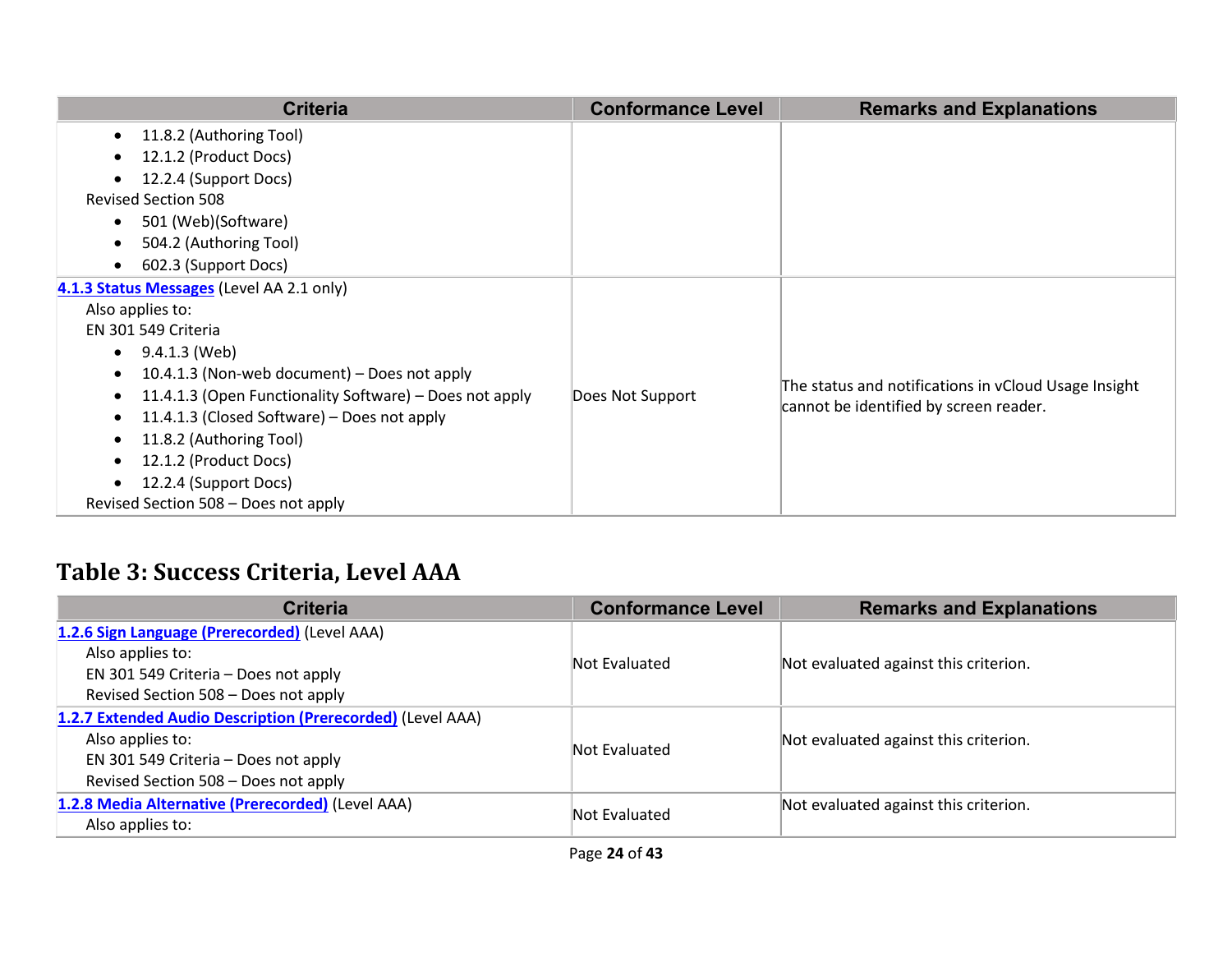| <b>Criteria</b>                                         | <b>Conformance Level</b> | <b>Remarks and Explanations</b>       |  |
|---------------------------------------------------------|--------------------------|---------------------------------------|--|
| EN 301 549 Criteria - Does not apply                    |                          |                                       |  |
| Revised Section 508 - Does not apply                    |                          |                                       |  |
| 1.2.9 Audio-only (Live) (Level AAA)                     |                          |                                       |  |
| Also applies to:                                        | Not Evaluated            | Not evaluated against this criterion. |  |
| EN 301 549 Criteria- Does not apply                     |                          |                                       |  |
| Revised Section 508 - Does not apply                    |                          |                                       |  |
| 1.3.6 Identify Purpose (Level AAA 2.1 only)             |                          |                                       |  |
| Also applies to:                                        | Not Evaluated            | Not evaluated against this criterion. |  |
| EN 301 549 Criteria- Does not apply                     |                          |                                       |  |
| Revised Section 508 - Does not apply                    |                          |                                       |  |
| 1.4.6 Contrast Enhanced (Level AAA)                     |                          |                                       |  |
| Also applies to:                                        | Not Evaluated            | Not evaluated against this criterion. |  |
| EN 301 549 Criteria - Does not apply                    |                          |                                       |  |
| Revised Section 508 - Does not apply                    |                          |                                       |  |
| 1.4.7 Low or No Background Audio (Level AAA)            |                          |                                       |  |
| Also applies to:                                        | Not Evaluated            | Not evaluated against this criterion. |  |
| EN 301 549 Criteria - Does not apply                    |                          |                                       |  |
| Revised Section 508 - Does not apply                    |                          |                                       |  |
| 1.4.8 Visual Presentation (Level AAA)                   |                          |                                       |  |
| Also applies to:                                        | Not Evaluated            | Not evaluated against this criterion. |  |
| EN 301 549 Criteria - Does not apply                    |                          |                                       |  |
| Revised Section 508 - Does not apply                    |                          |                                       |  |
| 1.4.9 Images of Text (No Exception) Control (Level AAA) |                          |                                       |  |
| Also applies to:                                        | Not Evaluated            | Not evaluated against this criterion. |  |
| EN 301 549 Criteria - Does not apply                    |                          |                                       |  |
| Revised Section 508 - Does not apply                    |                          |                                       |  |
| 2.1.3 Keyboard (No Exception) (Level AAA)               |                          |                                       |  |
| Also applies to:                                        | Not Evaluated            | Not evaluated against this criterion. |  |
| EN 301 549 Criteria - Does not apply                    |                          |                                       |  |
| Revised Section 508 - Does not apply                    |                          |                                       |  |
| 2.2.3 No Timing (Level AAA)                             |                          | Not evaluated against this criterion. |  |
| Also applies to:                                        | Not Evaluated            |                                       |  |
| EN 301 549 Criteria - Does not apply                    |                          |                                       |  |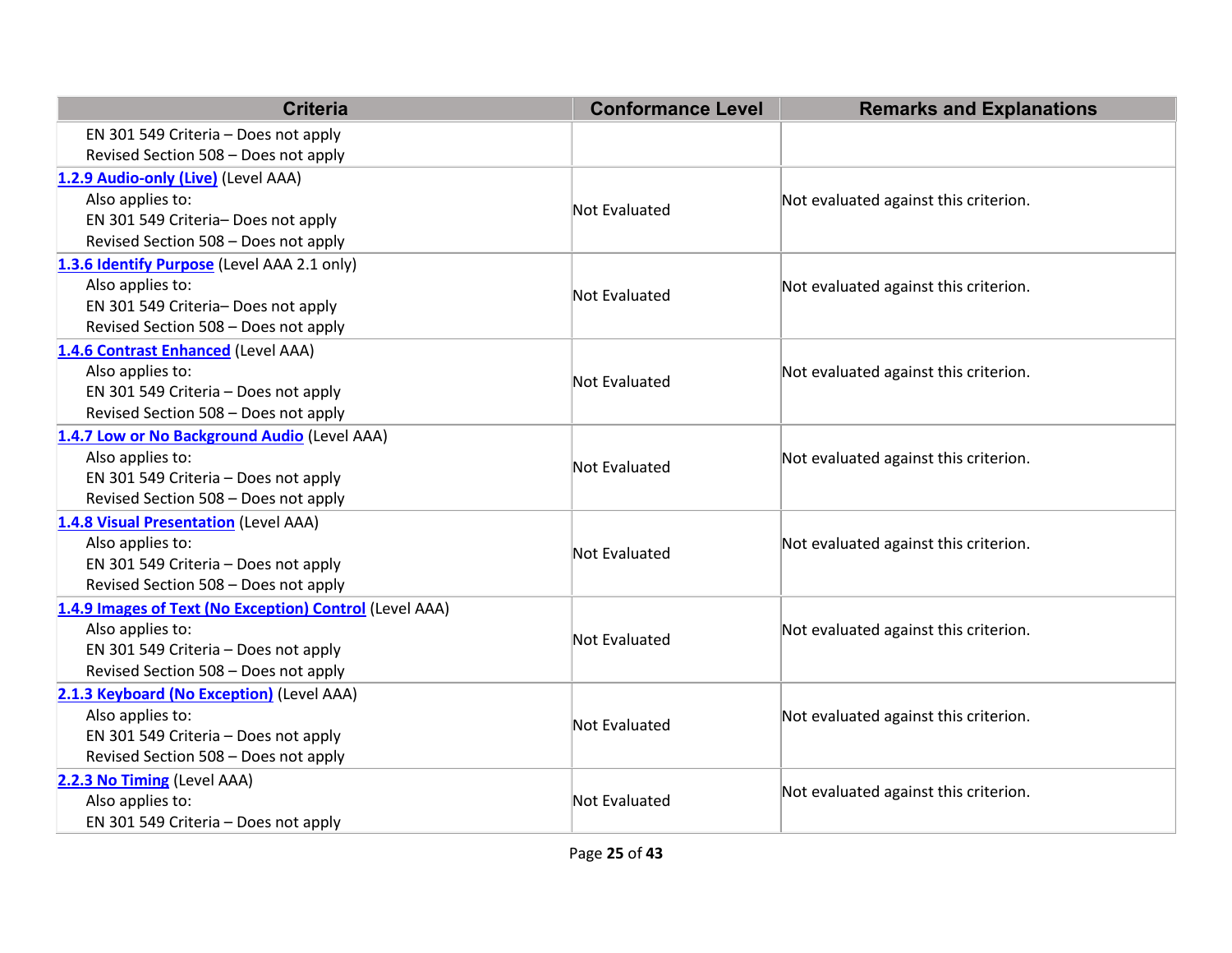| <b>Criteria</b>                                                                                                                                            | <b>Conformance Level</b> | <b>Remarks and Explanations</b>       |
|------------------------------------------------------------------------------------------------------------------------------------------------------------|--------------------------|---------------------------------------|
| Revised Section 508 - Does not apply                                                                                                                       |                          |                                       |
| 2.2.4 Interruptions (Level AAA)<br>Also applies to:<br>EN 301 549 Criteria - Does not apply<br>Revised Section 508 - Does not apply                        | <b>Not Evaluated</b>     | Not evaluated against this criterion. |
| 2.2.5 Re-authenticating (Level AAA)<br>Also applies to:<br>EN 301 549 Criteria - Does not apply<br>Revised Section 508 - Does not apply                    | <b>Not Evaluated</b>     | Not evaluated against this criterion. |
| 2.2.6 Timeouts (Level AAA 2.1 only)<br>Also applies to:<br>EN 301 549 Criteria - Does not apply<br>Revised Section 508 - Does not apply                    | <b>Not Evaluated</b>     | Not evaluated against this criterion. |
| 2.3.2 Three Flashes (Level AAA)<br>Also applies to:<br>EN 301 549 Criteria - Does not apply<br>Revised Section 508 - Does not apply                        | <b>Not Evaluated</b>     | Not evaluated against this criterion. |
| 2.3.3 Animation from Interactions (Level AAA 2.1 only)<br>Also applies to:<br>EN 301 549 Criteria - Does not apply<br>Revised Section 508 - Does not apply | <b>Not Evaluated</b>     | Not evaluated against this criterion. |
| 2.4.8 Location (Level AAA)<br>Also applies to:<br>EN 301 549 Criteria - Does not apply<br>Revised Section 508 - Does not apply                             | <b>Not Evaluated</b>     | Not evaluated against this criterion. |
| 2.4.9 Link Purpose (Link Only) (Level AAA)<br>Also applies to:<br>EN 301 549 Criteria - Does not apply<br>Revised Section 508 - Does not apply             | <b>Not Evaluated</b>     | Not evaluated against this criterion. |
| 2.4.10 Section Headings (Level AAA)<br>Also applies to:<br>EN 301 549 Criteria - Does not apply<br>Revised Section 508 - Does not apply                    | <b>Not Evaluated</b>     | Not evaluated against this criterion. |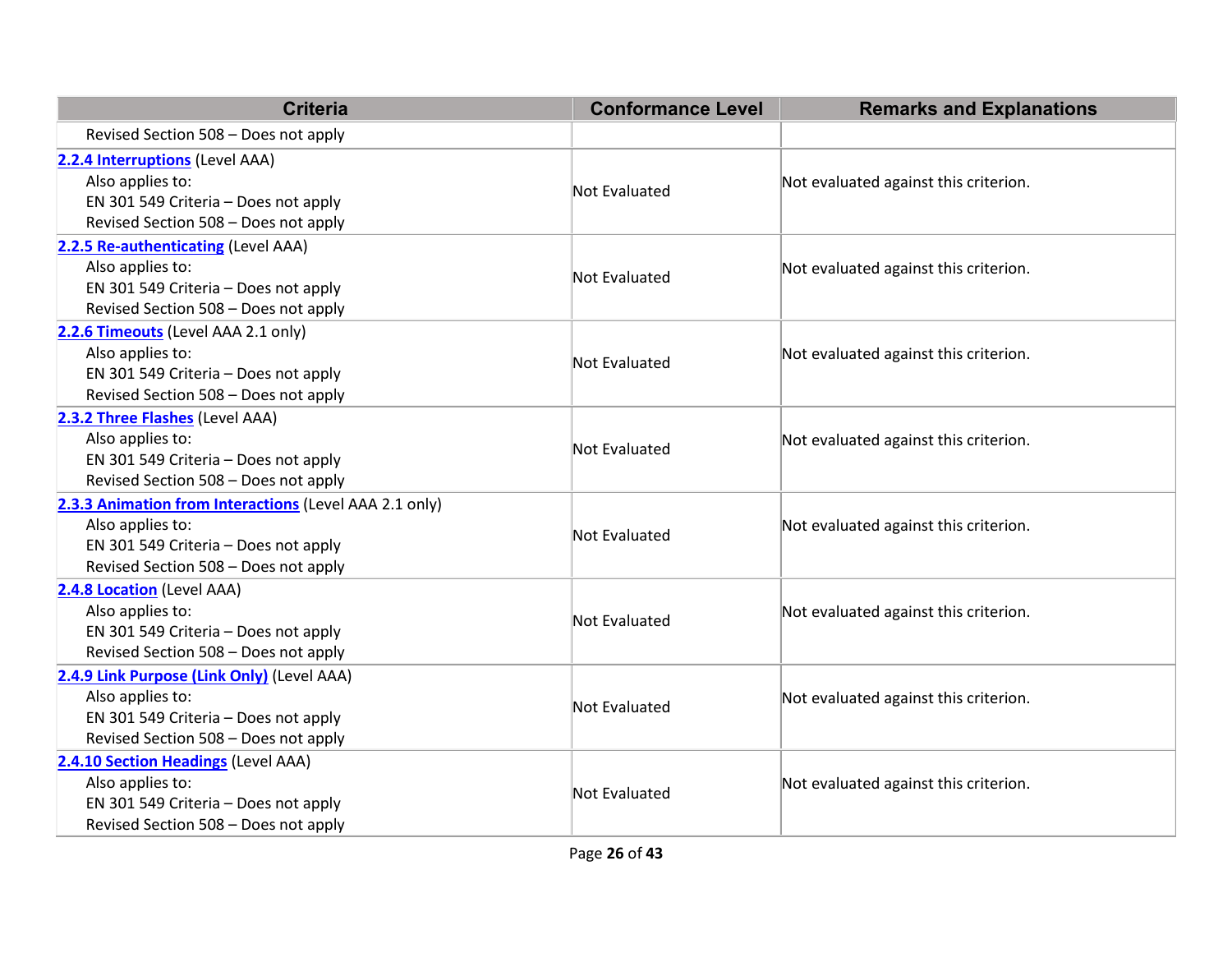| <b>Criteria</b>                                            | <b>Conformance Level</b> | <b>Remarks and Explanations</b>       |  |
|------------------------------------------------------------|--------------------------|---------------------------------------|--|
| 2.5.5 Target Size (Level AAA 2.1 only)<br>Also applies to: |                          |                                       |  |
| EN 301 549 Criteria - Does not apply                       | <b>Not Evaluated</b>     | Not evaluated against this criterion. |  |
| Revised Section 508 - Does not apply                       |                          |                                       |  |
| 2.5.6 Concurrent Input Mechanisms (Level AAA 2.1 only)     |                          |                                       |  |
| Also applies to:                                           |                          | Not evaluated against this criterion. |  |
| EN 301 549 Criteria - Does not apply                       | <b>Not Evaluated</b>     |                                       |  |
| Revised Section 508 - Does not apply                       |                          |                                       |  |
| 3.1.3 Unusual Words (Level AAA)                            |                          |                                       |  |
| Also applies to:                                           | <b>Not Evaluated</b>     | Not evaluated against this criterion. |  |
| EN 301 549 Criteria - Does not apply                       |                          |                                       |  |
| Revised Section 508 - Does not apply                       |                          |                                       |  |
| <b>3.1.4 Abbreviations (Level AAA)</b>                     |                          |                                       |  |
| Also applies to:                                           | <b>Not Evaluated</b>     | Not evaluated against this criterion. |  |
| EN 301 549 Criteria - Does not apply                       |                          |                                       |  |
| Revised Section 508 - Does not apply                       |                          |                                       |  |
| 3.1.5 Reading Level (Level AAA)                            |                          |                                       |  |
| Also applies to:                                           | <b>Not Evaluated</b>     | Not evaluated against this criterion. |  |
| EN 301 549 Criteria - Does not apply                       |                          |                                       |  |
| Revised Section 508 - Does not apply                       |                          |                                       |  |
| <b>3.1.6 Pronunciation (Level AAA)</b>                     |                          |                                       |  |
| Also applies to:                                           | <b>Not Evaluated</b>     | Not evaluated against this criterion. |  |
| EN 301 549 Criteria - Does not apply                       |                          |                                       |  |
| Revised Section 508 - Does not apply                       |                          |                                       |  |
| 3.2.5 Change on Request (Level AAA)                        |                          |                                       |  |
| Also applies to:                                           | Not Evaluated            | Not evaluated against this criterion. |  |
| EN 301 549 Criteria - Does not apply                       |                          |                                       |  |
| Revised Section 508 - Does not apply                       |                          |                                       |  |
| 3.3.5 Help (Level AAA)                                     |                          |                                       |  |
| Also applies to:                                           | Not Evaluated            | Not evaluated against this criterion. |  |
| EN 301 549 Criteria - Does not apply                       |                          |                                       |  |
| Revised Section 508 - Does not apply                       |                          |                                       |  |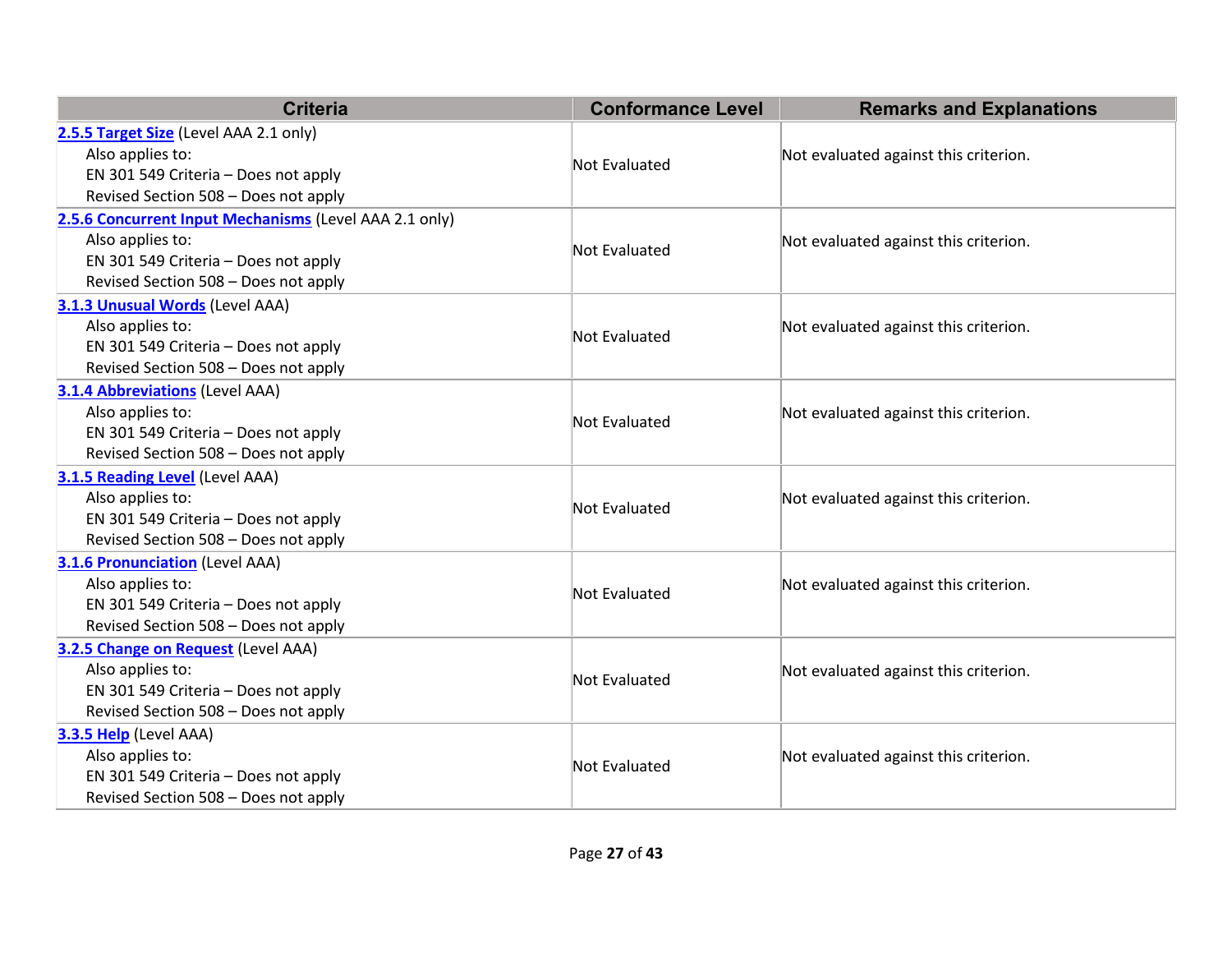| <b>Criteria</b>                                 | <b>Conformance Level</b> | <b>Remarks and Explanations</b>       |
|-------------------------------------------------|--------------------------|---------------------------------------|
| <b>3.3.6 Error Prevention (All) (Level AAA)</b> |                          |                                       |
| Also applies to:                                | Not Evaluated            | Not evaluated against this criterion. |
| EN 301 549 Criteria - Does not apply            |                          |                                       |
| Revised Section 508 – Does not apply            |                          |                                       |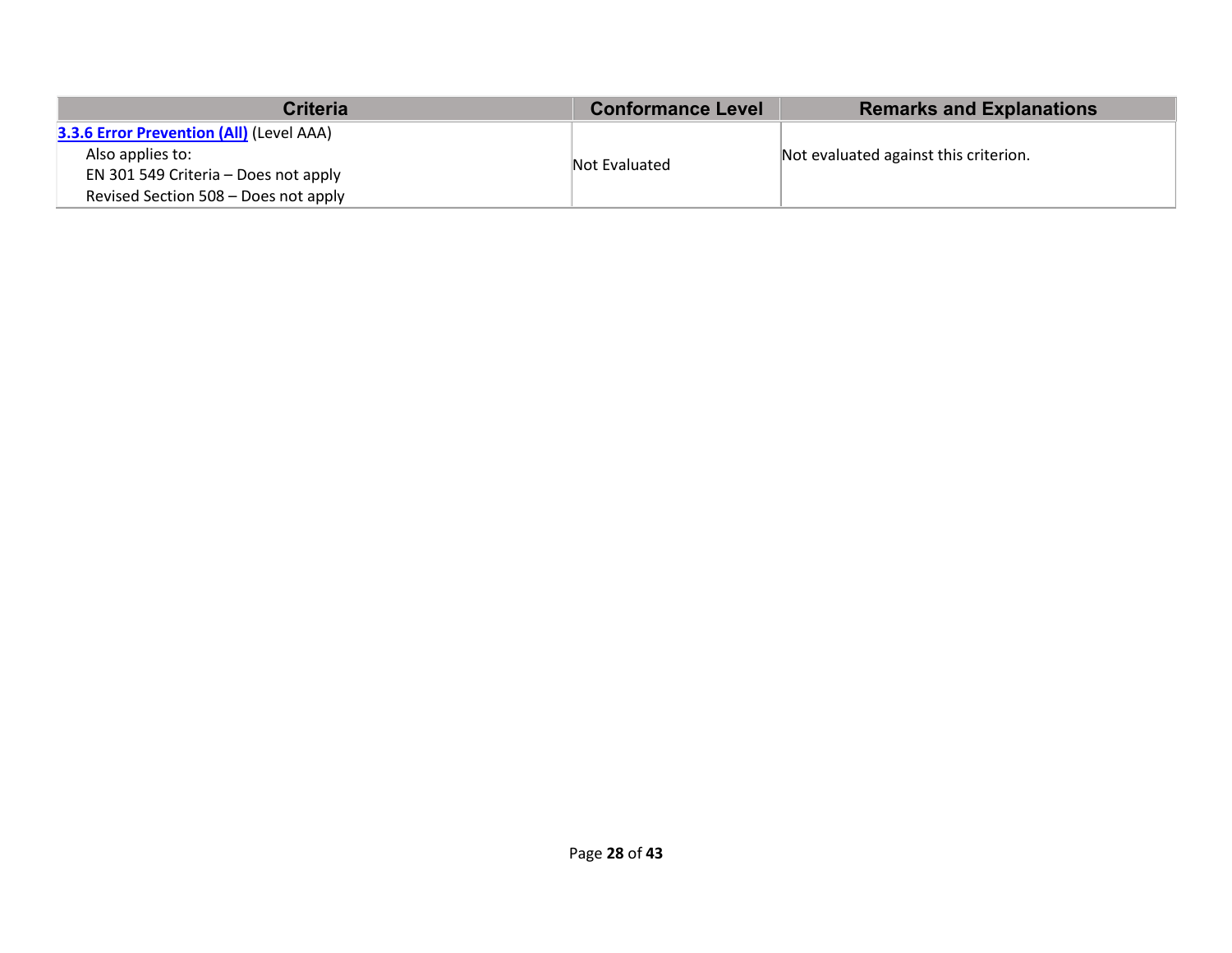# **Revised Section 508 Report**

Notes:

## **Chapter 3: [Functional Performance Criteria](https://www.access-board.gov/guidelines-and-standards/communications-and-it/about-the-ict-refresh/final-rule/text-of-the-standards-and-guidelines#302-functional-performance-criteria) (FPC)**

| <b>Criteria</b>                   | <b>Conformance Level</b> | <b>Remarks and Explanations</b>                                                                                                                                                                                                                                                                   |
|-----------------------------------|--------------------------|---------------------------------------------------------------------------------------------------------------------------------------------------------------------------------------------------------------------------------------------------------------------------------------------------|
| 302.1 Without Vision              | Partially Supports       | Most features in vCloud Usage Insight<br>allow vision-impaired users use screen<br>readers to access.<br>However, some pages have accessibility<br>issues, such as screen reader cannot<br>identify the role and state for some<br>components, which affect vision-impaired<br>users.             |
| 302.2 With Limited Vision         | Partially Supports       | Most features in vCloud Usage Insight<br>allow low vision users to access using<br>screen readers or magnifiers.<br>However, some elements do not have<br>sufficient color contrast and the tooltip<br>content is not hoverable[E8] issue may<br>affect low vision user with screen<br>magnifier. |
| 302.3 Without Perception of Color | Partially Supports       | No information in vCloud Usage Insight<br>uses color as the only way to convey<br>information.<br>However, some contrast ratio issue may<br>affect user without perception of color.                                                                                                              |
| 302.4 Without Hearing             | Supports                 | vCloud Usage Insight has no operation<br>that requires user to hear.                                                                                                                                                                                                                              |
| 302.5 With Limited Hearing        | Supports                 | vCloud Usage Insight has no operation<br>that requires user to hear.                                                                                                                                                                                                                              |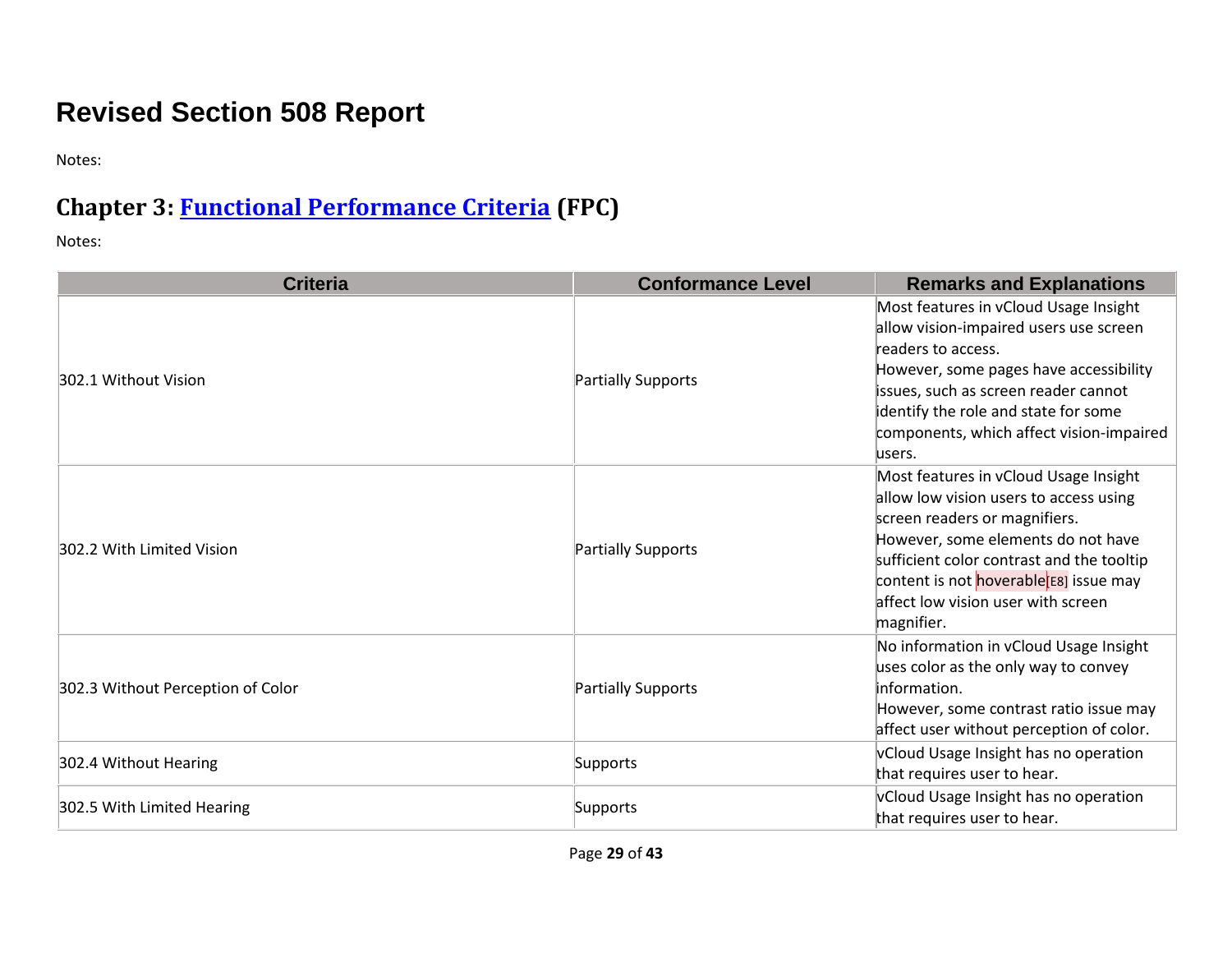| <b>Criteria</b>                                                | <b>Conformance Level</b> | <b>Remarks and Explanations</b>                                                                                                                        |
|----------------------------------------------------------------|--------------------------|--------------------------------------------------------------------------------------------------------------------------------------------------------|
| 302.6 Without Speech                                           | Supports                 | vCloud Usage Insight does not require<br>speech input control or operation.                                                                            |
|                                                                |                          | vCloud Usage Insight does not require                                                                                                                  |
| 302.7 With Limited Manipulation                                | Supports                 | simultaneous manual operations or fine<br>motor control.                                                                                               |
| 302.8 With Limited Reach and Strength                          | Supports                 | People with limited reach and limited<br>strength can operate vCloud Usage Insight.<br>There is no operation requires user with<br>reach and strength. |
| 302.9 With Limited Language, Cognitive, and Learning Abilities | Supports                 | Features in vCloud Usage Insight provide<br>instruction when requires user input and<br>provides error suggestions when available.                     |

#### **Chapter 4: [Hardware](https://www.access-board.gov/guidelines-and-standards/communications-and-it/about-the-ict-refresh/final-rule/text-of-the-standards-and-guidelines#401-general)**

All criteria of chapter 4 are Not Applicable for vCloud Usage Insight.

#### **Chapter 5: [Software](https://www.access-board.gov/guidelines-and-standards/communications-and-it/about-the-ict-refresh/final-rule/text-of-the-standards-and-guidelines#501-general)**

| <b>Criteria</b>                                       | <b>Conformance Level</b>            | <b>Remarks and Explanations</b>                                                                                                                              |
|-------------------------------------------------------|-------------------------------------|--------------------------------------------------------------------------------------------------------------------------------------------------------------|
| 501.1 Scope - Incorporation of WCAG 2.0 AA            | See WCAG 2.x section                | See information in WCAG 2.x section                                                                                                                          |
| <b>502 Interoperability with Assistive Technology</b> | Heading cell - no response required | Heading cell - no response required                                                                                                                          |
| 502.2.1 User Control of Accessibility Features        | Not Applicable                      | vCloud Usage Insight is not a Platform<br>software.                                                                                                          |
| 502.2.2 No Disruption of Accessibility Features       | Supports                            | vCloud Usage Insight does not disrupt<br>platform accessibility features.                                                                                    |
| <b>502.3 Accessibility Services</b>                   | Heading cell - no response required | Heading cell - no response required                                                                                                                          |
| 502.3.1 Object Information                            | Partially Supports                  | For most objects in vCloud Usage Insight,<br>object roles, states, attributes, boundaries,<br>hames, and descriptions can be<br>determined programmatically. |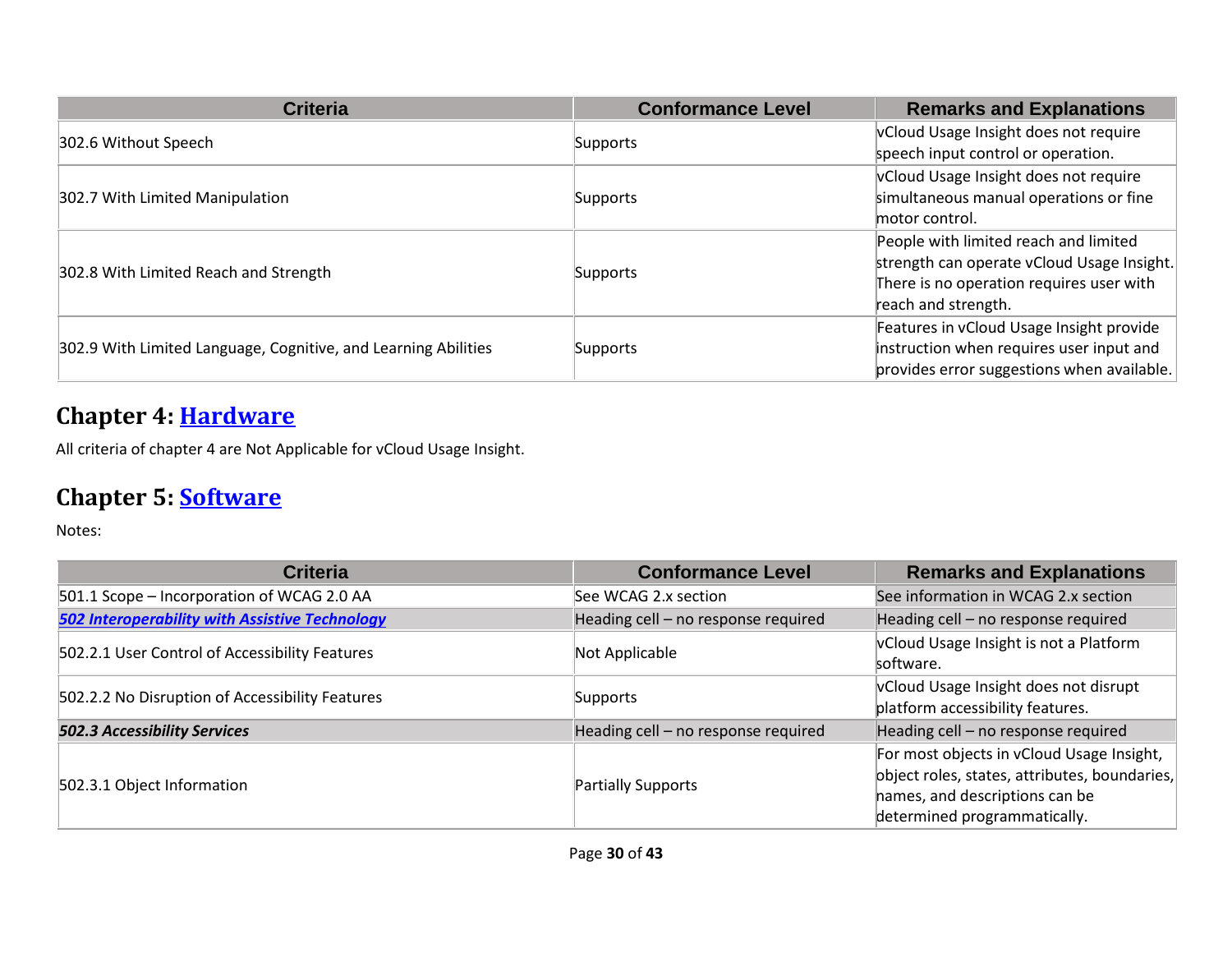| <b>Criteria</b>                            | <b>Conformance Level</b> | <b>Remarks and Explanations</b>                                                                                                                                                        |
|--------------------------------------------|--------------------------|----------------------------------------------------------------------------------------------------------------------------------------------------------------------------------------|
|                                            |                          | However, screen readers do not recognize<br>the state of some elements, such as the<br>button to control the expansion of the<br>sidebar.                                              |
| 502.3.2 Modification of Object Information | Supports                 | For elements in vCloud Usage Insight,<br>states and properties can be set by user<br>can also be set via keyboard with or<br>without using screen reader.                              |
| 502.3.3 Row, Column, and Headers           | Partially Supports       | Screen readers can recognize the table<br>structure in vCloud Usage Insight.<br>However, in the usage meters page, the<br>screen reader cannot correctly recognize<br>table structure. |
| 502.3.4 Values                             | Supports                 | The values and <b>set</b> <sup>[[6]</sup> of allowable values<br>of an object can be identified by screen<br>reader in vCloud Usage Insight.                                           |
| 502.3.5 Modification of Values             | Supports                 | For elements in vCloud Usage Insight,<br>values can be set via keyboard with or<br>without screen reader.                                                                              |
| 502.3.6 Label Relationships                | Partially Supports       | For most components in vCloud Usage<br>Insight, the label can be identified by<br>screen reader.<br>However, in some pages, the label of some<br>element cannot be identified.         |
| 502.3.7 Hierarchical Relationships         | Supports                 | Screen reader can recognize the<br>hierarchical relationships between<br>components in vCloud Usage Insight.                                                                           |
| 502.3.8 Text                               | Supports                 | For text objects in vCloud Usage Insight,<br>their attributes and boundary of text can<br>be programmatically determinable.                                                            |
| 502.3.9 Modification of Text               | Supports                 | Text that set by the user is capable of<br>being set via keyboard with or without<br>screen reader.[E10]                                                                               |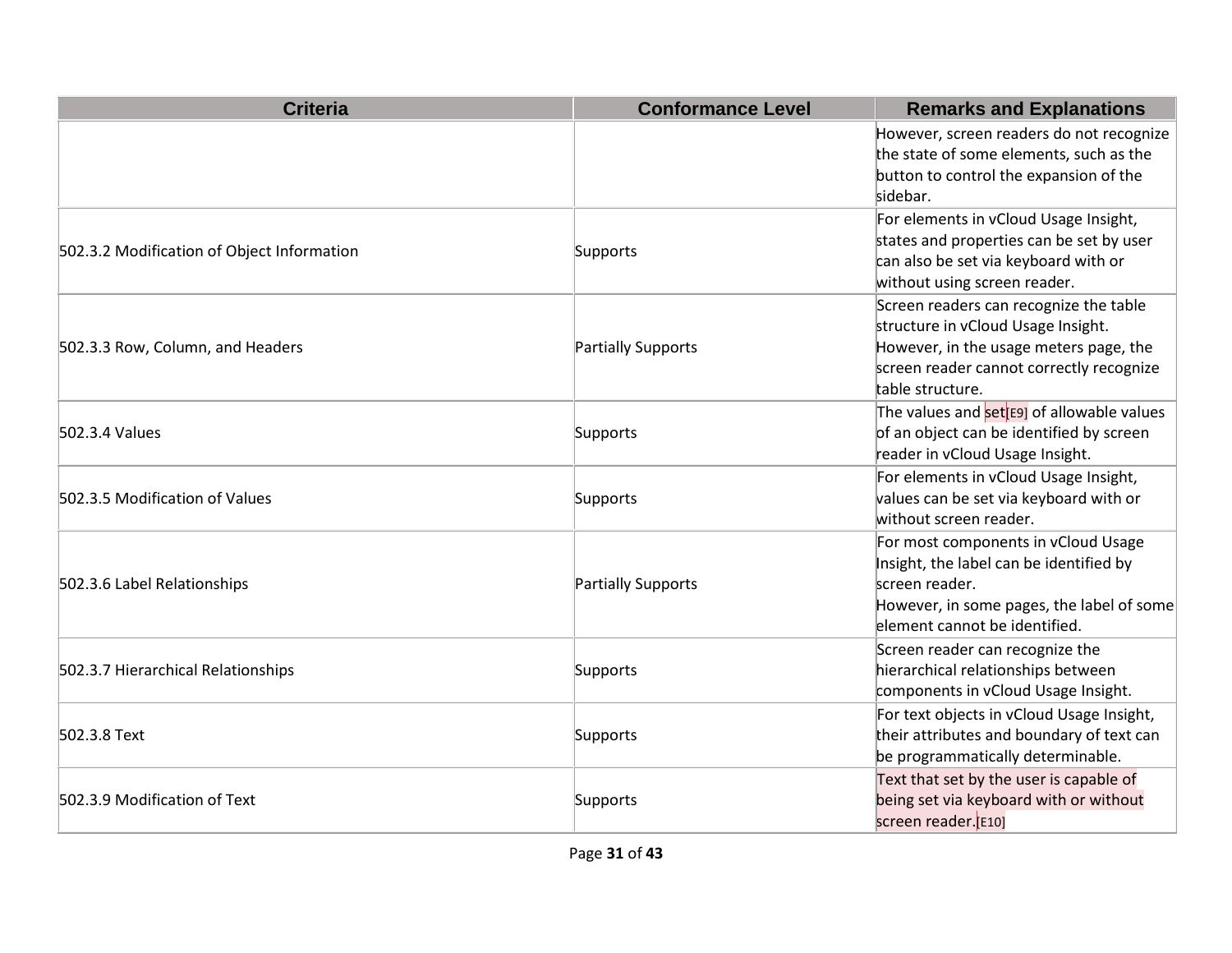| <b>Criteria</b>                                        | <b>Conformance Level</b>            | <b>Remarks and Explanations</b>                                                                                                                                                                                                                           |
|--------------------------------------------------------|-------------------------------------|-----------------------------------------------------------------------------------------------------------------------------------------------------------------------------------------------------------------------------------------------------------|
| 502.3.10 List of Actions                               | Supports                            | vCloud Usage Insight allows screen reader<br>to determine the actions that can be<br>executed on objects.                                                                                                                                                 |
| 502.3.11 Actions on Objects                            | Partially Supports                  | vCloud Usage Insight allows user<br>performing operations on objects with<br>keyboard with or without screen reader.<br>However, some clickable components<br>cannot be operated through the keyboard,<br>such as the download button in reports<br>page. |
| 502.3.12 Focus Cursor                                  | Supports                            | vCloud Usage Insight shows text insertion<br>point when requires user input and have<br>visible focus with element receives focus.                                                                                                                        |
| 502.3.13 Modification of Focus Cursor                  | Supports                            | The focus cursor can be tracked and<br>moved among interactive interface<br>elements as the input focus changes.                                                                                                                                          |
| 502.3.14 Event Notification                            | Partially Supports                  | The change of component's states can be<br>identified by screen reader in vCloud<br>Usage Insight.<br>However, screen readers cannot identify<br>the notification message when it displays.                                                               |
| 502.4 Platform Accessibility Features                  | Not Applicable                      | vCloud Usage Insight is not a Platform<br>software.                                                                                                                                                                                                       |
| <b>503 Applications</b>                                | Heading cell - no response required | Heading cell - no response required                                                                                                                                                                                                                       |
| 503.2 User Preferences                                 | Not Applicable                      | The vCloud Usage Insight does not contain<br>synchronized media.                                                                                                                                                                                          |
| 503.3 Alternative User Interfaces                      | Not Applicable                      | The vCloud Usage Insight does not contain<br>synchronized media                                                                                                                                                                                           |
| 503.4 User Controls for Captions and Audio Description | Heading cell - no response required | Heading cell - no response required                                                                                                                                                                                                                       |
| 503.4.1 Caption Controls                               | Not Applicable                      | The vCloud Usage Insight does not contain<br>synchronized media.                                                                                                                                                                                          |
| 503.4.2 Audio Description Controls                     | Not Applicable                      | The vCloud Usage Insight does not contain<br>synchronized media                                                                                                                                                                                           |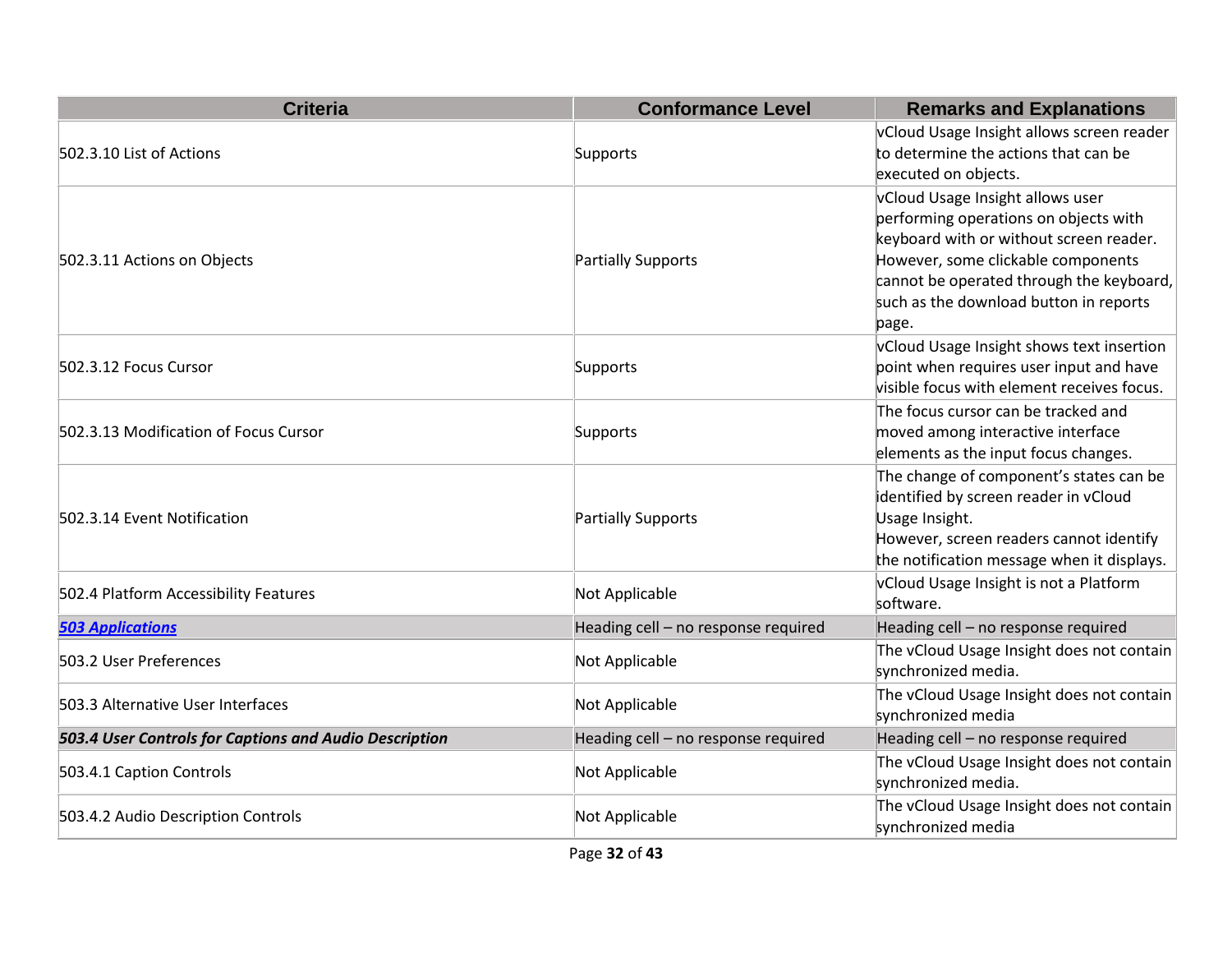| <b>Criteria</b>                                                                        | <b>Conformance Level</b>            | <b>Remarks and Explanations</b>                   |
|----------------------------------------------------------------------------------------|-------------------------------------|---------------------------------------------------|
| <b>504 Authoring Tools</b>                                                             | Heading cell - no response required | Heading cell - no response required               |
| 504.2 Content Creation or Editing (if not authoring tool, enter "not<br>applicable")   | Not Applicable                      | vCloud Usage Insight is not an authoring<br>tool. |
| 504.2.1 Preservation of Information Provided for Accessibility in Format<br>Conversion | Not Applicable                      | vCloud Usage Insight is not an authoring<br>tool. |
| 504.2.2 PDF Export                                                                     | Not Applicable                      | vCloud Usage Insight is not an authoring<br>tool. |
| 504.3 Prompts                                                                          | Not Applicable                      | vCloud Usage Insight is not an authoring<br>tool. |
| 504.4 Templates                                                                        | Not Applicable                      | vCloud Usage Insight is not an authoring<br>tool. |

# **Chapter 6: [Support Documentation and Services](https://www.access-board.gov/guidelines-and-standards/communications-and-it/about-the-ict-refresh/final-rule/text-of-the-standards-and-guidelines#601-general)**

| <b>Criteria</b>                                                  | <b>Conformance Level</b>            | <b>Remarks and Explanations</b>             |
|------------------------------------------------------------------|-------------------------------------|---------------------------------------------|
| 601.1 Scope                                                      | Heading cell - no response required | Heading cell - no response required         |
| <b>602 Support Documentation</b>                                 | Heading cell - no response required | Heading cell - no response required         |
|                                                                  |                                     | The document of vCloud Usage Insight        |
| 602.2 Accessibility and Compatibility Features                   | Does not Support                    | does not contain information about          |
|                                                                  |                                     | Accessibility and Compatibility Features.   |
| 602.3 Electronic Support Documentation                           | See WCAG 2.x section                | See information in WCAG 2.x section         |
|                                                                  |                                     | The vCloud Usage Insight provides           |
| 602.4 Alternate Formats for Non-Electronic Support Documentation | Supports                            | electronic support documentation            |
|                                                                  |                                     | including built-in help and online support. |
| <b>603 Support Services</b>                                      | Heading cell - no response required | Heading cell - no response required         |
|                                                                  |                                     | vCloud Usage Insight provides information   |
| 603.2 Information on Accessibility and Compatibility Features    | Supports                            | about accessibility and compatibility       |
|                                                                  |                                     | features.                                   |
|                                                                  |                                     | vCloud Usage Insight provides build-in and  |
| 603.3 Accommodation of Communication Needs                       | Supports                            | online help document as well as online      |
|                                                                  |                                     | support services. User can contact support  |
|                                                                  |                                     |                                             |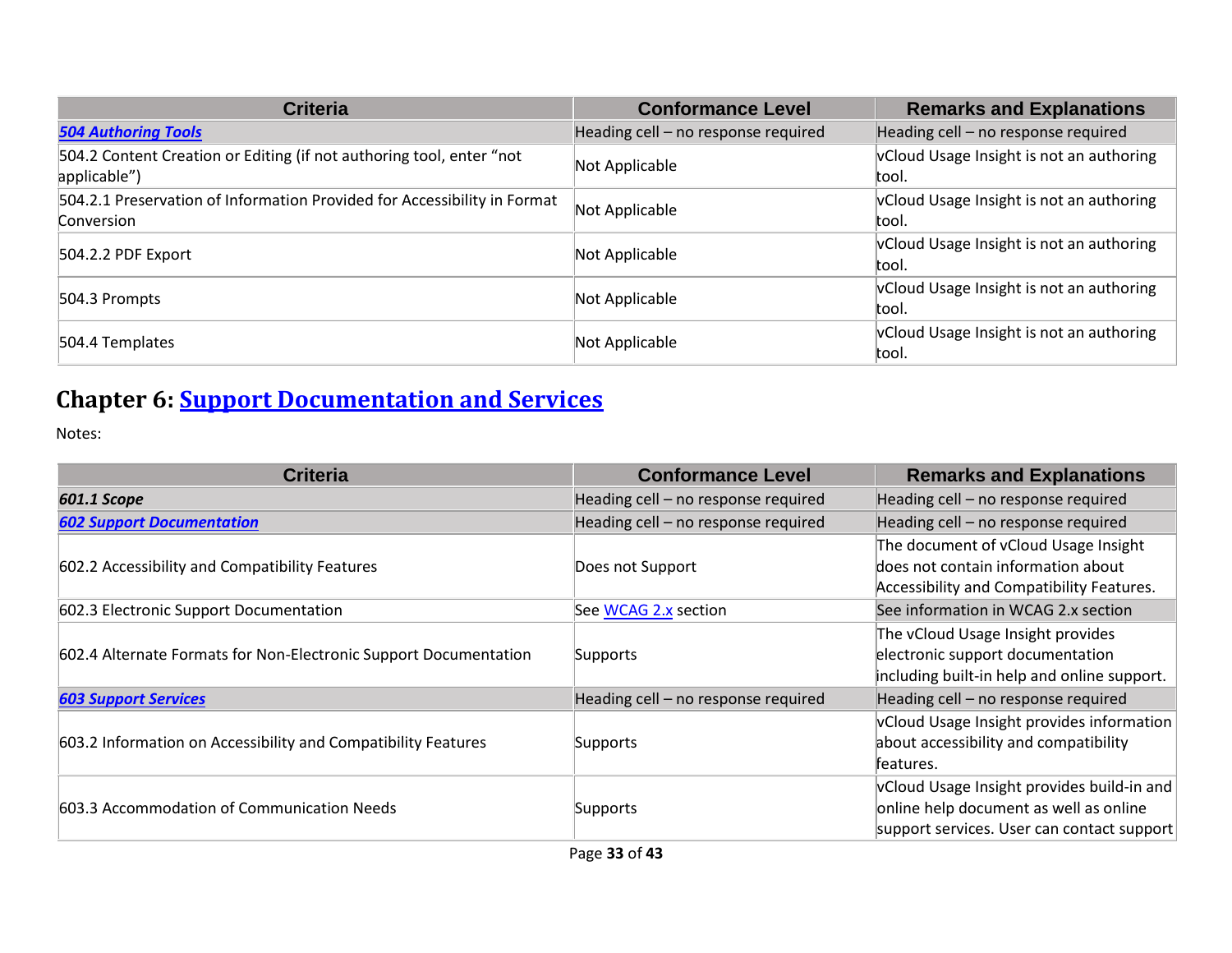| Criterial | <b>Conformance Level</b> | <b>Remarks and Explanations</b>      |
|-----------|--------------------------|--------------------------------------|
|           |                          | service via telephone or through the |
|           |                          | VMware official website.             |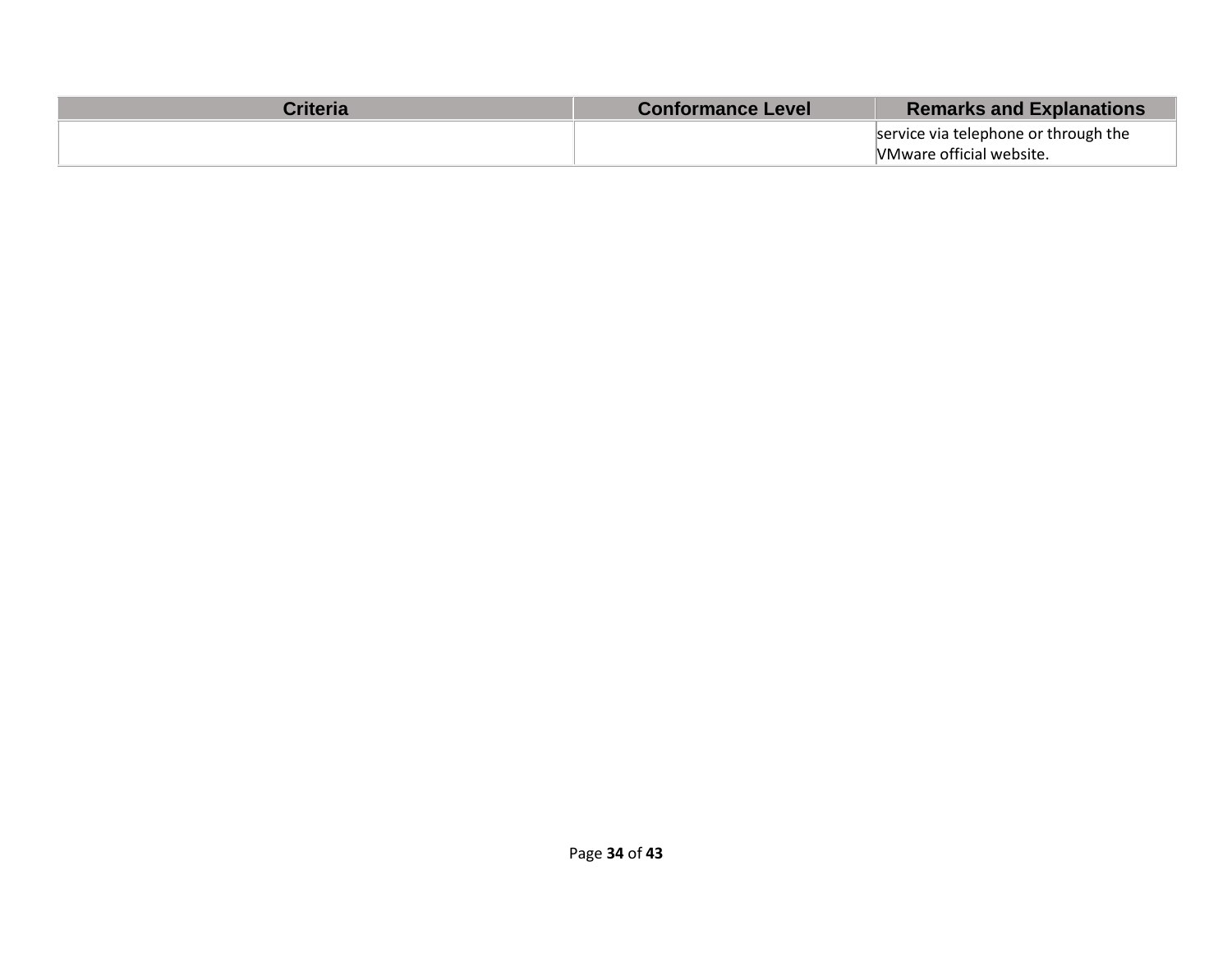# **EN 301 549 Report**

Notes:

#### **Chapter 4: [Functional Performance Statements](https://www.etsi.org/deliver/etsi_en/301500_301599/301549/02.01.02_60/en_301549v020102p.pdf#page=17) (FPS)**

| <b>Criteria</b>                          | <b>Conformance Level</b> | <b>Remarks and Explanations</b>                                                                                                                                                                                                                                                                                |
|------------------------------------------|--------------------------|----------------------------------------------------------------------------------------------------------------------------------------------------------------------------------------------------------------------------------------------------------------------------------------------------------------|
| 4.2.1 Usage without vision               | Partially Supports       | Most features in vCloud Usage Insight<br>allow vision-impaired users use screen<br>readers to access.<br>However, some pages have accessibility<br>issues, such as screen reader cannot<br>dentify the role and state for some<br>components, which affect vision-impaired<br>users.                           |
| 4.2.2 Usage with limited vision          | Partially Supports       | Most features in vCloud Usage Insight<br>allow low vision users access using tools<br>such as screen readers or magnifiers.<br>However, some elements do not have<br>sufficient color contrast and the tooltip<br>content is not hoverable [E11] issue may<br>affect low vision user with screen<br>magnifier. |
| 4.2.3 Usage without perception of colour | Partially Supports       | No information in vCloud Usage Insight<br>uses color as the only way to convey<br>information.<br>However, some contrast ratio issue may<br>affect user without perception of color.                                                                                                                           |
| 4.2.4 Usage without hearing              | Supports                 | vCloud Usage Insight has no operation that<br>requires user to hear.                                                                                                                                                                                                                                           |
| 4.2.5 Usage with limited hearing         | Supports                 | vCloud Usage Insight has no operation that<br>requires user to hear.                                                                                                                                                                                                                                           |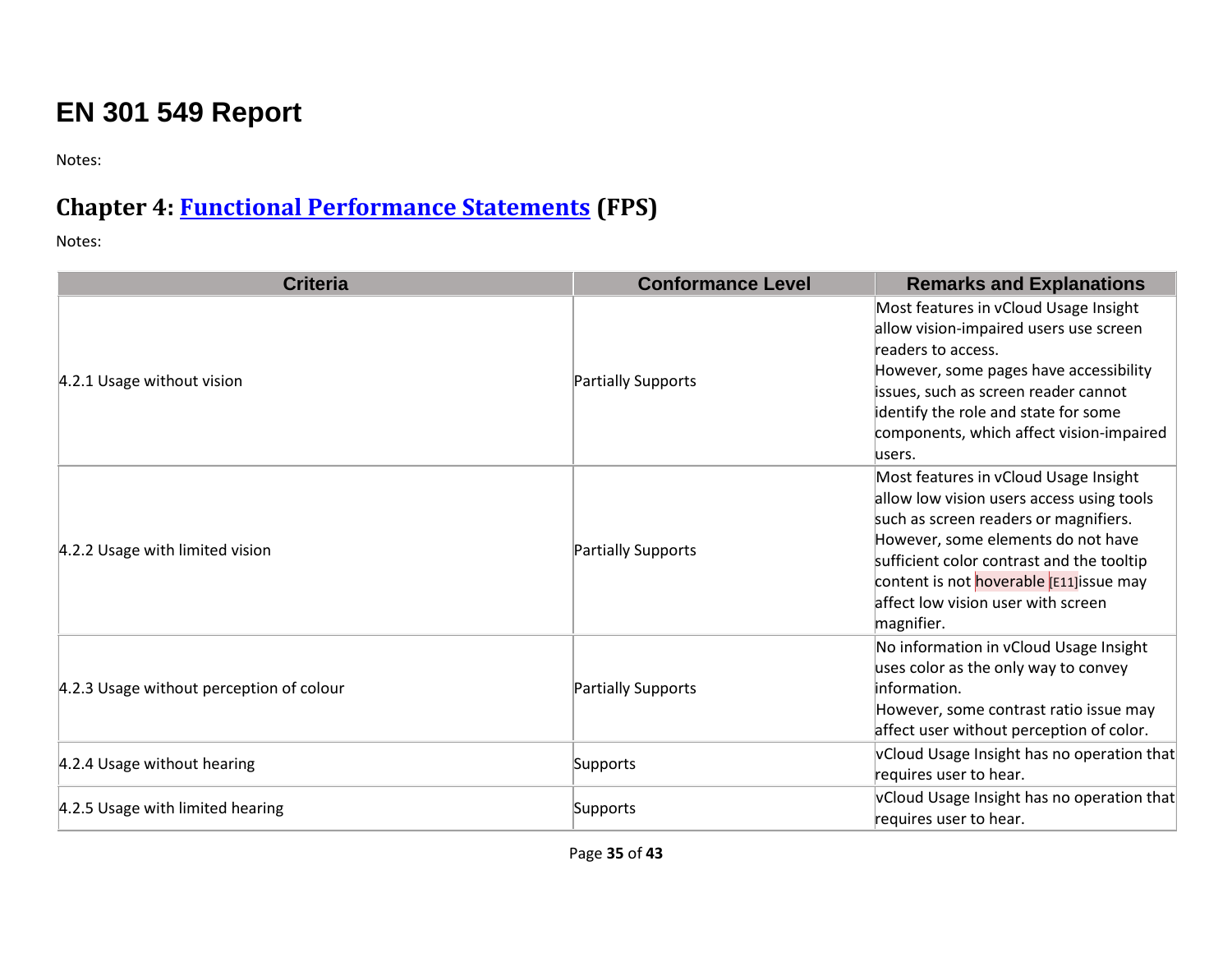| <b>Criteria</b>                                   | <b>Conformance Level</b> | <b>Remarks and Explanations</b>             |
|---------------------------------------------------|--------------------------|---------------------------------------------|
| 4.2.6 Usage without vocal capability              |                          | vCloud Usage Insight does not require       |
|                                                   | Supports                 | speech input control or operation.          |
|                                                   |                          | vCloud Usage Insight does not require       |
| 4.2.7 Usage with limited manipulation or strength | Supports                 | simultaneous manual operations or fine      |
|                                                   |                          | motor control.                              |
|                                                   |                          | People with limited reach and limited       |
| 4.2.8 Usage with limited reach                    | Supports                 | strength can operate vCloud Usage Insight.  |
|                                                   |                          | There is no operation requires user with    |
|                                                   |                          | reach and strength.                         |
| 4.2.9 Minimize photosensitive seizure triggers    | Supports                 | In vCloud Usage Insight, no content flashes |
|                                                   |                          | more than 3 times per second.               |
|                                                   |                          | Features in vCloud Usage Insight provide    |
| 4.2.10 Usage with limited cognition               | Supports                 | instruction when requires user input and    |
|                                                   |                          | provides error suggestions when available.  |
| $4.2.11$ Privacy                                  | Not Applicable           | There is no privacy related feature in      |
|                                                   |                          | vCloud Usage Insight.                       |

# **Chapter [5: Generic Requirements](https://www.etsi.org/deliver/etsi_en/301500_301599/301549/02.01.02_60/en_301549v020102p.pdf#page=20)**

| <b>Criteria</b>                                   | <b>Conformance Level</b>            | <b>Remarks and Explanations</b>                                                                  |
|---------------------------------------------------|-------------------------------------|--------------------------------------------------------------------------------------------------|
| <b>5.1 Closed functionality</b>                   | Heading cell - no response required | Heading cell - no response required                                                              |
| 5.1.2 General                                     | Heading cell - no response required | Heading cell - no response required                                                              |
| 5.1.2.1 Closed functionality                      | See 5.2 through 13                  | See information in 5.2 through 13                                                                |
| 5.1.2.2 Assistive technology                      | See 5.1.3 through 5.1.6             | See information in 5.1.3 through 5.1.6                                                           |
| 5.1.3 Non-visual access                           | Heading cell - no response required | Heading cell - no response required                                                              |
| $5.1.3.1$ General                                 | Not Applicable                      | vCloud Usage Insight does not have closed<br>functionality.                                      |
| 5.1.3.2 Auditory output delivery including speech | Not Applicable                      | vCloud Usage Insight does not contain<br>auditory output provide as non-visual<br>access method. |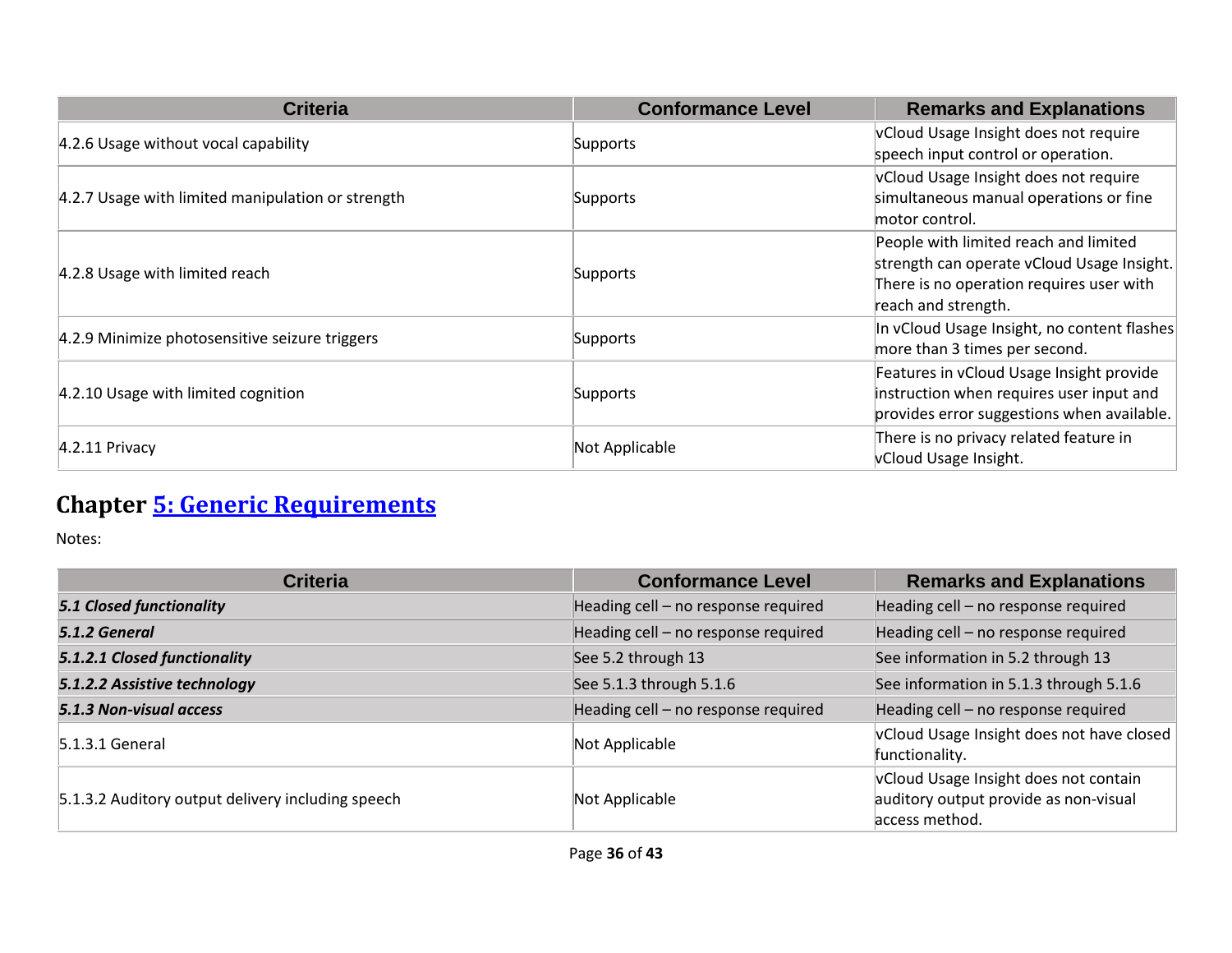| <b>Criteria</b>                              | <b>Conformance Level</b>  | <b>Remarks and Explanations</b>                                                                                                                                           |
|----------------------------------------------|---------------------------|---------------------------------------------------------------------------------------------------------------------------------------------------------------------------|
|                                              |                           | vCloud Usage Insight does not contain                                                                                                                                     |
| 5.1.3.3 Auditory output correlation          | Not Applicable            | audio output provide as non-visual access<br>method.                                                                                                                      |
| 5.1.3.4 Speech output user control           | Not Applicable            | vCloud Usage Insight does not contain<br>speech output provide as non-visual access<br>method.                                                                            |
| 5.1.3.5 Speech output automatic interruption | Not Applicable            | vCloud Usage Insight does not contain<br>speech output provide as non-visual access<br>method.                                                                            |
| 5.1.3.6 Speech output for non-text content   | <b>Partially Supports</b> | Some non-text content in vCloud Usage<br>Insight have descriptions, but some<br>component such as the close button in pop<br>up dialog do not have text description.[E12] |
| 5.1.3.7 Speech output for video information  | Not Applicable            | vCloud Usage Insight does not contain pre-<br>recorded video that enable the use of<br>closed functions of CTE13].                                                        |
| 5.1.3.8 Masked entry                         | Not Applicable            | vCloud Usage Insight does not contain<br>auditory output provide as non-visual<br>access method.                                                                          |
| 5.1.3.9 Private access to personal data      | Not Applicable            | vCloud Usage Insight does not contain<br>auditory output provide as non-visual<br>access method.                                                                          |
| 5.1.3.10 Non-interfering audio output        | Not Applicable            | vCloud Usage Insight does not contain<br>auditory output provide as non-visual<br>access method.                                                                          |
| 5.1.3.11 Private listening                   | Not Applicable            | vCloud Usage Insight does not contain<br>auditory output provide as non-visual<br>access method.                                                                          |
| 5.1.3.12 Speaker volume                      | Not Applicable            | vCloud Usage Insight does not contain<br>auditory output provide as non-visual<br>access method.                                                                          |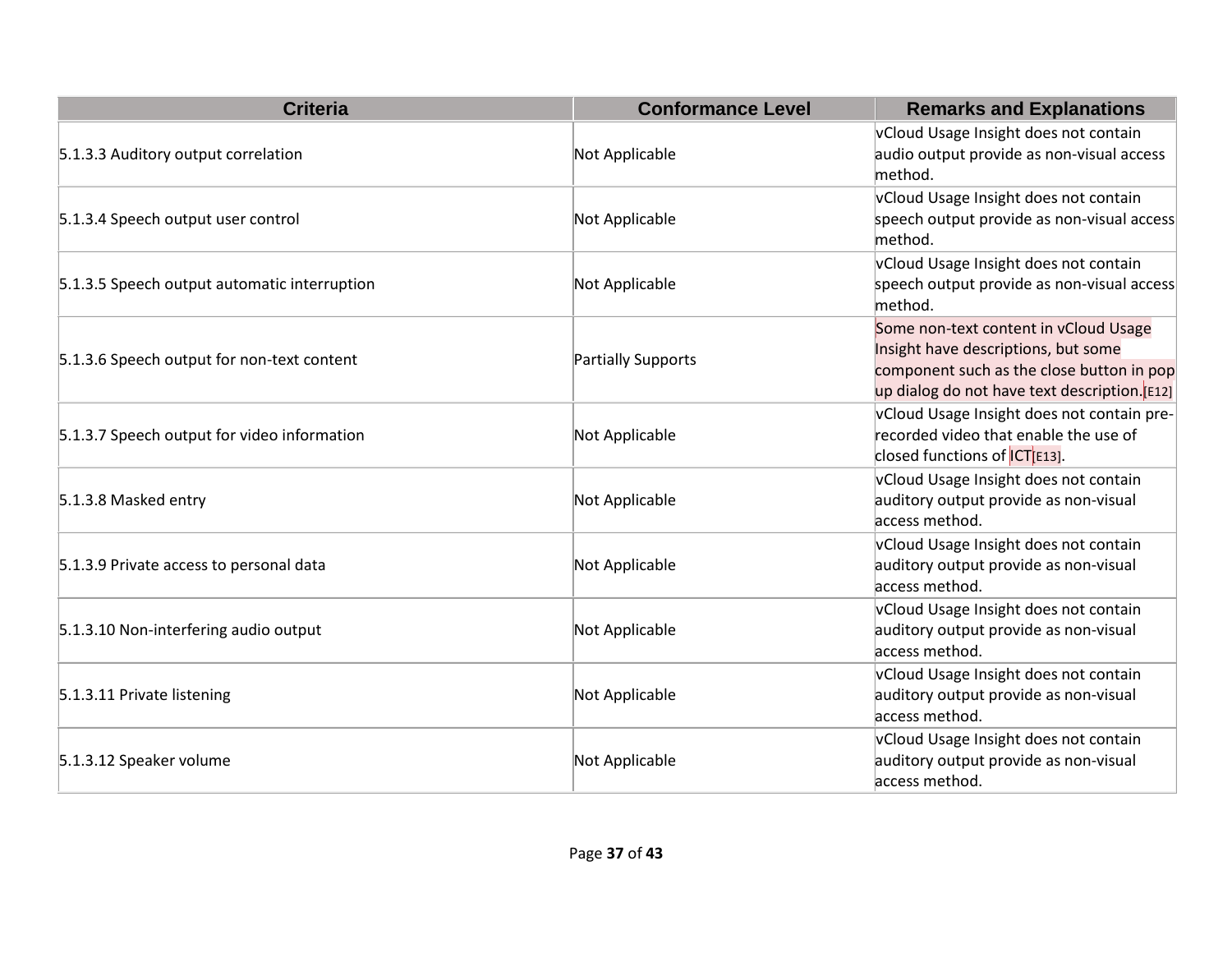| <b>Criteria</b>                                                 | <b>Conformance Level</b>            | <b>Remarks and Explanations</b>                                                                                      |
|-----------------------------------------------------------------|-------------------------------------|----------------------------------------------------------------------------------------------------------------------|
| 5.1.3.13 Volume reset                                           | Not Applicable                      | vCloud Usage Insight does not contain<br>auditory output provide as non-visual<br>access method.                     |
| 5.1.3.14 Spoken languages                                       | Not Applicable                      | vCloud Usage Insight does not contain<br>speech output provide as non-visual access<br>method.                       |
| 5.1.3.15 Non-visual error identification                        | Not Applicable                      | vCloud Usage Insight does not contain<br>speech output provide as non-visual access<br>method.                       |
| 5.1.3.16 Receipts, tickets, and transactional outputs           | Not Applicable                      | vCloud Usage Insight does not provide<br>self-services transaction.                                                  |
| 5.1.4 Functionality closed to text enlargement                  | Not Applicable                      | No function in vCloud Usage Insight is<br>closed to text enlargement feature of<br>platform or assistive technology. |
| 5.1.5 Visual output for auditory information                    | Not Applicable                      | No function in vCloud Usage Insight needs<br>pre-recorded auditory information to use.                               |
| 5.1.6 Operation without keyboard interface                      | Heading cell - no response required | Heading cell - no response required                                                                                  |
| 5.1.6.1 Closed functionality                                    | See 5.1.3.1 through 5.1.3.16        | See information in 5.1.3.1 through<br>5.1.3.16                                                                       |
| 5.1.6.2 Input focus                                             | Not Applicable                      | vCloud Usage Insight does not have<br>function that is closed to keyboard or<br>keyboard interface.                  |
| 5.2 Activation of accessibility features                        | Not Applicable                      | vCloud Usage Insight does not have<br>function that is closed to keyboard or<br>keyboard interface.                  |
| 5.3 Biometrics                                                  | Not Applicable                      | vCloud Usage Insight does not use<br>biological characteristics.                                                     |
| 5.4 Preservation of accessibility information during conversion | Not Applicable                      | vCloud Usage Insight does not convert<br>information or communication.                                               |
| 5.5 Operable parts                                              | Heading cell - no response required | Heading cell - no response required                                                                                  |
| 5.5.1 Means of operation                                        | Not Applicable                      | vCloud Usage Insight does not have<br>operable parts that require grasping,                                          |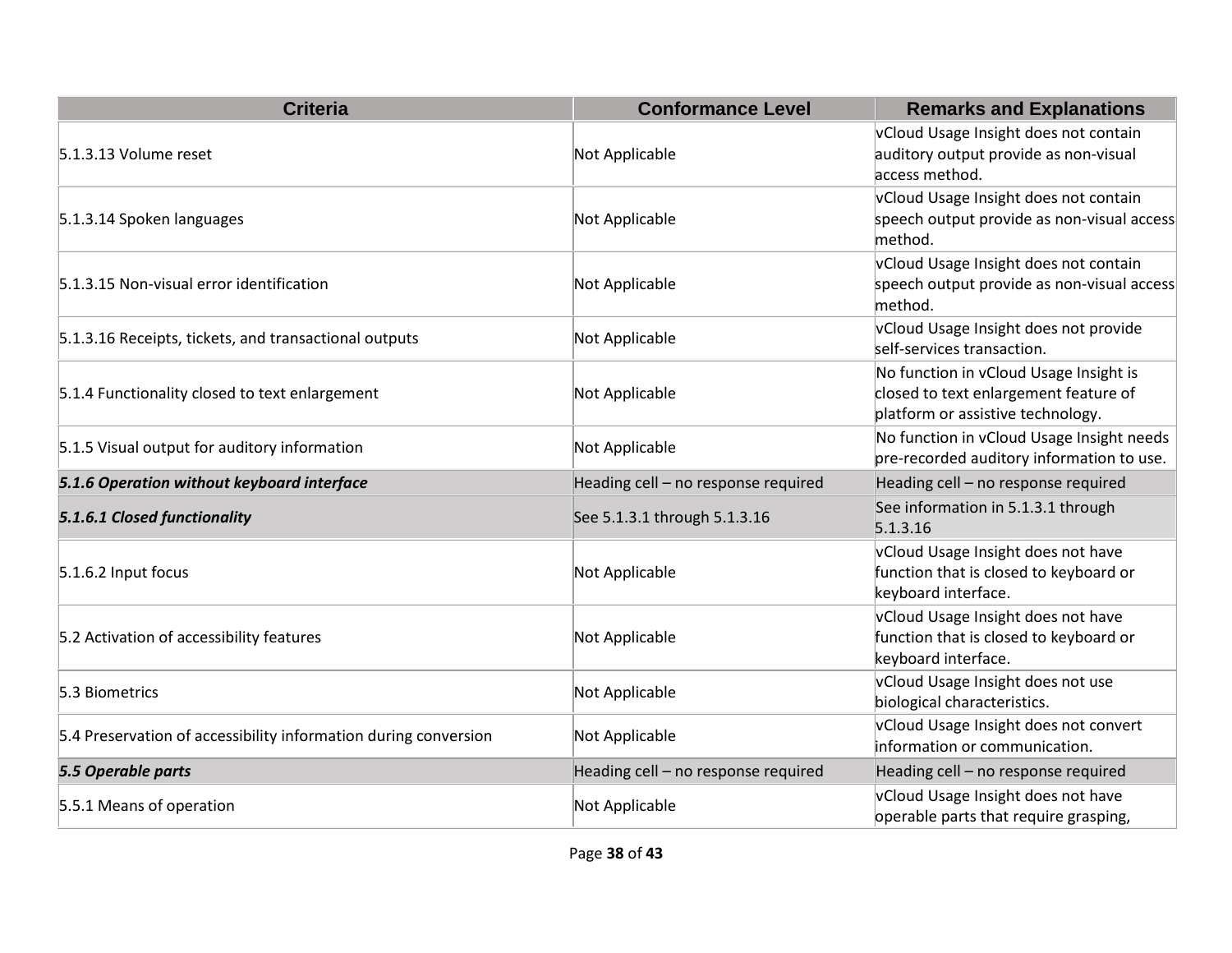| <b>Criteria</b>                     | <b>Conformance Level</b>            | <b>Remarks and Explanations</b>                                                       |
|-------------------------------------|-------------------------------------|---------------------------------------------------------------------------------------|
|                                     |                                     | pinching, or twisting of the wrist to<br>pperate.                                     |
| 5.5.2 Operable parts discernibility | Not Applicable                      | vCloud Usage Insight does not have<br>operable parts.                                 |
| 5.6 Locking or toggle controls      | Heading cell - no response required | Heading cell - no response required                                                   |
| 5.6.1 Tactile or auditory status    | Not Applicable                      | vCloud Usage Insight does not have locking<br>or toggle control.                      |
| 5.6.2 Visual status                 | Not Applicable                      | vCloud Usage Insight does not have locking<br>or toggle control.                      |
| 5.7 Key repeat                      | Not Applicable                      | vCloud Usage Insight does not have key<br>repeat function.                            |
| 5.8 Double-strike key acceptance    | Not Applicable                      | vCloud Usage Insight follows the double-<br>strike key settings in the platform.      |
| 5.9 Simultaneous user actions       | Not Applicable                      | vCloud Usage Insight does not need<br>simultaneous user actions for its<br>operation. |

#### **Chapter [6: ICT with Two-Way Voice Communication](https://www.etsi.org/deliver/etsi_en/301500_301599/301549/02.01.02_60/en_301549v020102p.pdf#page=27)**

All criteria of chapter 6 are Not Applicable for vCloud Usage Insight.

#### **Chapter [7: ICT with Video Capabilities](https://www.etsi.org/deliver/etsi_en/301500_301599/301549/02.01.02_60/en_301549v020102p.pdf#page=30)**

All criteria of chapter 7 are Not Applicable for vCloud Usage Insight.

#### **Chapter [8: Hardware](https://www.etsi.org/deliver/etsi_en/301500_301599/301549/02.01.02_60/en_301549v020102p.pdf#page=32)**

All criteria of chapter 8 are Not Applicable for vCloud Usage Insight.

#### **Chapter [9: Web](https://www.etsi.org/deliver/etsi_en/301500_301599/301549/02.01.02_60/en_301549v020102p.pdf#page=40)** *(see [WCAG 2.x](#page-2-0) section)*

Notes: See WCAG 2.x section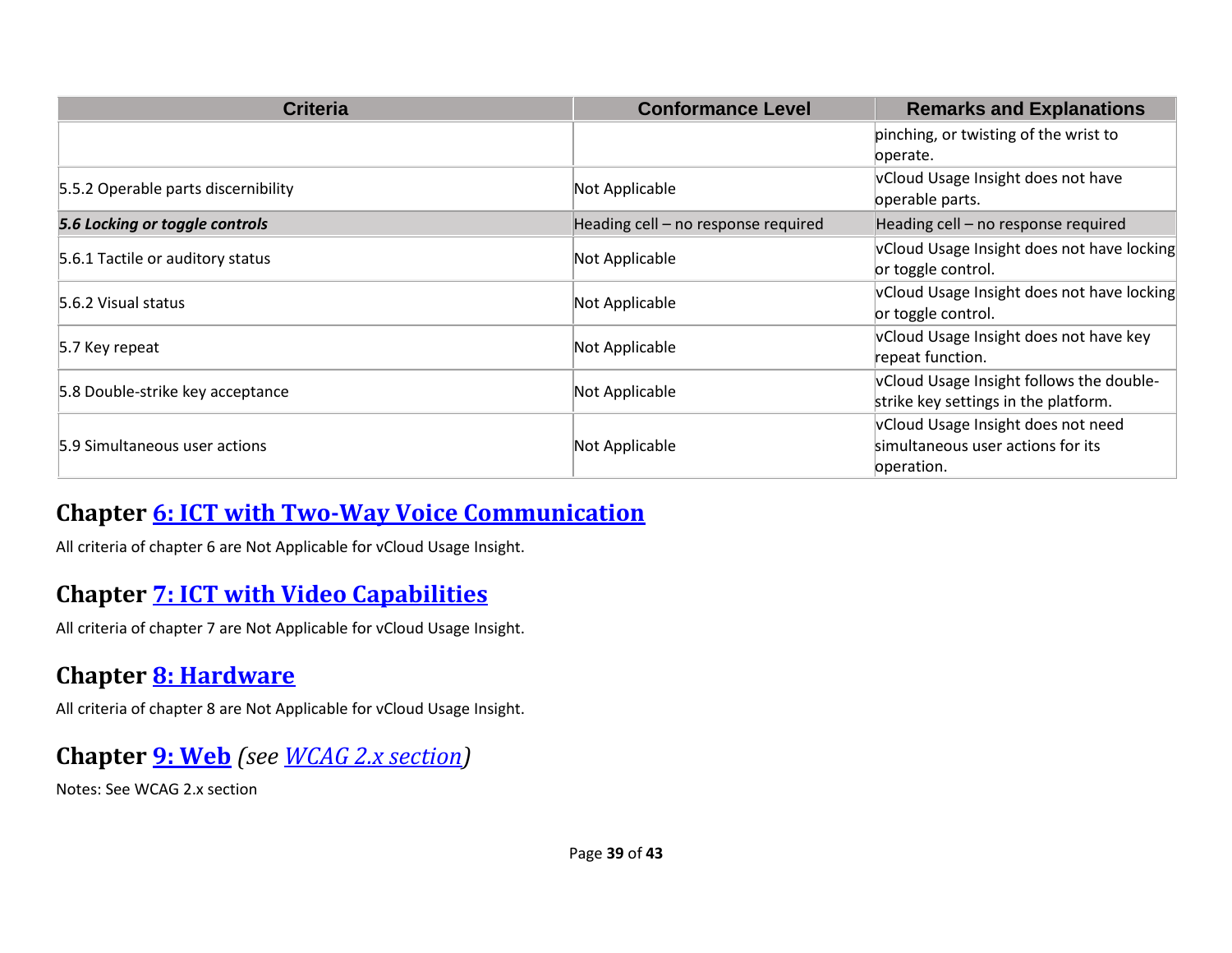# **Chapter [10: Non-Web Software](https://www.etsi.org/deliver/etsi_en/301500_301599/301549/02.01.02_60/en_301549v020102p.pdf#page=47)**

| <b>Criteria</b>               | <b>Conformance Level</b>            | <b>Remarks and Explanations</b>                                                      |
|-------------------------------|-------------------------------------|--------------------------------------------------------------------------------------|
| 10.0 General                  | Heading cell - no response required | Heading cell - no response required                                                  |
| 10.1.1.1 through 10.4.1.3     | See WCAG 2.x section                | See information in WCAG 2.x section                                                  |
| 10.5 Caption positioning      | Not Applicable                      | vCloud Usage Insight does not contain<br>synchronized media in non-web<br>Documents. |
| 10.6 Audio description timing | Not Applicable                      | vCloud Usage Insight does not contain<br>synchronized media in non-web<br>Documents. |

#### **Chapter [11: Software](https://www.etsi.org/deliver/etsi_en/301500_301599/301549/02.01.02_60/en_301549v020102p.pdf#page=57)**

| <b>Criteria</b>                                                                                                               | <b>Conformance Level</b>            | <b>Remarks and Explanations</b>                                                            |
|-------------------------------------------------------------------------------------------------------------------------------|-------------------------------------|--------------------------------------------------------------------------------------------|
| 11.0 General                                                                                                                  | Heading cell - no response required | Heading cell - no response required                                                        |
| 11.1.1.1 through 11.4.1.3                                                                                                     | See WCAG 2.x section                | See information in WCAG 2.x section                                                        |
| 11.5 Interoperability with assistive technology                                                                               | Heading cell - no response required | Heading cell - no response required                                                        |
| 11.5.1 Closed functionality (informative)                                                                                     | Heading cell - no response required | Heading cell - no response required                                                        |
| 11.5.2 Accessibility services                                                                                                 | Heading cell - no response required | Heading cell - no response required                                                        |
| 11.5.2.1 Platform accessibility service support for software that provides See 11.5.2.5 through 11.5.2.17<br>a user interface |                                     | See information in 11.5.2.5 through<br>11.5.2.17                                           |
| 11.5.2.2 Platform accessibility service support for assistive technologies See 11.5.2.5 through 11.5.2.17                     |                                     | See information in 11.5.2.5 through<br>11.5.2.17                                           |
| 11.5.2.3 Use of accessibility services                                                                                        | Supports                            | vCloud Usage Insight does not disrupt<br>platform accessibility features.                  |
| 11.5.2.4 Assistive technology                                                                                                 | Not Applicable                      | vCloud Usage Insight is not assistive<br>technology.                                       |
| 11.5.2.5 Object information                                                                                                   | Partially Supports                  | For most objects in vCloud Usage Insight,<br>object roles, states, attributes, boundaries, |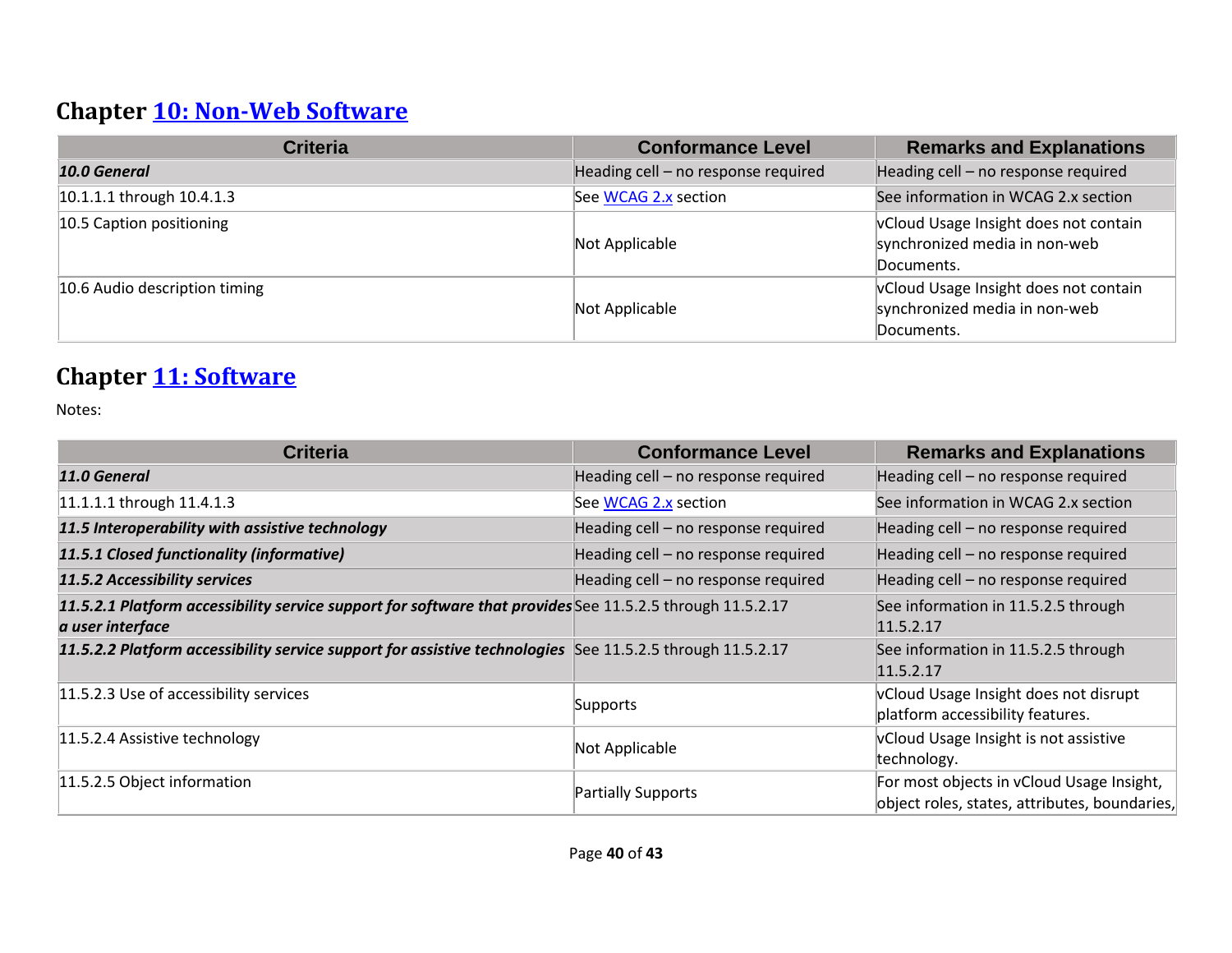| <b>Criteria</b>                          | <b>Conformance Level</b> | <b>Remarks and Explanations</b>                                                                                                                                                                            |
|------------------------------------------|--------------------------|------------------------------------------------------------------------------------------------------------------------------------------------------------------------------------------------------------|
|                                          |                          | names, and descriptions can be<br>determined programmatically.<br>However, screen readers do not recognize<br>the state of some element, such as the<br>button to control the expansion of the<br>sidebar. |
| 11.5.2.6 Row, column, and headers        | Partially Supports       | Screen readers can recognize the table<br>structure in vCloud Usage Insight.<br>However, in the usage meters page, the<br>screen reader cannot correctly recognize<br>table structure.                     |
| 11.5.2.7 Values                          | Supports                 | The values and set of allowable values of<br>an object can be identified by screen<br>reader in vCloud Usage Insight.                                                                                      |
| 11.5.2.8 Label relationships             | Partially Supports       | For most components in vCloud Usage<br>Insight, the label can be identified by<br>screen reader.<br>However, in some pages, the label of some<br>element cannot be identified.                             |
| 11.5.2.9 Parent-child relationships      | Supports                 | Screen reader can recognize the<br>hierarchical relationships between<br>components in vCloud Usage Insight.                                                                                               |
| 11.5.2.10 Text                           | Supports                 | For text objects in vCloud Usage Insight,<br>their attributes and boundary of text can<br>be programmatically determinable.                                                                                |
| 11.5.2.11 List of available actions      | Supports                 | vCloud Usage Insight allows screen reader<br>to determine the actions that can be<br>executed on objects.                                                                                                  |
| 11.5.2.12 Execution of available actions | Partially Supports       | vCloud Usage Insight allows user<br>performing operations on objects with<br>keyboard with or without screen reader.<br>However, some clickable components<br>cannot be operated through the keyboard,     |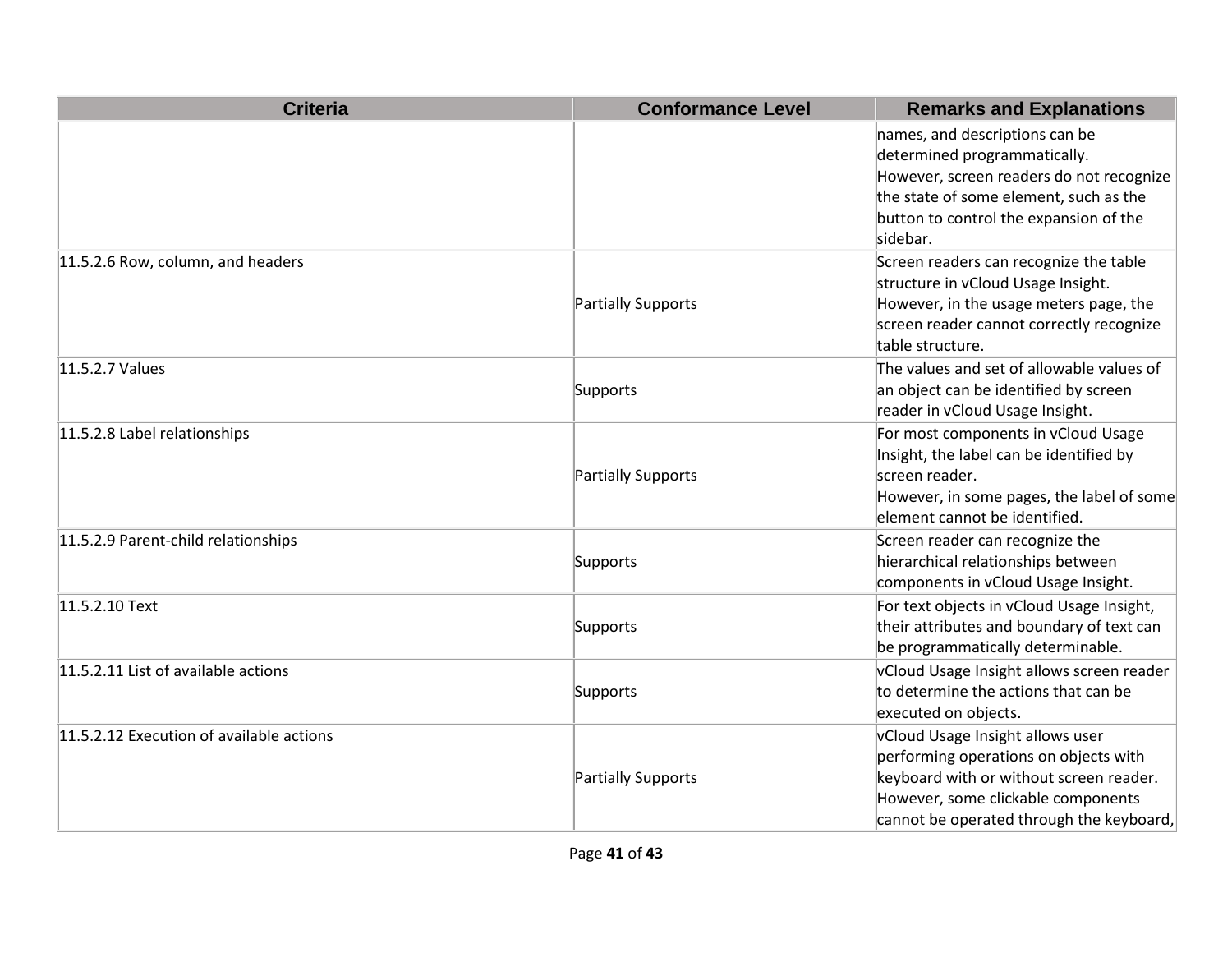| <b>Criteria</b>                                                       | <b>Conformance Level</b>            | <b>Remarks and Explanations</b>                                                  |
|-----------------------------------------------------------------------|-------------------------------------|----------------------------------------------------------------------------------|
|                                                                       |                                     | such as the download button in reports                                           |
|                                                                       |                                     | page.                                                                            |
| 11.5.2.13 Tracking of focus and selection attributes                  |                                     | vCloud Usage Insight shows text insertion                                        |
|                                                                       | Supports                            | point when requires user input and have                                          |
|                                                                       |                                     | visible focus with element receives focus.                                       |
| 11.5.2.14 Modification of focus and selection attributes              |                                     | The focus cursor can be tracked and                                              |
|                                                                       | Supports                            | moved among interactive interface                                                |
|                                                                       |                                     | elements as the input focus changes.                                             |
| 11.5.2.15 Change notification                                         |                                     | The change of component's states can be<br>identified by screen reader in vCloud |
|                                                                       | <b>Partially Supports</b>           | Usage Insight.                                                                   |
|                                                                       |                                     | However, screen readers cannot identify                                          |
|                                                                       |                                     | the notification message when it displays.                                       |
| 11.5.2.16 Modifications of states and properties                      |                                     | For elements in vCloud Usage Insight,                                            |
|                                                                       | Supports                            | states and properties can be set by user                                         |
|                                                                       |                                     | can also be set via keyboard with or                                             |
|                                                                       |                                     | without using screen reader.                                                     |
| 11.5.2.17 Modifications of values and text                            |                                     | For elements in vCloud Usage Insight,                                            |
|                                                                       | Supports                            | values can be set via keyboard with or                                           |
|                                                                       |                                     | without screen reader.                                                           |
| 11.6 Documented accessibility usage                                   | Heading cell - no response required | Heading cell - no response required                                              |
| 11.6.1 User control of accessibility features                         | Not Applicable                      | vCloud Usage Insight is not platform.                                            |
| 11.6.2 No disruption of accessibility features                        |                                     | vCloud Usage Insight does not disrupt the                                        |
|                                                                       | Supports                            | accessibility features provided by                                               |
|                                                                       |                                     | platform.                                                                        |
| 11.7 User preferences                                                 | Supports                            | vCloud Usage Insight permits user<br>preferences from platform settings.         |
| 11.8 Authoring tools                                                  | Heading cell - no response required | Heading cell - no response required                                              |
|                                                                       |                                     |                                                                                  |
| 11.8.1 Content technology                                             | Heading cell - no response required | Heading cell - no response required                                              |
| 11.8.2 Accessible content creation (if not authoring tool, enter "not | Not Applicable                      | The vCloud Usage Insight is not an                                               |
| applicable")                                                          |                                     | authoring tool.                                                                  |